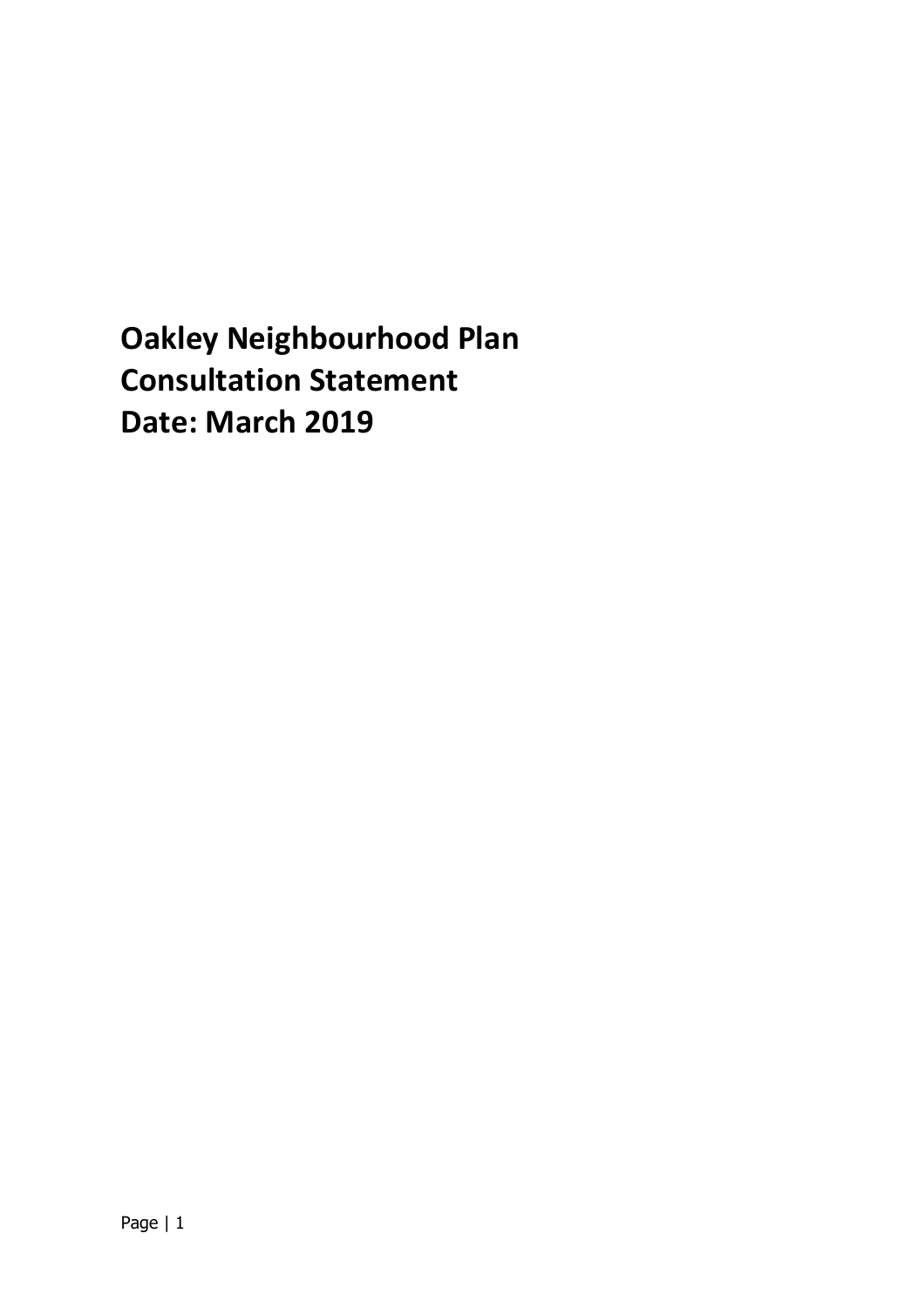## **Contents**

Introduction

Summary of Community Engagement

Pre-Submission Consultation (Regulation 14)

Appendix A – List of Statutory and other Consultees

Appendix B - Consultation Comments Received and Response Made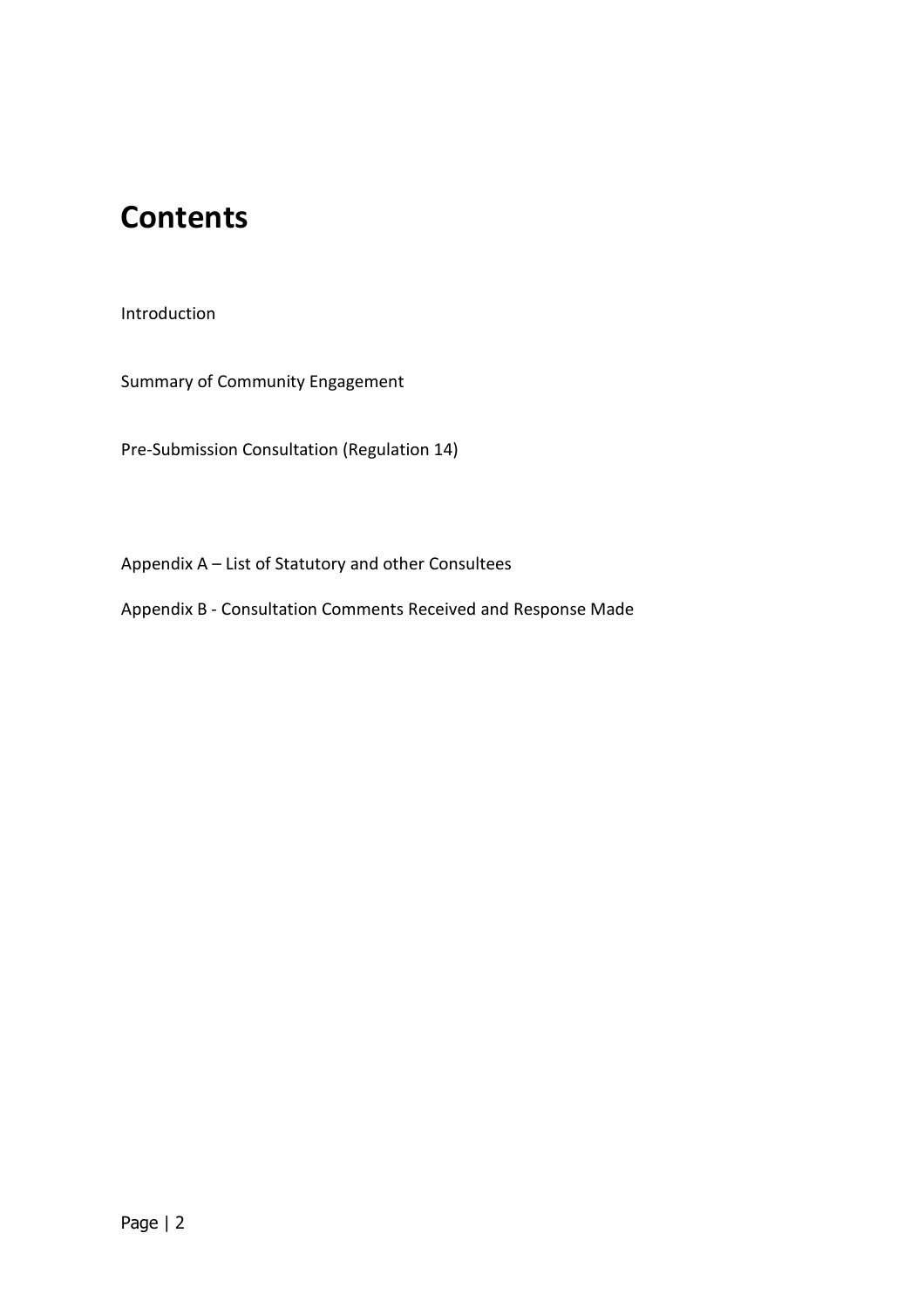## **Introduction**

This Consultation Statement summarises the community engagement programme and the Regulation 14 consultation that were undertaken for the Oakley Neighbourhood Plan (Consultation Draft September 2018). It shows how the requirements of Regulations 14 and 15 of the Neighbourhood Planning (General) Regulations 2012 have been satisfied.

The Consultation took place between 19th September and 31st October 2018.

The Oakley Neighbourhood Plan was formally signed-off by the Oakley Parish Council at their monthly meeting on 5<sup>th</sup> March 2019.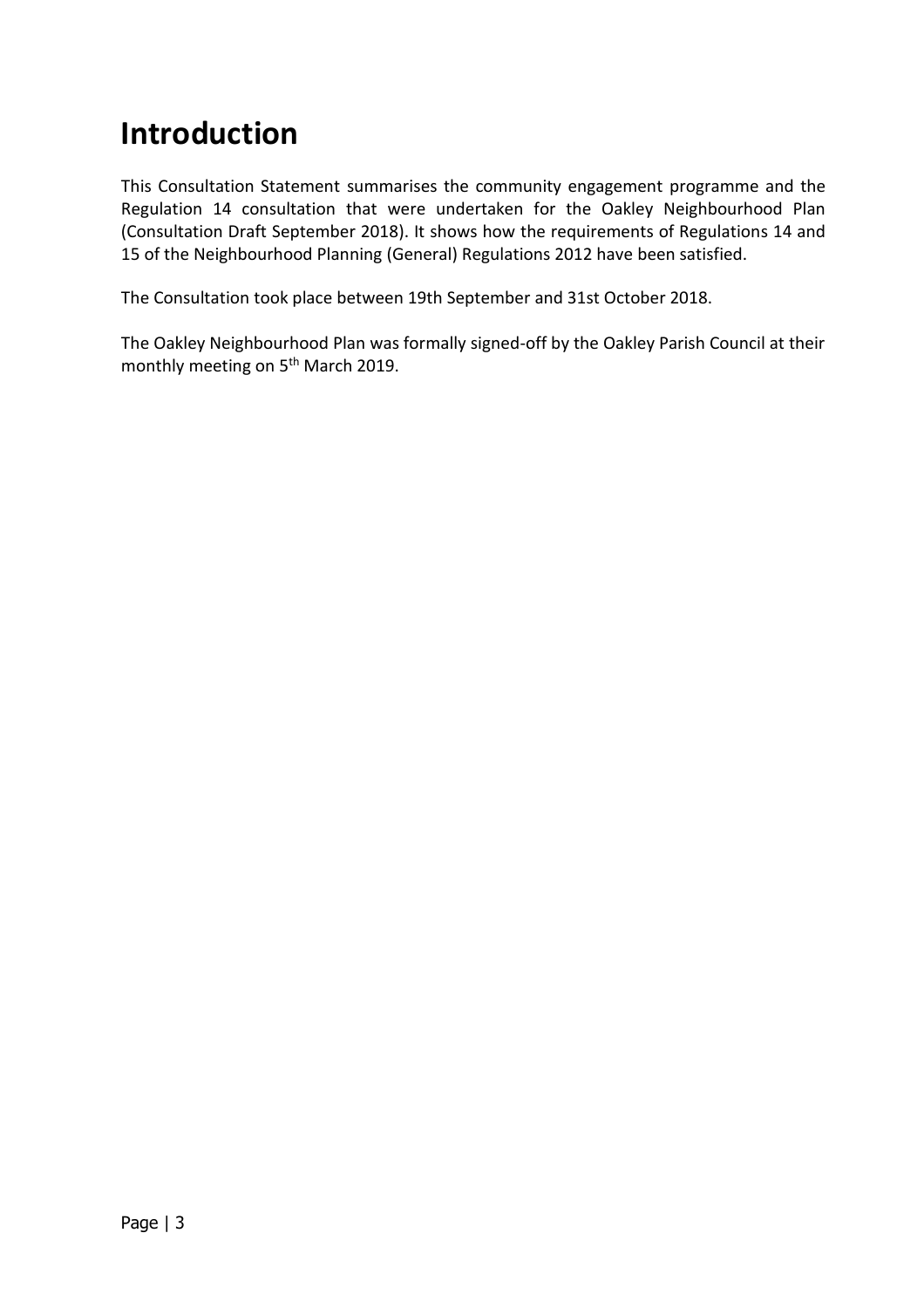# **Summary of Community Engagement**

#### **The strategy for community engagement**

Throughout the preparation of the plan we regularly consulted and engaged the community. Since the launch event in October 2014 we have:

- 1. Provided regular updates in the Oakley Village Newsletter which is published 4 times a year.
- 2. Launched a website in 2014 specifically for the neighbourhood plan.
- 3. Produced a newsletter questionnaire in March 2015.
- 4. Published an update in the 2015 and 2016 Oakley Directory.
- 5. Produced a more specific questionnaire in October 2015.
- 6. Gave an update at the 2016,2017 and 2018 Parish Council Annual Meetings.
- 7. Arrange for a Housing Needs Survey to be carried out in March 2016.
- 8. Completed a consultation exercise regarding the draft policies in January 2017.
- 9. Completed a further consultation exercise at the Village Hall in May 2018.
- 10. Completed the Statutory 6-week consultation (Reg14) in September/October 2018

The opinions and comments arising from community engagement exercises help form the bases on which this plan was written. Likewise, the policies are formed both on community engagement and based on a clear planning rationale, underpinned by relevant data/evidence.

#### **What was done?**

A survey of village residents was carried out to identify key areas of concern, particularly with reference to transport, housing and the preservation of the identity of Oakley as a rural community with green spaces for the enjoyment of all.

Residents were also consulted on their views on the landscape features that they considered to be important. This consultation took place in two ways:

- 1. Firstly, through a consultation event in the Village Hall, where residents were asked to identify either on a map or by writing on post-it stickers, the landscape features they considered to be important.
- 2. The main areas identified in the consultation event were incorporated into the landscape section of the village Neighbourhood Plan Questionnaire, which was delivered to every household and was also available for residents to complete online.

The five landscape areas identified in the questionnaire were as follows:

- 1. The river, river bridges and river valleys that surround much of our village and the associated fields and meadows.
- 2. The views to and from the village over open countryside.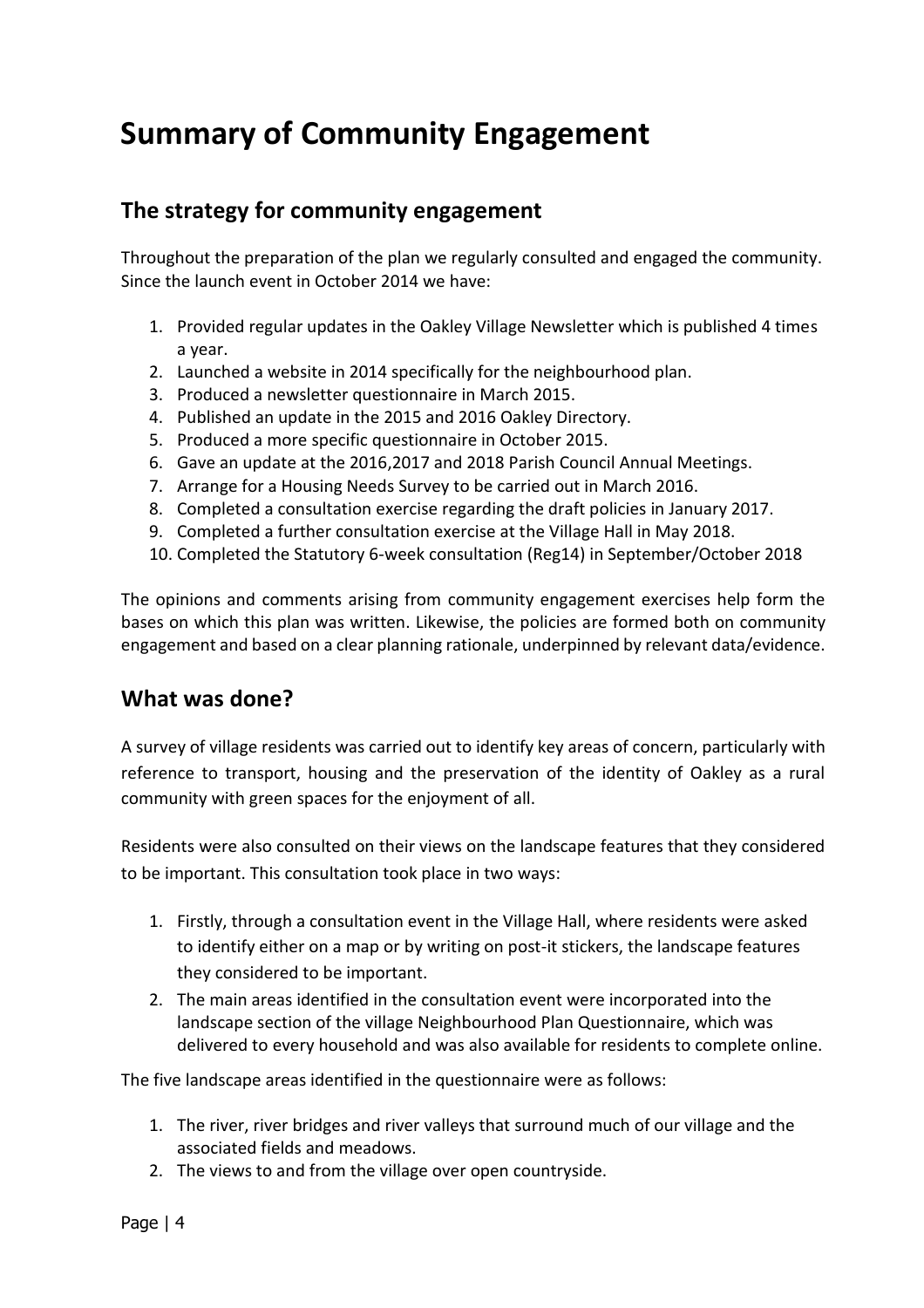- 3. Wooded areas such as Browns Wood and Judges Spinney.
- 4. Open spaces separating Oakley from Clapham and other villages.
- 5. The open and rural feel of our village characterised by the hedge and tree lined principal roads – the open frontages in the centre of the village and the Village Green.

Respondents were asked to identify the level of importance they attached to each area and also to indicate areas not included in the list which they considered important. The results from the questionnaire showed that all five areas were important/very important to the residents of the village.

The findings from the Oakley LCA, coupled with the Bedford Borough LCA, clearly align with the views expressed through the village Neighbourhood Plan Questionnaire. Both indicate that the conservation and enhancement of the character of Oakley village and the surrounding area are key priorities for residents when considering future developments.

Having established the wishes and aspirations of the residents of Oakley the important decision on the location and size of individual housing developments was considered. Site surveys were undertaken and consideration was given to potential issues and advantages of each site. Once the proposed sites had been selected a consultation exercise was held in May 2018 focusing primarily on the development sites.

#### **Who was targeted?**

All residents in the Village, local businesses and key stake holders such service providers and adjacent parish councils.

### **Outcomes/Feedback**

Feedback was provided on the outcomes of community engagement both in the Village News Letter and Village Website. The feedback was discussed at the regular Steering Group meetings and incorporated into the plan, as appropriate.

The main issues were around traffic both the speed and volume of traffic, safety due to the narrow roads and footways, school traffic in relation to parking at arrival and departure times, further development in the village.

Further development in the village was probably the greatest concern. There were many issues around this, increasing traffic volumes, on street parking, drainage and services being overstretched, loss of green spaces and joining up with other villages.

The allocation of development sites was very carefully considered. Along with many supporting comments, it was decided that development spread around the village was preferable to one large site and the sites selected were displayed at a consultation event at the Village Hall in May 2018.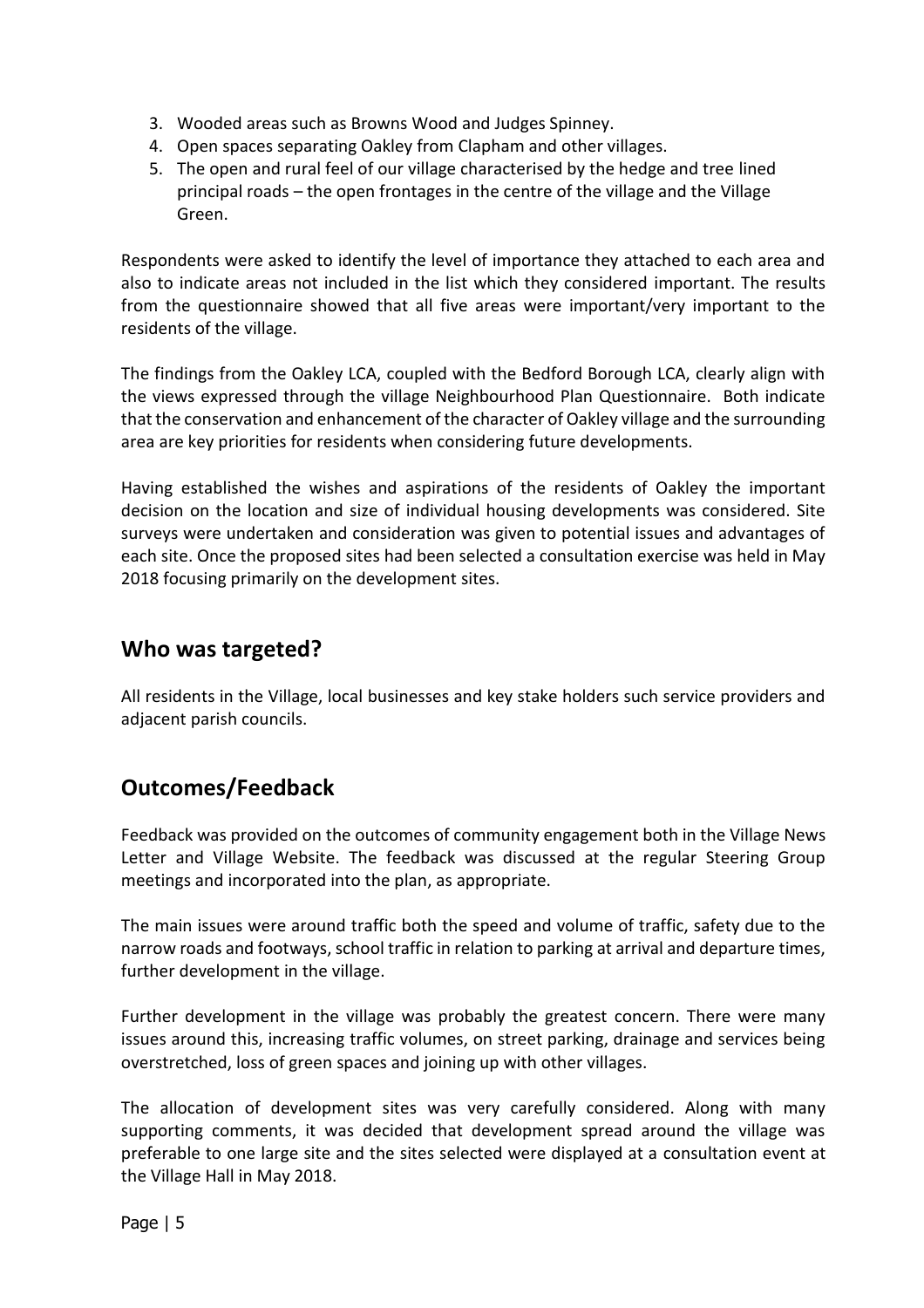### **Pre-Submission Consultation (Regulation 14)**

The consultation started by the publication of the dates for the 6-week consultation period and an article in the Village Newsletter explaining the process and how to comment back to the Parish Council. Feedback forms were also enclosed with the newsletter in readiness for the consultation. The Newsletter is delivered to every resident of the village giving it at circulation of approx. 1,000 copies.

All adjacent Parish Councils, LPAs, statutory bodies, non-statutory bodies, etc. were emailed with details of the consultation. See appendix A for details of all the organizations contacted.

Access to the draft plan was available at the village Post Office, Churches in the village and the local PH. Copies of the draft plan and feedback forms could also be downloaded from the Parish Council website, or on request, a paper copy sent in the post by the Parish Clerk.

Comments were accepted by email, in the post, or dropped into the village Post Office using the proforma or a letter. All the comments were recorded under one of three categories – Green Spaces, Development Sites and Policies. Where more than one response has raised an identical comment, the number of responses has been recorded against that particular comment. See appendix B for details of all comments received.

All the comments were carefully reviewed by the Neighbourhood Plan Steering Group and Parish Council. The main issues involved traffic volumes, vehicle speeding, infrastructure being able to cope, drainage, loss of arable land and the need for more housing development. The issues raised remained consistent with previous consultations. Appendix B gives details of the response by the Parish Council.

With respect to Green Spaces, nearly all responses supported all the spaces being proposed. There were two objections to one of the proposed spaces and this space was reviewed again against the criteria and the original decision was found to be sound.

On specific developments sites, loss of arable land, road safety, drainage, loss of privacy and potential infrastructure issues where raised. A number objected to one site in particular, site 171. For this proposed development site further discussions took place with the land agent in order to see if some of the issues could be addressed. See appendix B and conclusions section for details of the outcome.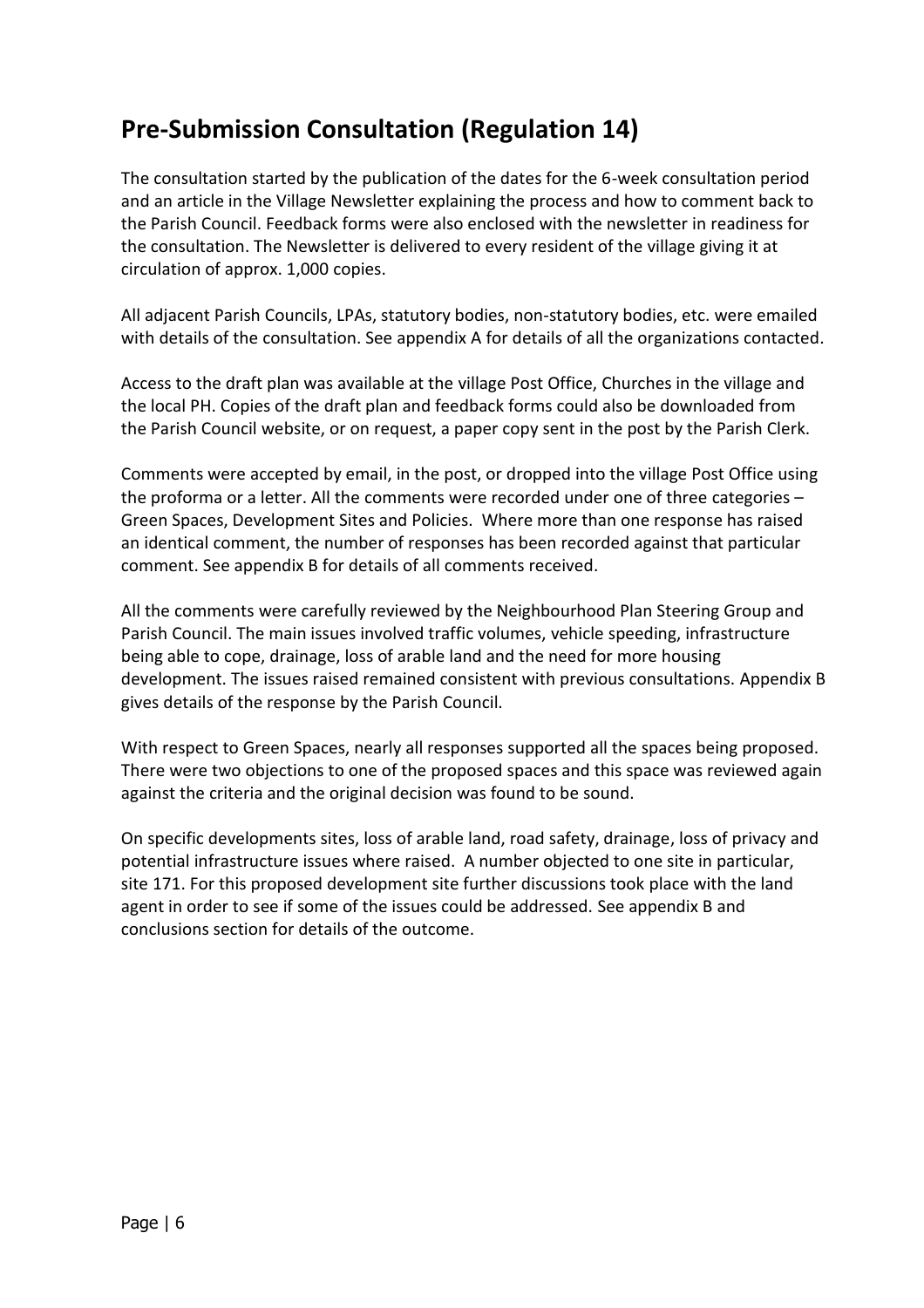### **Conclusions**

The steering group took some months looking at all the issues to ensure that where we can they are covered in our plan. Our policies are designed to mitigate these issues, improve facilities and protect the environment in the interest of the whole village. To further support these policies, we have now produced site specific criteria, by clarifying how the policies relate to that site, to be used by planning officers and developers at the planning application stage.

The agent for the land owner of site 171 has been in contact with the steering group to discuss the ongoing issues, policies and site-specific criteria. They understand that their initial proposal of 20 dwellings may be ambitious and are prepared to look at reducing the site to 10 dwellings with a housing mix, including bungalows. A reduction of 10 units could potentially be covered by the additional 10 units being proposed at the Parrott's site in Lovell Road. The steering group believe that this offer will help in resolving some of the challenges this site may have and is a proposal they would welcome.

With regard to Green Spaces, there were two objections to one of the proposed spaces and this proposed Green Space was reviewed again against the criteria. It was concluded that the original decision to designate this space was sound so the space would remain in the plan.

The Parish Council and steering group aim is to protect and improve the village community and the landscape within which it sits for all residents. We will continue to aim for this whilst acknowledging that sometimes compromises have to be made.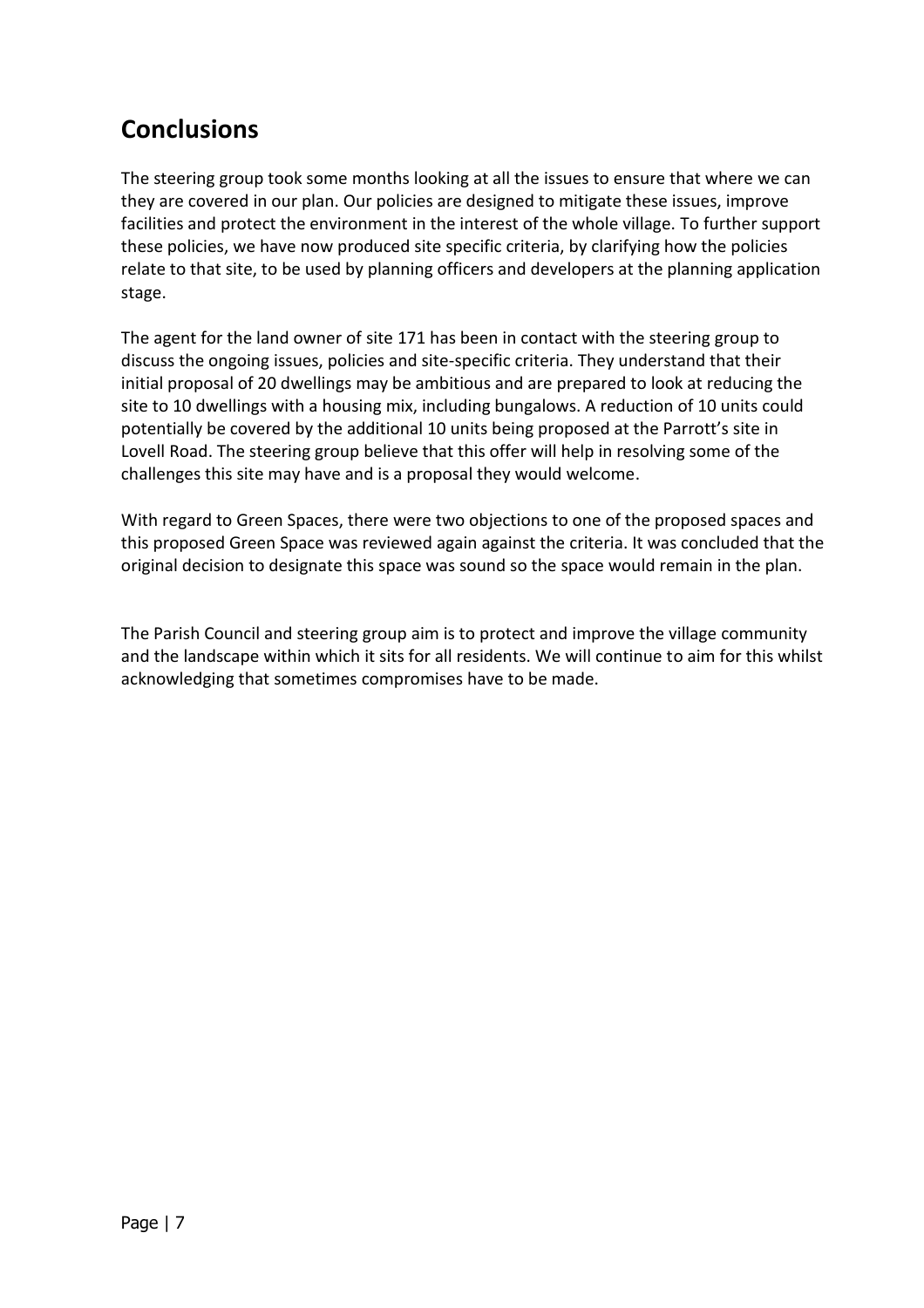### **Appendix A**

#### **Statutory and Other Consultees**

**Marine Management Organisation The Environment Agency English Heritage Natural England Network Rail Office of Rail Regulation Highways England Bedford BC Bromham Parish Council Milton Ernest Parish Council Clapham Parish Council Pavenham Parish Council Stevington Parish Council Thurleigh Parish Council Bedfordshire Police Bedfordshire & Luton Fire Service East of England Ambulance Service BT NHS England Bedfordshire Clinical Commissioning Group Health and Wellbeing Board HealthWatch British Gas National Grid EDF Eon SSE Npower Anglian Water Beds & River Ivel I.D.B. (Bedford Group of Drainage Boards) Homes England Federation of Small Businesses Bedford Breakfast Club Bpha Jephson Bedford Garden Carers Civil Aviation Authority South-East Midlands Local Enterprise Partnership Englands Economic Heartland Citizens Panel Borough Councillor**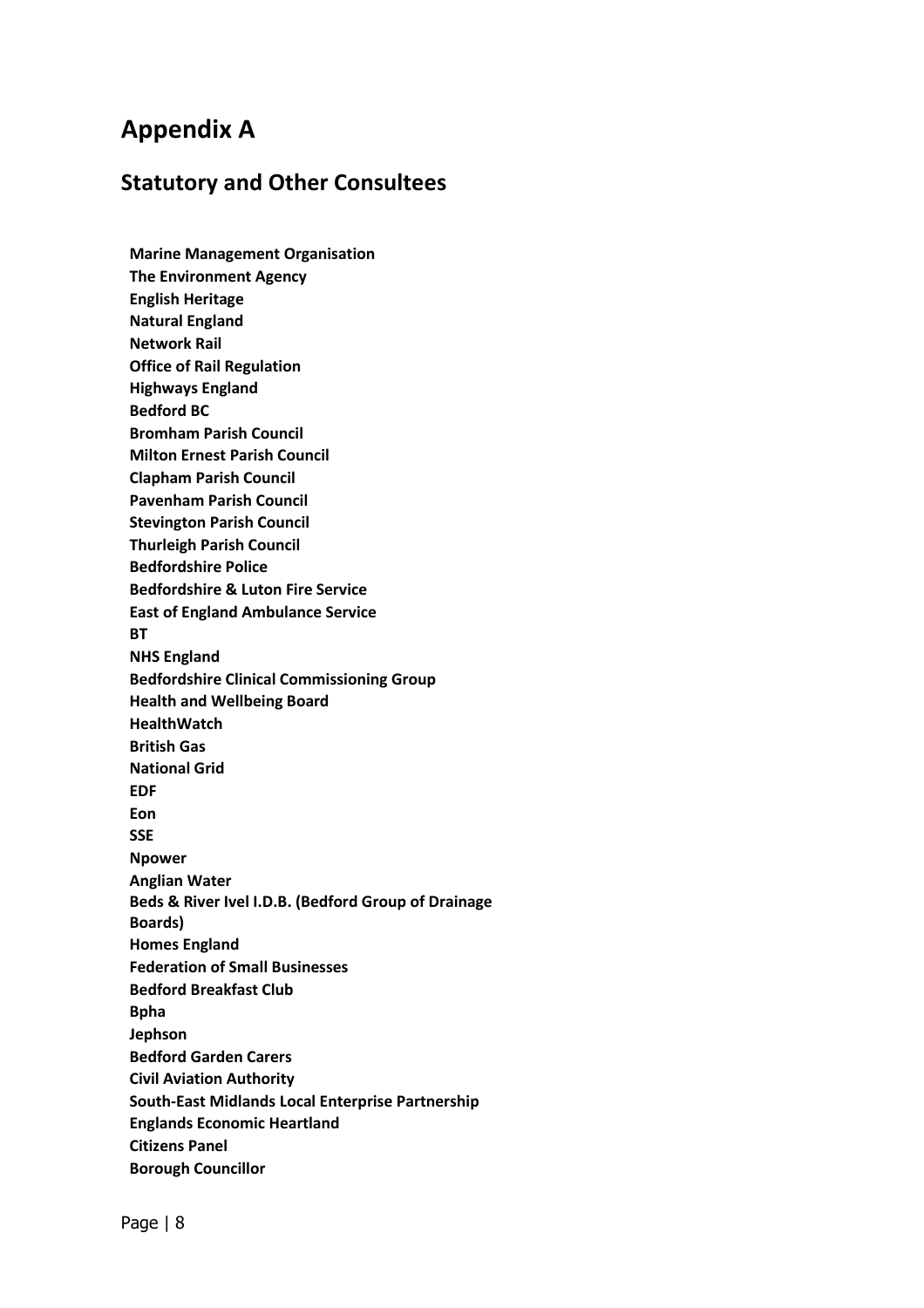**MCAC Members of Parliament/Members of European Parliament Amenity, recreation and countryside groups Bedford BC Sport Development Golf Club Environment and conservation groups Bedford BC Environment Services The Conservation Volunteers Bedford Wildlife and biodiversity organisations Priory Rangers - Browns Wood Bedfordshire Wildlife Trust RSPB Allotment Association Education Sharnbrook Academy Lincroft School Oakley Primary Oakley Pre-School Clapham Children's Centre Transport Groups Villager Minibus Landowners & Developers DLP Planning Mr. Brown, Westfield Lodge, 7SU GC Planning Partnership Robinson Hall Mr. Ainsworth, Westfield Farm, 7SX Optimis Consulting David Russell Fisher Garman Faith Groups Parish Church Methodist church R. C. Church Hard-to-reach groups, including those with protected characteristics Lovell Homes Day Centre Village organisations Beavers/Cubs/Scouts Blunham Angling Club Rainbows/Brownies ATC AFC Oakley Oakley Toddlers**

**Youth Club Youth Cricket**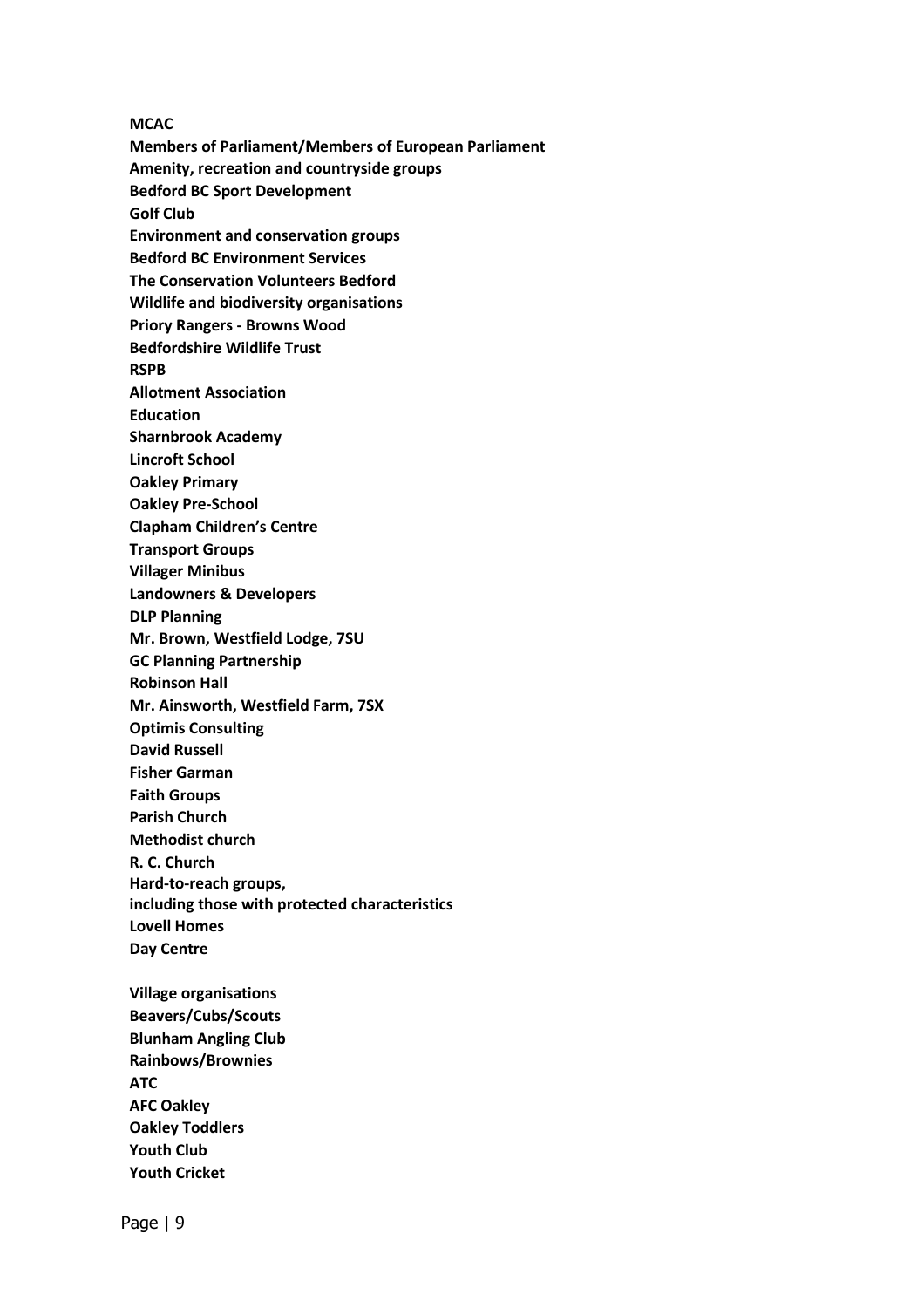**Badminton Carpet Bowls Pilgrims Cricket Club Gardening Club Oakley Motorcycle Club Village organisations (Continued) Old School WI ORA/OSSC Bellringers Oakley Archive Village Hall Businesses Accoustic Guitar Almond Garage Doors Architectural Design Ashley Builders Barton Petroleum Bays Media Bedford Arms Bedfordia Farms College Farm Dog Walking and Pet Care Services DJR Tennis Echoes Vintage Furniture EMC Design Forestry Fuels Hazel Kaye Saunders Agricultural Services JAP Sound Kitec Healthcare Metrosigns Mubsta Business Photography NLW No 3 Emporium Oakley Angels Oakley Building Services Oakham Decorators Oakley IT Oakley Post Office Oakley School of Motoring Old Road Securities PDB Consulting Pet Paws Animal Services PMG Carpentry Power Academy of Dance Sundorne Bouncy Castles**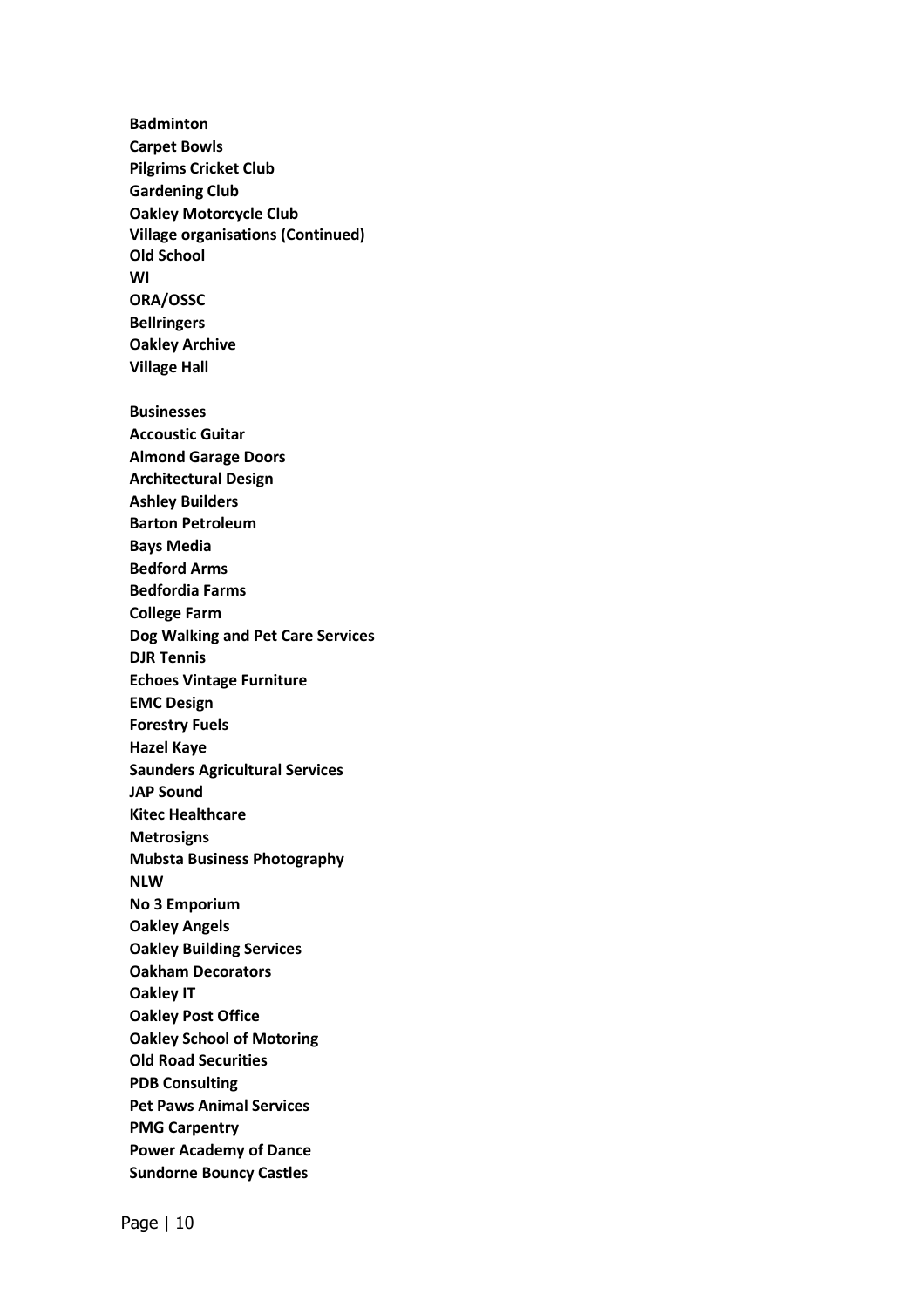**Jay Tovey Farriers Tudor Rose Tumblepups VC Property Maintenance Whites Lawn Mowers**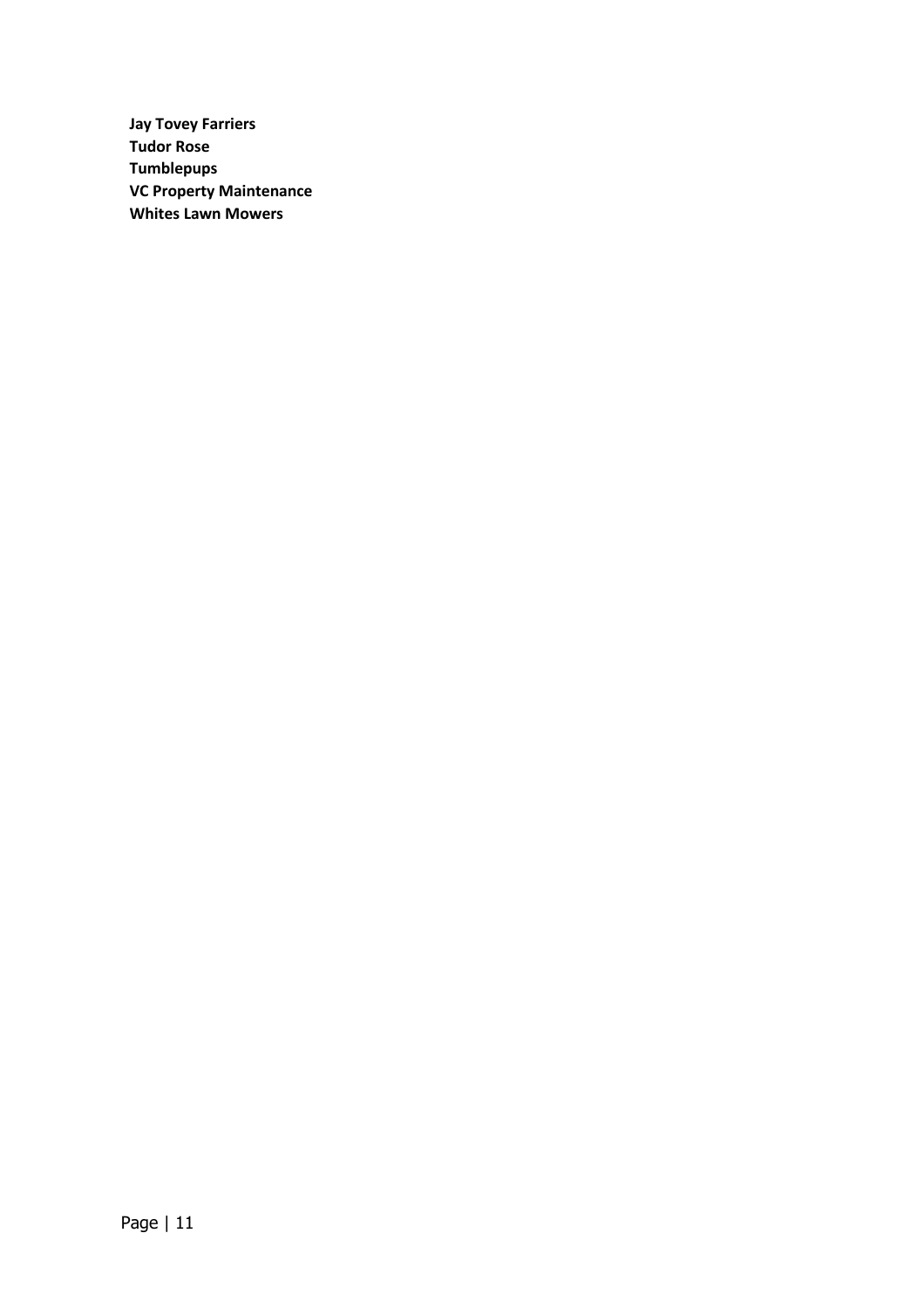## **Appendix B**

### **Consultation Comments Received and Comments Made**

|                                  |                       |                       | 2018 Final Consultation Comments Log - Green Spaces                                                                                                                                                                                                                                                                                                                                                 |                                                                                                                                                                                                                                                                                                                                                                                                                                                                                                                                                                                                                                                   |
|----------------------------------|-----------------------|-----------------------|-----------------------------------------------------------------------------------------------------------------------------------------------------------------------------------------------------------------------------------------------------------------------------------------------------------------------------------------------------------------------------------------------------|---------------------------------------------------------------------------------------------------------------------------------------------------------------------------------------------------------------------------------------------------------------------------------------------------------------------------------------------------------------------------------------------------------------------------------------------------------------------------------------------------------------------------------------------------------------------------------------------------------------------------------------------------|
| Organisation/<br><b>Resident</b> | Page<br><b>Number</b> | Green<br><b>Space</b> | <b>Comment</b>                                                                                                                                                                                                                                                                                                                                                                                      | Response                                                                                                                                                                                                                                                                                                                                                                                                                                                                                                                                                                                                                                          |
| Historic<br>England              |                       |                       | none                                                                                                                                                                                                                                                                                                                                                                                                |                                                                                                                                                                                                                                                                                                                                                                                                                                                                                                                                                                                                                                                   |
| Bedfordia                        | 45                    | 152                   | Does not consider that the<br>proposed Local Green Space<br>designation no. 7, site 152 -<br>Oakley Academy Playing Field<br>Station Road, meets the<br>criteria for a Local Green<br>Space allocation set out<br>within National Planning<br>Policy. Please refer to the<br>letter submitted with these<br>representations for further<br>information.                                             | It is believed that the<br>playing field meets the<br>criteria of NPPF Paragraph<br>100 by providing<br>recreational value for both<br>pupils of the academy and<br>for other groups in the<br>village, such as the Oakley<br>Rangers.<br>This land forms part of the<br>Local Gap between Oakley<br>and Clapham and is viewed<br>as important/very<br>important by 67% of<br>respondents to the Village<br>Questionnaire.<br>It should also be noted that<br>a grant was given to the<br>school by the Parish<br>Council (S106 following the<br>development of The<br>Furlong) on the basis that<br>there would be public<br>access to the site. |
| <b>EMC Designs</b>               |                       | All<br>spaces         | Agree                                                                                                                                                                                                                                                                                                                                                                                               |                                                                                                                                                                                                                                                                                                                                                                                                                                                                                                                                                                                                                                                   |
| Oakley AFC                       | 45                    | 152                   | Agree. However, we would<br>want to be clear that<br>particularly in relation to site<br>7 (New Field) that this<br>agreement is specific to the<br>need for playing field space<br>to support both the school<br>and local sports teams'<br>requirements, as served by<br>the New Field. Were there to<br>be a suitable proposal<br>brought forward that were to<br>provide the same, or (ideally) |                                                                                                                                                                                                                                                                                                                                                                                                                                                                                                                                                                                                                                                   |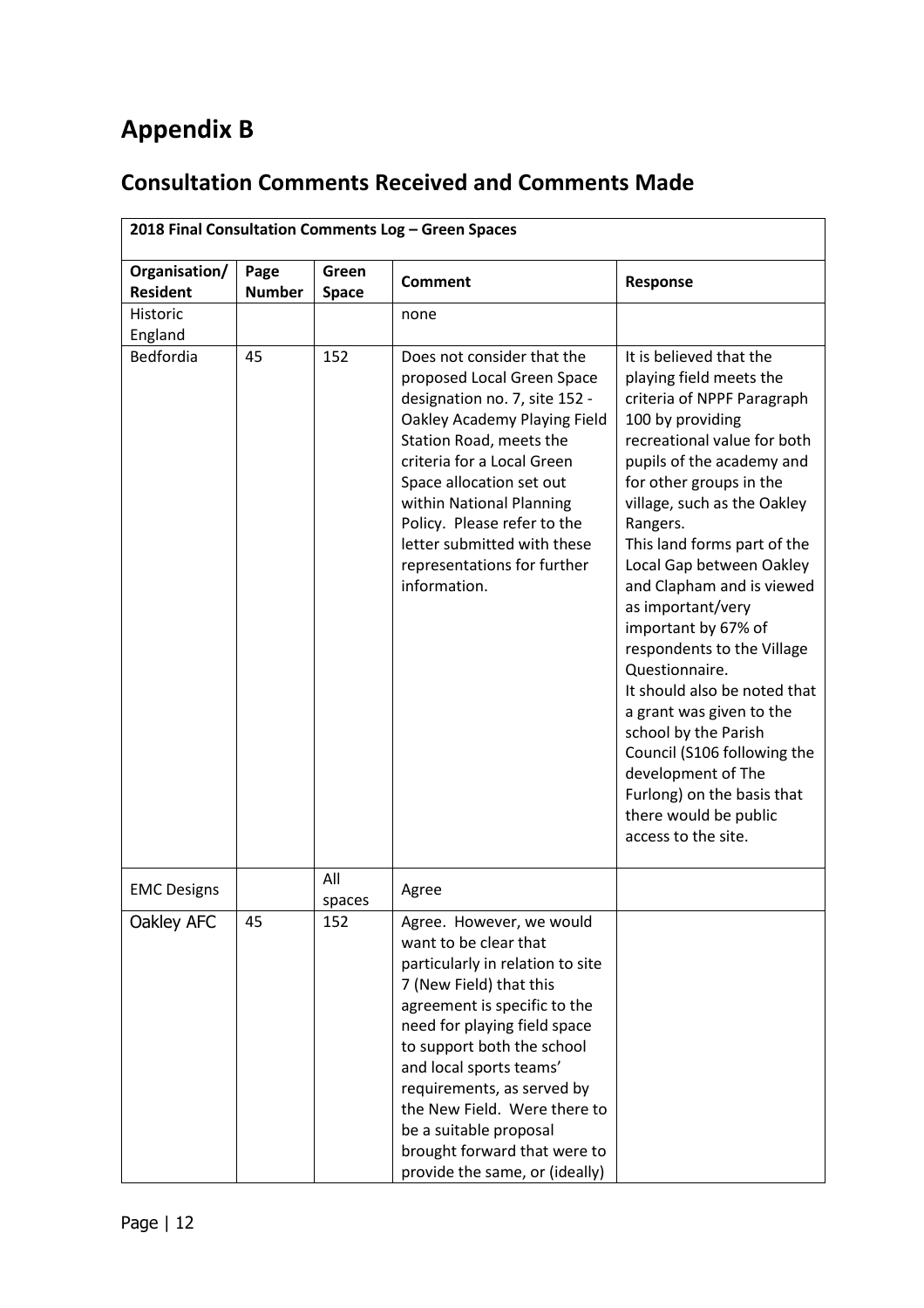|             |        | increased capacity, within the  |                       |
|-------------|--------|---------------------------------|-----------------------|
|             |        | village by replacing this site, |                       |
|             |        | we would not want this          |                       |
|             |        | agreement to be taken as        |                       |
|             |        | precluding this.                |                       |
| Clapham PC  | All    | Agree. It was obvious to the    |                       |
|             | spaces | NDP team that due care and      |                       |
|             |        | attention had been made in      |                       |
|             |        | preserving open green spaces    |                       |
|             |        | and landscapes.                 |                       |
| Bedford BC  |        | None                            |                       |
| Natural     |        | None                            |                       |
| England     |        |                                 |                       |
| Environment |        | No longer able to provide       |                       |
| Agency      |        | bespoke advice but suggest      |                       |
|             |        | consider document - Planning    |                       |
|             |        | Advice Guidance.                |                       |
| Hazel Kaye  |        | The Council has nominated       |                       |
|             |        | our green space for             |                       |
|             |        | development so I disagree       | See comments below on |
|             |        | with their policy. Letter       | Local Green Spaces.   |
|             |        | attached about wildlife.        |                       |

| Organisation/<br><b>Resident</b> | Page<br><b>Number</b> | Green<br><b>Space</b> | Comment                                                                                                                                                                                                                                                                                                                                                                                                                                                                                                                                                                                                                                                                                                                                                  | <b>Response</b>                                                                                                                                                                                                                                                                                                                                                                |
|----------------------------------|-----------------------|-----------------------|----------------------------------------------------------------------------------------------------------------------------------------------------------------------------------------------------------------------------------------------------------------------------------------------------------------------------------------------------------------------------------------------------------------------------------------------------------------------------------------------------------------------------------------------------------------------------------------------------------------------------------------------------------------------------------------------------------------------------------------------------------|--------------------------------------------------------------------------------------------------------------------------------------------------------------------------------------------------------------------------------------------------------------------------------------------------------------------------------------------------------------------------------|
|                                  |                       |                       |                                                                                                                                                                                                                                                                                                                                                                                                                                                                                                                                                                                                                                                                                                                                                          |                                                                                                                                                                                                                                                                                                                                                                                |
| Lincroft<br>Academy              | 45                    | 152                   | Unclear as to the rationale<br>for Local Green Space<br>designation no. 7 'Site No.<br>152 - Oakley Academy<br>Playing Field, Station Road.' It<br>is understood that the<br>designations are intended to<br>protect 'green spaces'.<br>However, school sports<br>pitches and playing fields are<br>already protected from<br>development by the<br>Secretary of State for<br>Education. The grounds also,<br>are not a public asset nor in<br>public use unless with the<br>consent of the school, and<br>this means they do not fit<br>with the definition of a local<br>green space in terms of their<br>recreational value.<br>Accordingly, we consider that<br>it is neither necessary or<br>appropriate in the above<br>circumstances for Site No. | <b>The</b><br>field<br>provides<br>- a<br>feeling of space and rural<br>environment to the area<br>and is designated as part<br>of the Local Gap between<br>Oakley and Clapham in<br>Allocations<br>the<br>and<br>Designations Local Plan<br>2013,<br>Urban<br>Area<br>Planning Review.<br>Local green space<br>designation is not<br>precluded by sports field<br>protection. |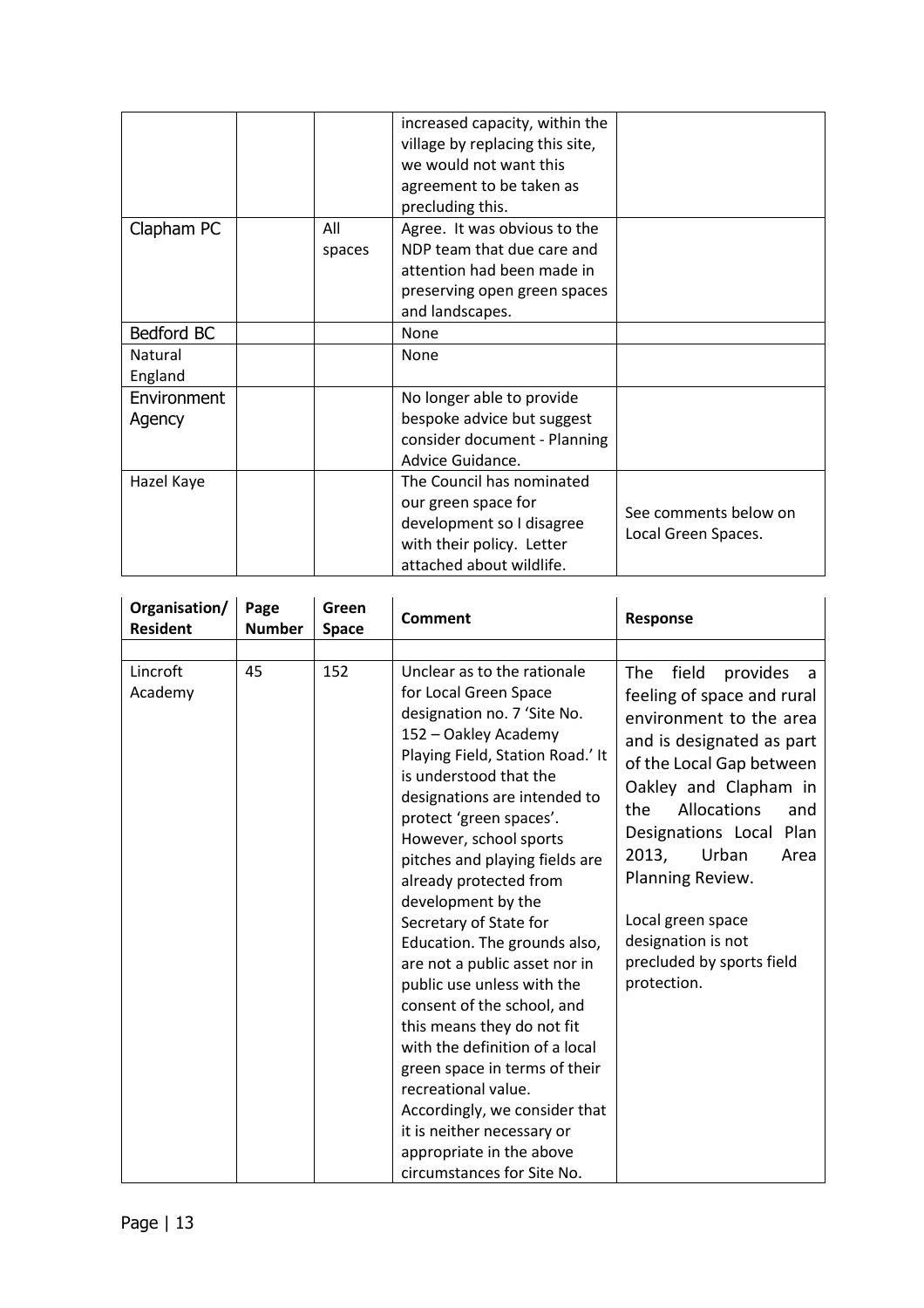|                    |    |          | 152 to be designated a Local                                   |                                                       |
|--------------------|----|----------|----------------------------------------------------------------|-------------------------------------------------------|
|                    |    |          | Green Space.                                                   |                                                       |
| Optimis-on         |    |          | Agree                                                          |                                                       |
| behalf of          |    |          |                                                                |                                                       |
| Client             |    |          |                                                                |                                                       |
| Anglian<br>Water   |    |          | There are existing sewers in<br>the ownership of Anglian       | The plan conforms to the<br><b>Bedford Borough</b>    |
|                    |    |          | Water within the boundaries                                    | statements relating to                                |
|                    |    |          | of a number of the                                             | Anglia Water                                          |
|                    |    |          | designated local green spaces                                  |                                                       |
|                    |    |          | (Sites 3, 4, 5 and 9).                                         |                                                       |
|                    |    |          | It is therefore suggested that                                 |                                                       |
|                    |    |          | the Neighbourhood Plan                                         |                                                       |
|                    |    |          | should be amended to                                           |                                                       |
|                    |    |          | include reference to the                                       |                                                       |
|                    |    |          | circumstances in which                                         |                                                       |
|                    |    |          | development would be                                           |                                                       |
|                    |    |          | permitted in the designated                                    |                                                       |
|                    |    |          | local green spaces included<br>utility infrastructure provided |                                                       |
|                    |    |          | by Anglian Water                                               |                                                       |
| Resident           |    | General  | Disagree. Already going to                                     |                                                       |
|                    |    |          | build on green spaces, if any                                  |                                                       |
|                    |    |          | left. The Conservative leaflet                                 | The plan needs to                                     |
|                    |    |          | says no building as well. Has                                  | nominate developments<br>sites. Careful consideration |
|                    |    |          | Henry Burt been lobbied for                                    | was given before sites                                |
|                    |    |          | his take? At 3.30 I have just                                  | were selected. Also, see                              |
|                    |    |          | seen the traffic chaos outside                                 | comments below about                                  |
|                    |    |          | Lincroft School without<br>another load of houses              | Local Green Spaces.                                   |
|                    |    |          | opposite.                                                      |                                                       |
| Resident           |    | General  | Disagree.                                                      |                                                       |
| <b>Residents x</b> | 49 | Land at  |                                                                | A number of sites were                                |
| 69                 |    | Site 171 |                                                                | considered as to whether                              |
|                    |    |          |                                                                | they fully met the                                    |
|                    |    |          | Disagree. Pastoral grazing<br>land with established ecology    | definition of a local green                           |
|                    |    |          | are important to the village                                   | space. The result was that                            |
|                    |    |          | and should be protected                                        | 10 sites were selected, an                            |
|                    |    |          | green spaces                                                   | increase of 5 additional                              |
|                    |    |          |                                                                | sites above the original<br>recommendation of the     |
|                    |    |          |                                                                | Borough Council.                                      |
| Resident           |    | Land at  | Agree - partly. Don't accept                                   |                                                       |
|                    |    | site 170 | that so many houses are                                        | Potentially the maximum                               |
|                    |    |          | being put at top of field at                                   | number is 30 but is subject                           |
|                    |    |          | <b>Station Road.</b>                                           | to planning approval.                                 |
| Resident x 64      |    | All      | Agree                                                          |                                                       |
|                    |    | spaces   |                                                                |                                                       |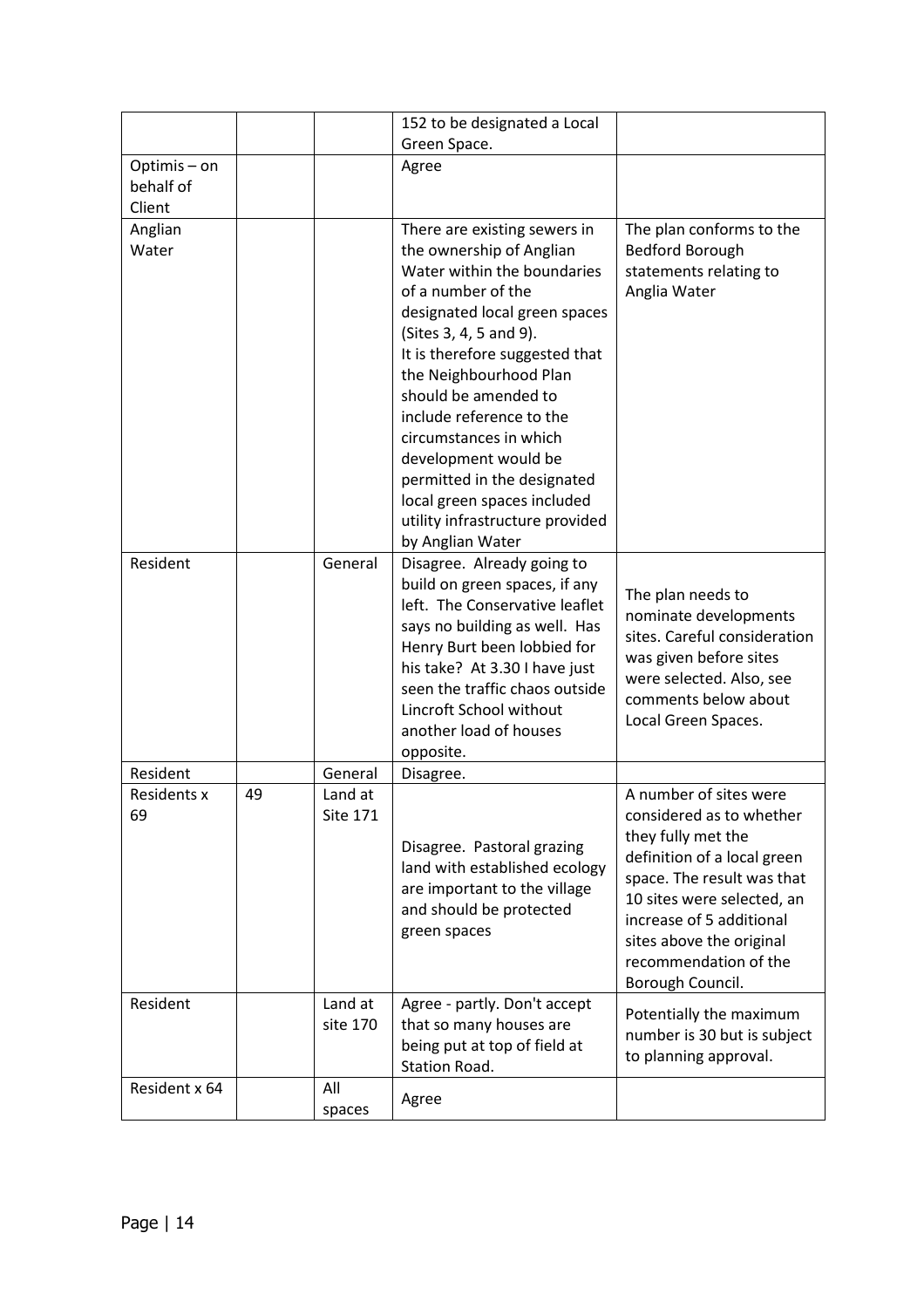| 2018 Final Consultation Comments Log - Development Sites |                       |                                   |                                                                                                                                                                                                                                                                                                                                                                                                                                                                                                                                                                                                                                                                                                                                                                                                                                                                                                                           |                                                                                                                                           |  |
|----------------------------------------------------------|-----------------------|-----------------------------------|---------------------------------------------------------------------------------------------------------------------------------------------------------------------------------------------------------------------------------------------------------------------------------------------------------------------------------------------------------------------------------------------------------------------------------------------------------------------------------------------------------------------------------------------------------------------------------------------------------------------------------------------------------------------------------------------------------------------------------------------------------------------------------------------------------------------------------------------------------------------------------------------------------------------------|-------------------------------------------------------------------------------------------------------------------------------------------|--|
| Organisation/<br><b>Resident</b>                         | Page<br><b>Number</b> | <b>Development</b><br><b>Site</b> | <b>Comment</b>                                                                                                                                                                                                                                                                                                                                                                                                                                                                                                                                                                                                                                                                                                                                                                                                                                                                                                            | Response                                                                                                                                  |  |
| <b>Historic</b><br>England                               | 47-49                 | All sites                         | Recommends taking a<br>proactive approach to the<br>design, layout etc for those<br>sites. In particular,<br>development on these<br>locations should sustain and<br>where possible enhance the<br>significance of heritage assets<br>and make a positive<br>contribution to local<br>distinctiveness. The general<br>policies will be a useful aid to<br>this process, but you may wish<br>to explore the potential to<br>develop site specific<br>development briefs for those<br>sites identified, to ensure that<br>the development on them<br>meets your aspirations. See<br>website for guidance. For<br>further advice regarding the<br>historic environment and how<br>to integrate it into your<br>neighbourhood plan, we<br>recommend that you consult<br>your local planning authority<br>conservation officer, and if<br>appropriate the Historic<br><b>Environment Record at</b><br>Bedford Borough Council. | Key historic are<br>assessments are<br>referred to in the<br>plan.                                                                        |  |
| Bedfordia                                                | $48 - 49$             | <b>Site 171</b>                   | Agree in principle to the<br>allocation at Station Road but<br>consider the Neighbourhood<br>Plan does not consider the full<br>opportunities from this site in<br>accordance with the proposals<br>put forward in collaboration<br>with the SAF for Lincroft<br>Academy. Please refer to the<br>letter submitted with these<br>representations for further<br>information.                                                                                                                                                                                                                                                                                                                                                                                                                                                                                                                                               | This possible site<br>allocation was<br>previously<br>considered. The<br>sports field has<br>community value and<br>creates a separation. |  |
| <b>EMC Designs</b>                                       | 48 - 49               | Site 170<br><b>Site 171</b>       | In part agree with the proposal<br>for houses off Station Road.<br>However, do not agree with<br>the 20 opposite the Bedford<br>Arms.As someone who uses                                                                                                                                                                                                                                                                                                                                                                                                                                                                                                                                                                                                                                                                                                                                                                  | The initial<br>consultation the<br>majority residents<br>felt that 20-50 new<br>dwellings during the                                      |  |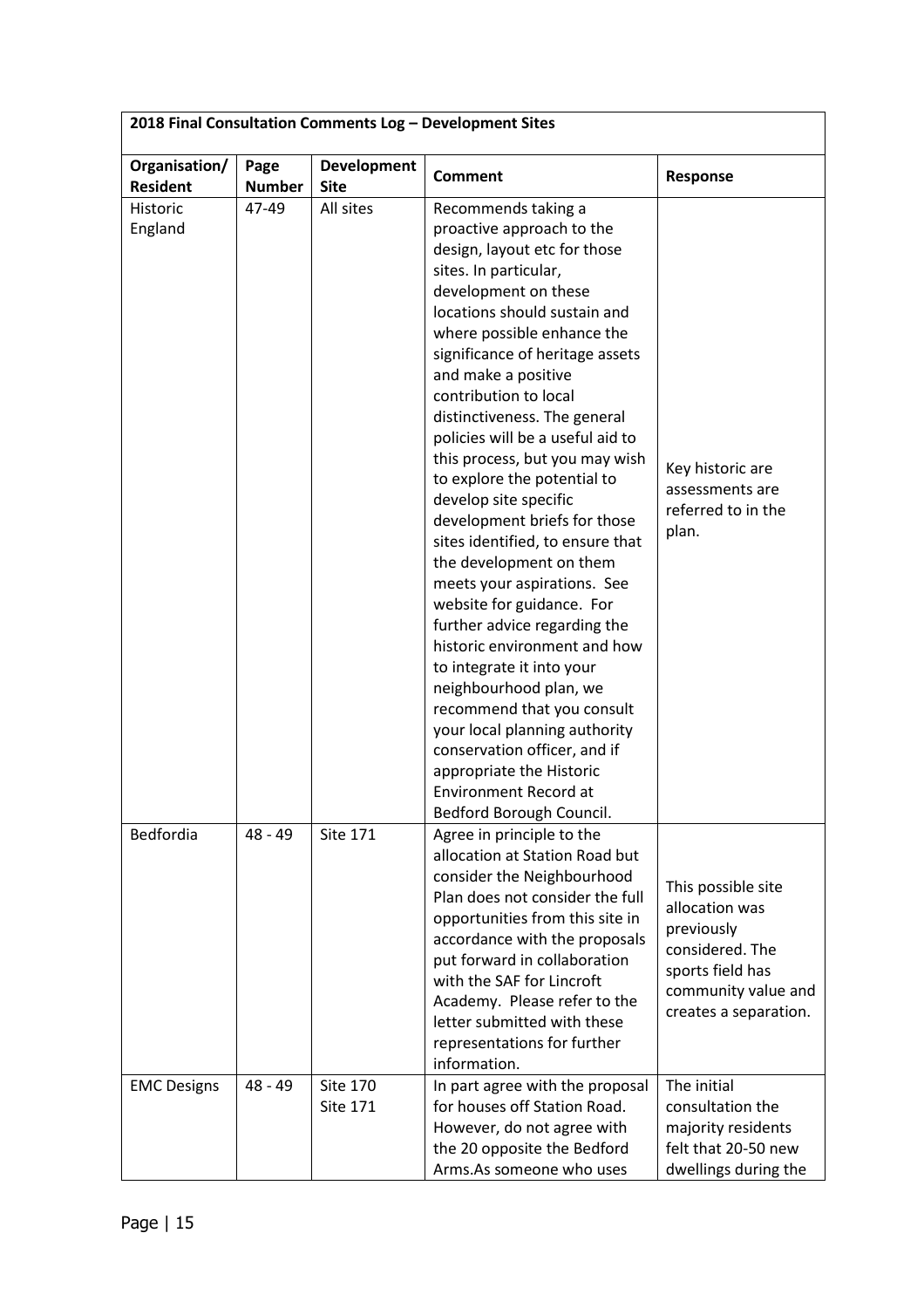|                   |               |                    | the high street every day for                           | 10year period would        |
|-------------------|---------------|--------------------|---------------------------------------------------------|----------------------------|
|                   |               |                    | both commuting (I live locally)                         | be appropriate.            |
|                   |               |                    | as well as visiting family on the                       | <b>Bedford Borough</b>     |
|                   |               |                    | street, choosing the narrowest                          | Council allocated 25-      |
|                   |               |                    | entrance way and section of                             | 50 dwellings to            |
|                   |               |                    | the road to facilitate 20                               | Oakley in their Local      |
|                   |               |                    | dwellings and all their vehicles                        | Plan to 2030.              |
|                   |               |                    | seems like a crazy place. The                           | Site 170 has been          |
|                   |               |                    | High Street has been identified                         | considered and             |
|                   |               |                    | already as being a very narrow                          | allocated and helps        |
|                   |               |                    | road and the road could not                             | meet the growth            |
|                   |               |                    | be widened much at this                                 | requirements.              |
|                   |               |                    | junction due to the pub                                 | Site 171 traffic will be   |
|                   |               |                    | literally hanging over the road                         | assessed as part of a      |
|                   |               |                    | already. The plan rightly                               | planning application.      |
|                   |               |                    | identified that whole area as a                         | Planning applications      |
|                   |               |                    | site of historical importance                           | need to conform to         |
|                   |               |                    | and the Duke of Bedford                                 | the Borough Local          |
|                   |               |                    | Cottages that line the road                             | Plan and the Oakley        |
|                   |               |                    | would lose a lot of their rural                         | neighbourhood Plan         |
|                   |               |                    | heritage if a new housing                               | when it is a statutory     |
|                   |               |                    | development was put here.                               | document.                  |
| <b>AFC Oakley</b> | 47-49         | All sites          | Agree                                                   |                            |
| Clapham PC        | 47-49         | All sites          | Agree                                                   |                            |
| Natural           | $47 - 49$     | All sites          |                                                         |                            |
|                   |               |                    | No comment                                              |                            |
|                   |               |                    |                                                         |                            |
| England           |               |                    |                                                         |                            |
| Organisation/     | Page          | <b>Development</b> | <b>Comment</b>                                          | Response                   |
| <b>Resident</b>   | <b>Number</b> | <b>Site</b>        |                                                         |                            |
| <b>Bedford BC</b> | 47 - 49       | All sites          | You should ensure that the                              |                            |
|                   |               |                    | relevant supporting                                     |                            |
|                   |               |                    | documents are available on                              |                            |
|                   |               |                    | your website. In particular                             |                            |
|                   |               |                    | these should include:                                   |                            |
|                   |               |                    | A consultation statement                                |                            |
|                   |               |                    | A statement setting out how                             | SEA report has been        |
|                   |               |                    | the Plan meets the basic                                | considered                 |
|                   |               |                    | conditions i.e. it: has regard to                       | <b>Habitat Regulations</b> |
|                   |               |                    | relevant national policies and                          | Assessment has been        |
|                   |               |                    | advice issued by the Secretary                          | considered and their       |
|                   |               |                    | of State contributes to the                             | suggestions have           |
|                   |               |                    | achievement of sustainable                              | been incorporated          |
|                   |               |                    | development is in general                               |                            |
|                   |               |                    | conformity with the strategic                           | Timetable given to         |
|                   |               |                    | policies contained in the                               | the Borough Council        |
|                   |               |                    | development plan                                        |                            |
|                   |               |                    | is compatible with EU                                   |                            |
|                   |               |                    | obligations                                             |                            |
|                   |               |                    | is not likely to have a                                 |                            |
|                   |               |                    | significant effect on a<br>European site (as defined in |                            |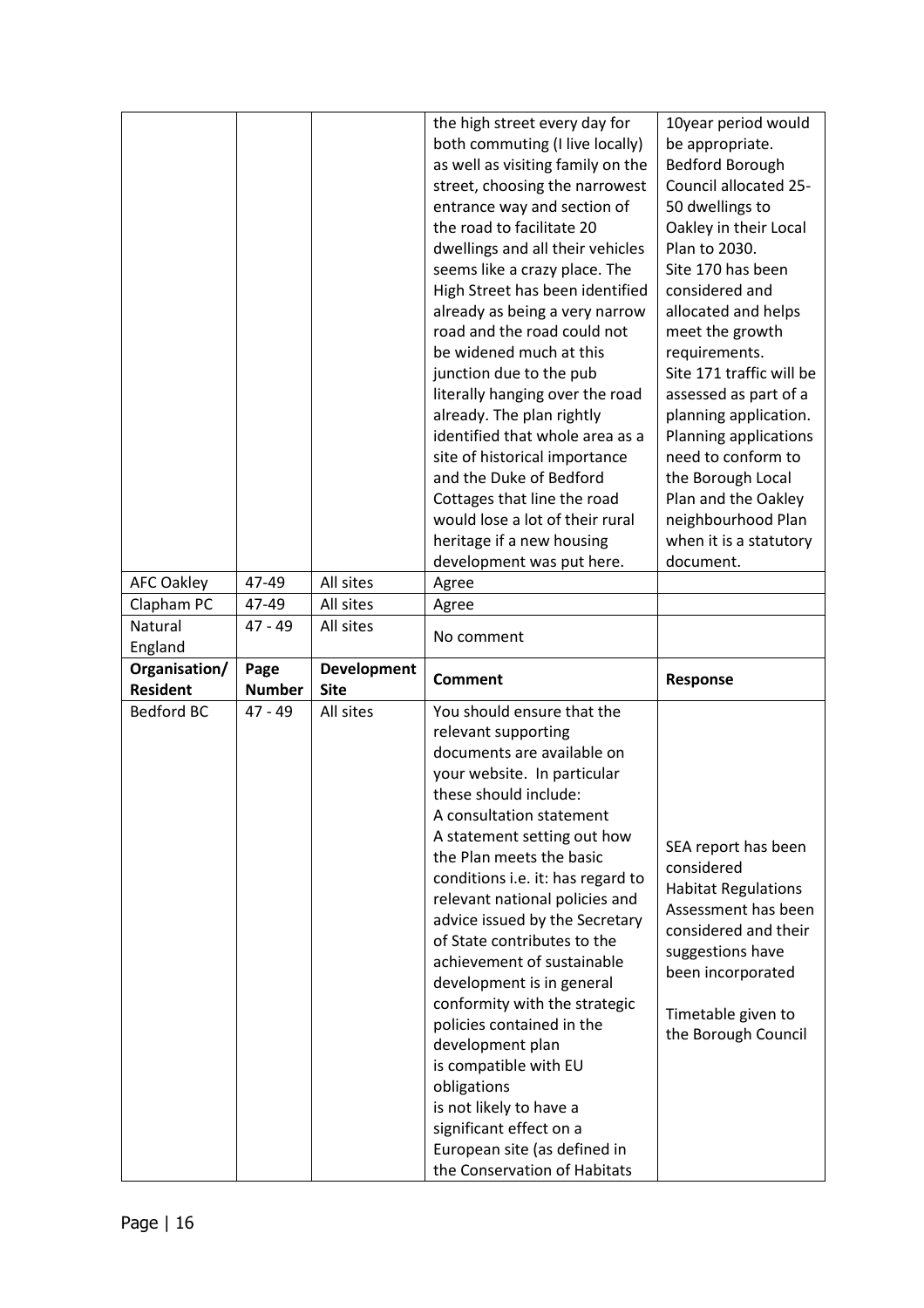|                     |                 |                                      | and Species Regulations 2010)<br>A report prepared in<br>accordance with the<br><b>Environmental Assessment of</b><br>Plans and Programmes<br>Regulations 2004 or a<br>determination that an<br>environmental assessment is<br>not required.<br>You should include site specific<br>policies for each development<br>site being allocated. These<br>should set out the<br>requirements that any future<br>planning applications should<br>comply with.<br>Offers to discuss the NDP and<br>supporting documents and<br>requests expected timetable<br>for submission.                                                                                                                                                                                                                                                                                                                                                                                                      |                                                                                                                                                                                                                                                                                                                                                                                                                                                                                                                                                                                                                                          |
|---------------------|-----------------|--------------------------------------|----------------------------------------------------------------------------------------------------------------------------------------------------------------------------------------------------------------------------------------------------------------------------------------------------------------------------------------------------------------------------------------------------------------------------------------------------------------------------------------------------------------------------------------------------------------------------------------------------------------------------------------------------------------------------------------------------------------------------------------------------------------------------------------------------------------------------------------------------------------------------------------------------------------------------------------------------------------------------|------------------------------------------------------------------------------------------------------------------------------------------------------------------------------------------------------------------------------------------------------------------------------------------------------------------------------------------------------------------------------------------------------------------------------------------------------------------------------------------------------------------------------------------------------------------------------------------------------------------------------------------|
| Lincroft<br>Academy | 47<br>$48 - 49$ | <b>Site 152</b><br>Site 170 &<br>521 | Considers the two allocations<br>as proposed will not resolve<br>the existing challenges for the<br>school. Feel they must<br>express their disappointment<br>with regard to some aspects of<br>the draft Neighbourhood Plan,<br>particularly in terms of its<br>relationship with the<br>Academy, with regard to Site<br>No. 152 - Oakley Academy<br>Playing Field, Station Road,<br>and Site 170 & 521 - Station<br>Road. You will appreciate the<br>aspirations that the Academy<br>has previously set out for the<br>reorganisation of the land<br>parcels on the eastern side of<br>Station Road working with the<br>landowner for Site 170 & 152<br>for the enhancement of the<br>school and its playing field<br>provision as well as wider<br>benefits for the village and<br>community.<br>We feel the draft<br>Neighbourhood Plan has not<br>listened to the concerns<br>expressed by the school and<br>the majority of the parental<br>body and the approach it | In Oakley's the initial<br>consultation the<br>majority of the<br>residents felt<br>between 20-50<br>houses would be<br>appropriate over the<br>10year period. The<br><b>Housing Need</b><br>Assessment was<br>undertaken by BRCC<br>and it gives details of<br>the types of houses<br>and around 40<br>dwellings over the<br>10year period of the<br>plan. The Borough<br>Local Plan has<br>allocated of between<br>25-50 houses in<br>Oakley. The<br>assessments showed<br>that the number of<br>houses far exceeded<br>the both the<br>allocation of houses<br>in the Borough Local<br>Plan<br>Possible site<br>allocation previously |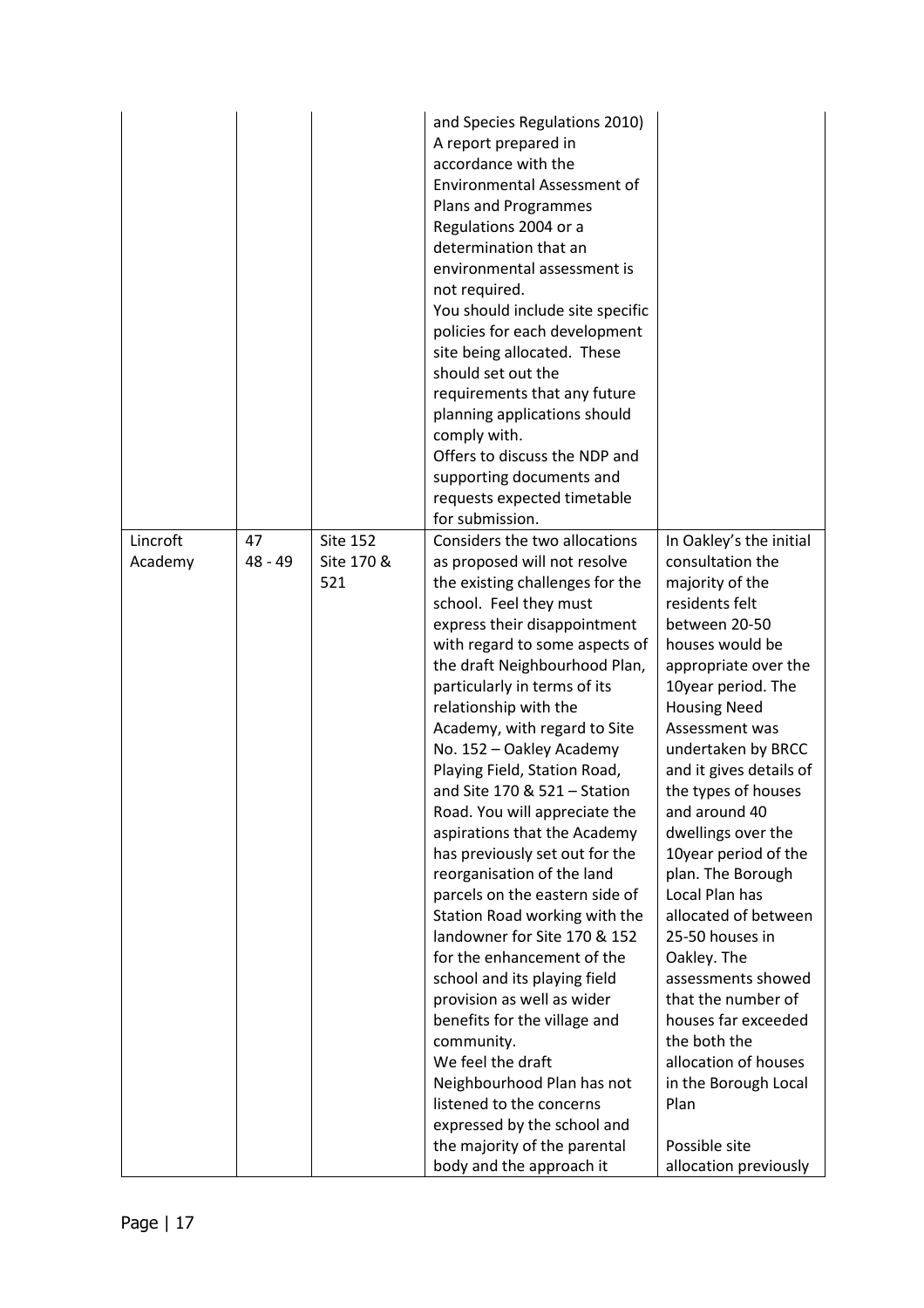|  | advocates represents a missed   | considered and all   |
|--|---------------------------------|----------------------|
|  | opportunity in not recognising  | the constraints were |
|  | these enhancements. It is fully | considered before    |
|  | recognised that the school's    | making the decision. |
|  | operation has raised and        |                      |
|  | continues to raise a number of  |                      |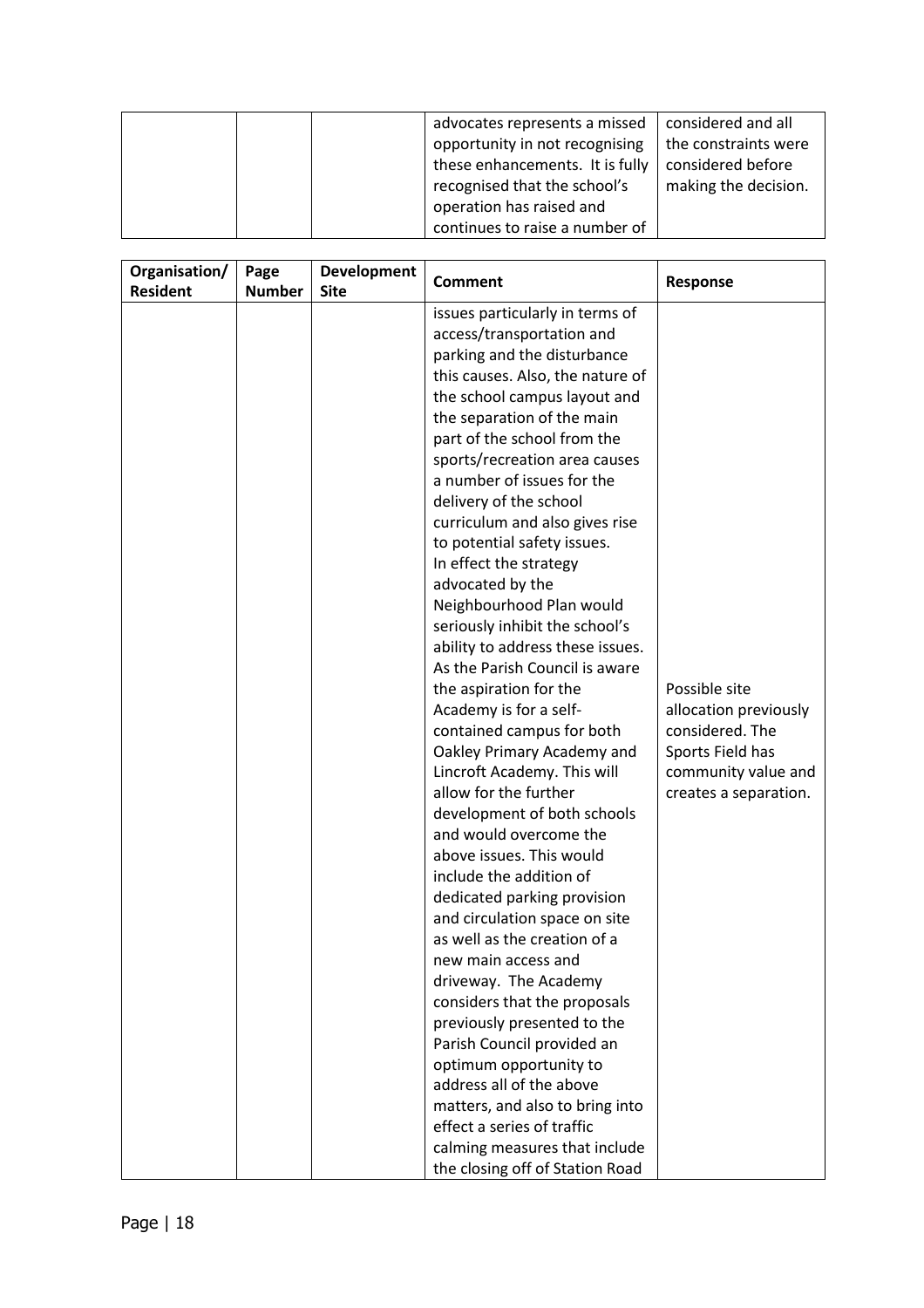|  | as it currently is and its       |  |
|--|----------------------------------|--|
|  | diversion onto a new             |  |
|  | access/distributor road. Traffic |  |
|  | problems along Station Road      |  |
|  | are an ongoing issue and the     |  |
|  | plans previously presented to    |  |
|  | the Parish Council probably      |  |
|  | provide a once in a generation   |  |
|  | opportunity to address these.    |  |
|  | The reference to Site No. 152    |  |
|  | on page 45 of the draft          |  |
|  | Neighbourhood Plan               |  |
|  | incorrectly references that the  |  |
|  | Academy Playing field is         |  |
|  | opposite the school. It is       |  |
|  | separated by some distance       |  |
|  | from our main site and for       |  |
|  | reasons already outlined and     |  |
|  | as previously established gives  |  |
|  | rise to both operational and     |  |
|  | safety issues.                   |  |
|  | The proposals presented by       |  |
|  | the school and the land          |  |
|  | owners would achieve both        |  |
|  | the positioning of the playing   |  |
|  | fields opposite the school and   |  |
|  | the creation of a singular       |  |
|  | campus such that a range of      |  |
|  | school activities can be self-   |  |
|  | contained, and expansion         |  |
|  | accommodated. This would         |  |
|  | also benefit local residents and |  |
|  | the community at large. The      |  |
|  | proposals would also allow for   |  |
|  | a significant upgrading of the   |  |
|  | existing facilities and would    |  |
|  | provide for the creation of a    |  |
|  | range of sports facilities to    |  |
|  | fully meet and enhance the       |  |
|  | requirements of both the         |  |
|  | school and the many              |  |
|  | community sports clubs that      |  |
|  | would use them.                  |  |
|  |                                  |  |

| Organisation/<br><b>Resident</b> | Page<br><b>Number</b> | Development<br><b>Site</b> | <b>Comment</b>                    | Response |
|----------------------------------|-----------------------|----------------------------|-----------------------------------|----------|
|                                  |                       |                            | This would consolidate the        |          |
|                                  |                       |                            | breadth of sports/recreation      |          |
|                                  |                       |                            | available to students, but also   |          |
|                                  |                       |                            | the capacity of the facilities to |          |
|                                  |                       |                            | the benefit of students and       |          |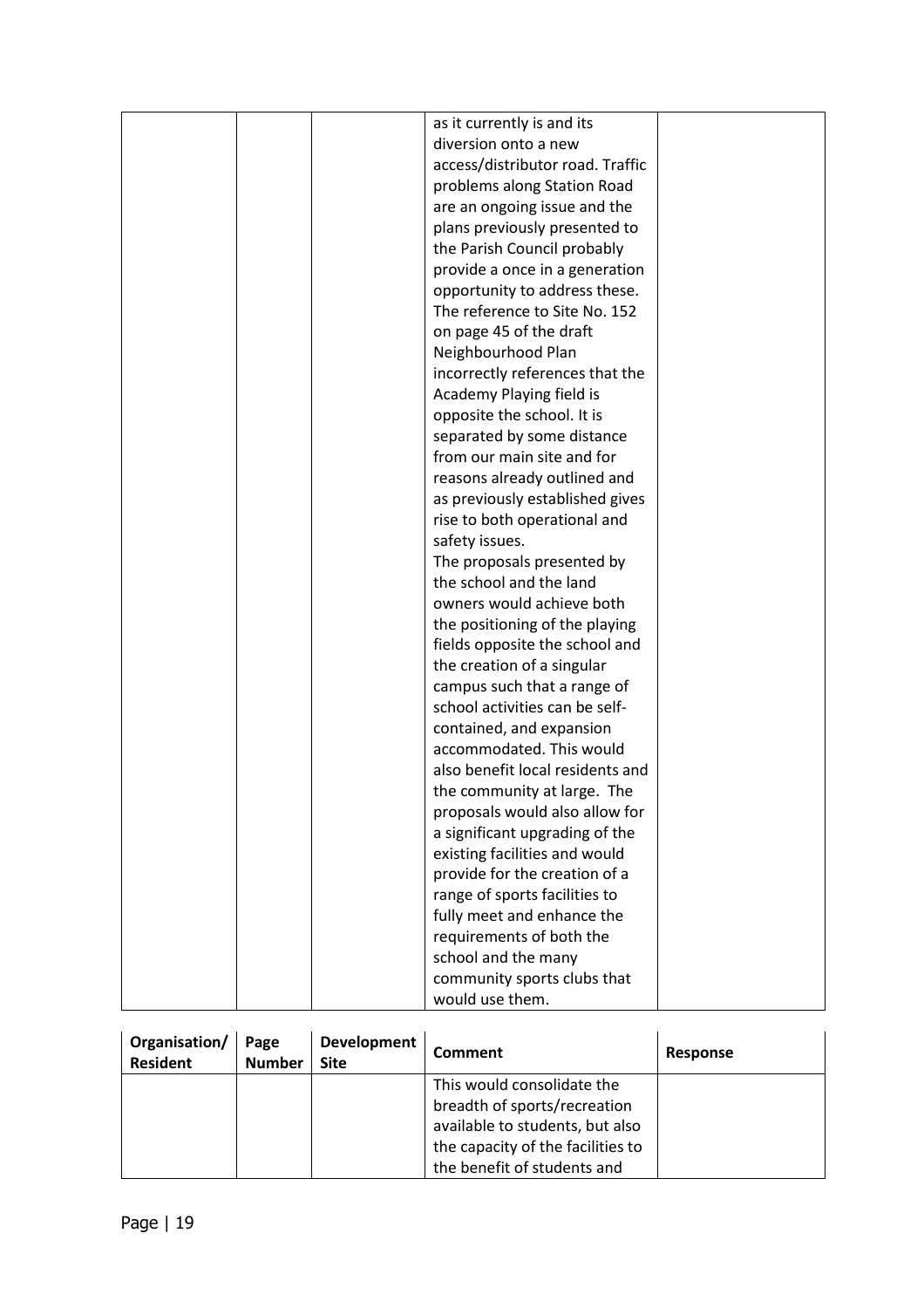|            |           |                 | their health and well-being.<br>Community use of the existing<br>sports provision is good with<br>the Football Federation<br>recognising the potential of<br>the site to provide first class<br>facilities for local football clubs<br>including the club within<br>Oakley.<br>In this regard the draft<br>Neighbourhood Plan proposals<br>would appear to be short-<br>sighted, with the current<br>strategy, if followed through,<br>removing any opportunity to<br>positively address the issues<br>currently faced by the School<br>and the community.                            |                                                                                                                                                                                                                                                                                                                                                                                       |
|------------|-----------|-----------------|---------------------------------------------------------------------------------------------------------------------------------------------------------------------------------------------------------------------------------------------------------------------------------------------------------------------------------------------------------------------------------------------------------------------------------------------------------------------------------------------------------------------------------------------------------------------------------------|---------------------------------------------------------------------------------------------------------------------------------------------------------------------------------------------------------------------------------------------------------------------------------------------------------------------------------------------------------------------------------------|
| Hazel Kaye | $48 - 49$ | Site 171        | Disagree. There will be danger<br>to drivers and pedestrians at<br>the proposed point of entry.<br>Also there will be disruption to<br>the High Street with the<br>increase in traffic; it is already<br>too congested. Therefore, I<br>strongly disagree to the<br>proposal to develop site 171.<br>Finally the field is too small to<br>put 20 houses on it. Letter<br>attached on traffic and safety.                                                                                                                                                                              | Traffic will be<br>assessed as part of<br>the planning<br>application. Planning<br>applications need to<br>conform with the<br>Borough Local Plan<br>and the Oakley<br>Neighbourhood Plan<br>when it is a statutory<br>Document.<br>Site reduced to 10<br>dwellings                                                                                                                   |
| Resident   | $48 - 49$ | <b>Site 171</b> | Disagree. I would like to<br>object to the development of<br>20 houses opposite the<br>Bedford Arms for the following<br>reasons:<br>• A development of this scale<br>would have an adverse effect<br>on the residential amenity of<br>local residents, by reason of<br>(among other factors) noise,<br>disturbance, overlooking, loss<br>of privacy, overshadowing,<br>etc.<br>• Development would be of<br>considerable loss to the local<br>ecology, which both benefits<br>and adds to the green village<br>atmosphere to the village of<br>Oakley.<br>• The visual impact of the | <b>Habitat Regulations</b><br>Assessment was<br>undertaken and any<br>comments<br>incorporated into the<br>plan.<br>Natural England no<br>comment<br>Traffic will be<br>assessed as part of<br>the planning<br>application. Planning<br>applications need to<br>conform with the<br>Borough Local Plan<br>and the Oakley<br>Neighbourhood Plan<br>when it is a Statutory<br>document. |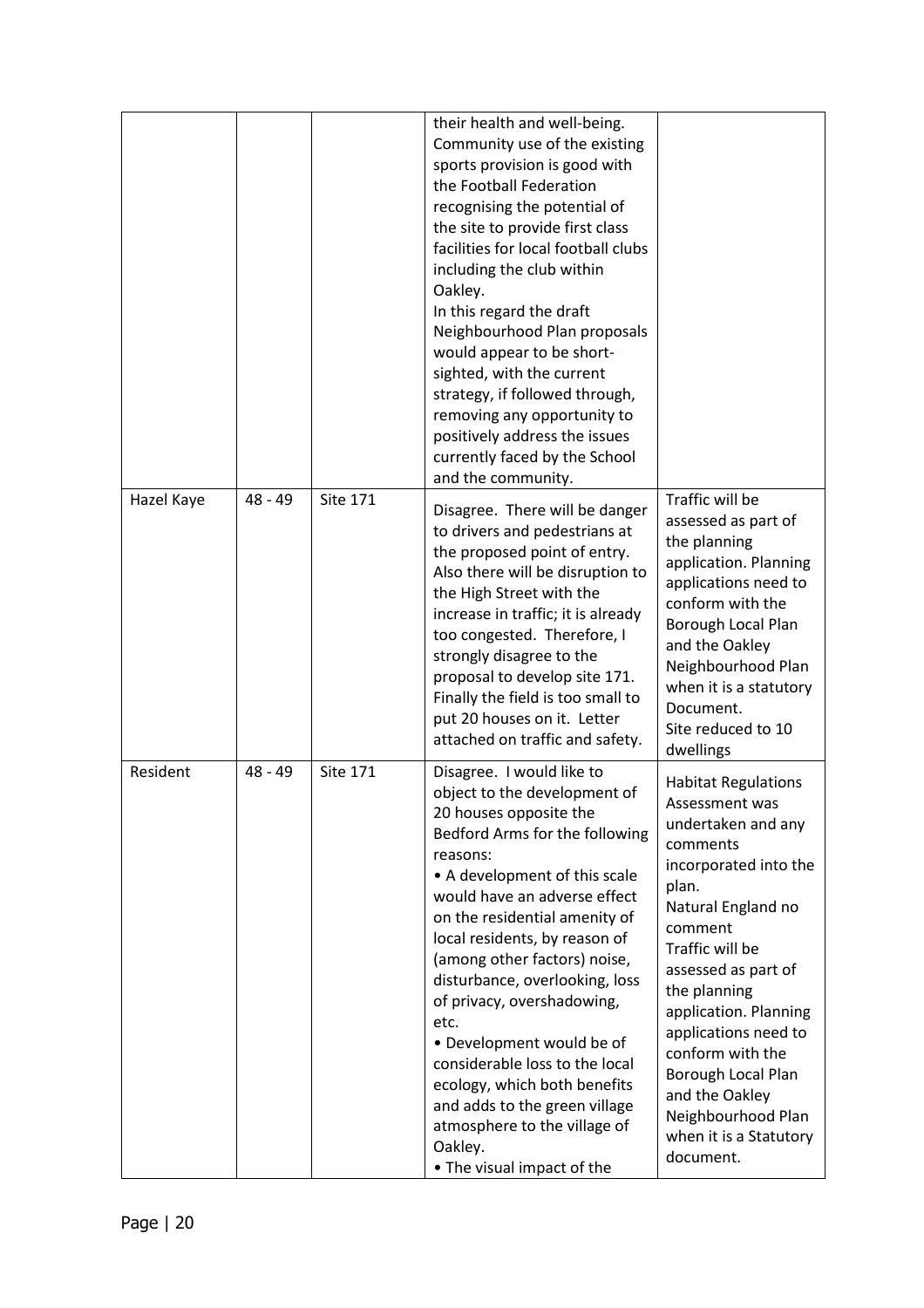|                                   |                       |                                   | development would have a<br>detrimental effect on the<br>more scenic area of the village<br>and significantly alter the<br>character of the<br>neighbourhood<br>• The loss of existing views<br>from neighbouring properties<br>would adversely affect the<br>residential amenity of<br>neighbouring owners<br>• The development would<br>adversely affect highway<br>safety or the convenience of<br>road users. The entrance point<br>to the site is already a natural<br>pinch point for traffic due to<br>the narrow carriage way.<br>There is also no possible<br>provision for a foot path on<br>the public house side of the<br>road, putting pedestrians at<br>risk. | The site number has<br>been reduced to 10<br>dwellings.                                                                                                                  |
|-----------------------------------|-----------------------|-----------------------------------|------------------------------------------------------------------------------------------------------------------------------------------------------------------------------------------------------------------------------------------------------------------------------------------------------------------------------------------------------------------------------------------------------------------------------------------------------------------------------------------------------------------------------------------------------------------------------------------------------------------------------------------------------------------------------|--------------------------------------------------------------------------------------------------------------------------------------------------------------------------|
| Organisation/<br><b>Resident</b>  | Page<br><b>Number</b> | <b>Development</b><br><b>Site</b> | <b>Comment</b>                                                                                                                                                                                                                                                                                                                                                                                                                                                                                                                                                                                                                                                               | Response                                                                                                                                                                 |
| Anglian<br>Water                  | $47 - 49$             | All sites                         | Consideration should be given<br>to including a specific policy or<br>policies for these sites which<br>outline criteria relating to<br>Anglian Water's existing water<br>and water recycling<br>infrastructure in the plan to be<br>submitted to Bedford Borough<br>Council. As the Development<br>Plan is intended to be read as<br>a whole any additional text<br>should be considered in the<br>context of the adopted and<br>emerging Bedford Local Plan.                                                                                                                                                                                                               | Anglian Water<br>existing water and<br>water recycling<br>infrastructure will be<br>considered in the<br>context of the<br>adopted and<br>emerging Borough<br>Local Plan |
| Optimis on<br>behalf of<br>client | 47                    | <b>Site 166</b>                   | Disagree. Conclusion - site<br>166 is in residential use and<br>compatible to the historic<br>residential uses and pattern of<br>development along the High<br>Street. The verdant tree<br>boundary to the north-west<br>sets a permanent and<br>defensible boundary to the<br>village and contains this site                                                                                                                                                                                                                                                                                                                                                                | All these issues were<br>carefully considered<br>when assessing the<br>sites for<br>development.                                                                         |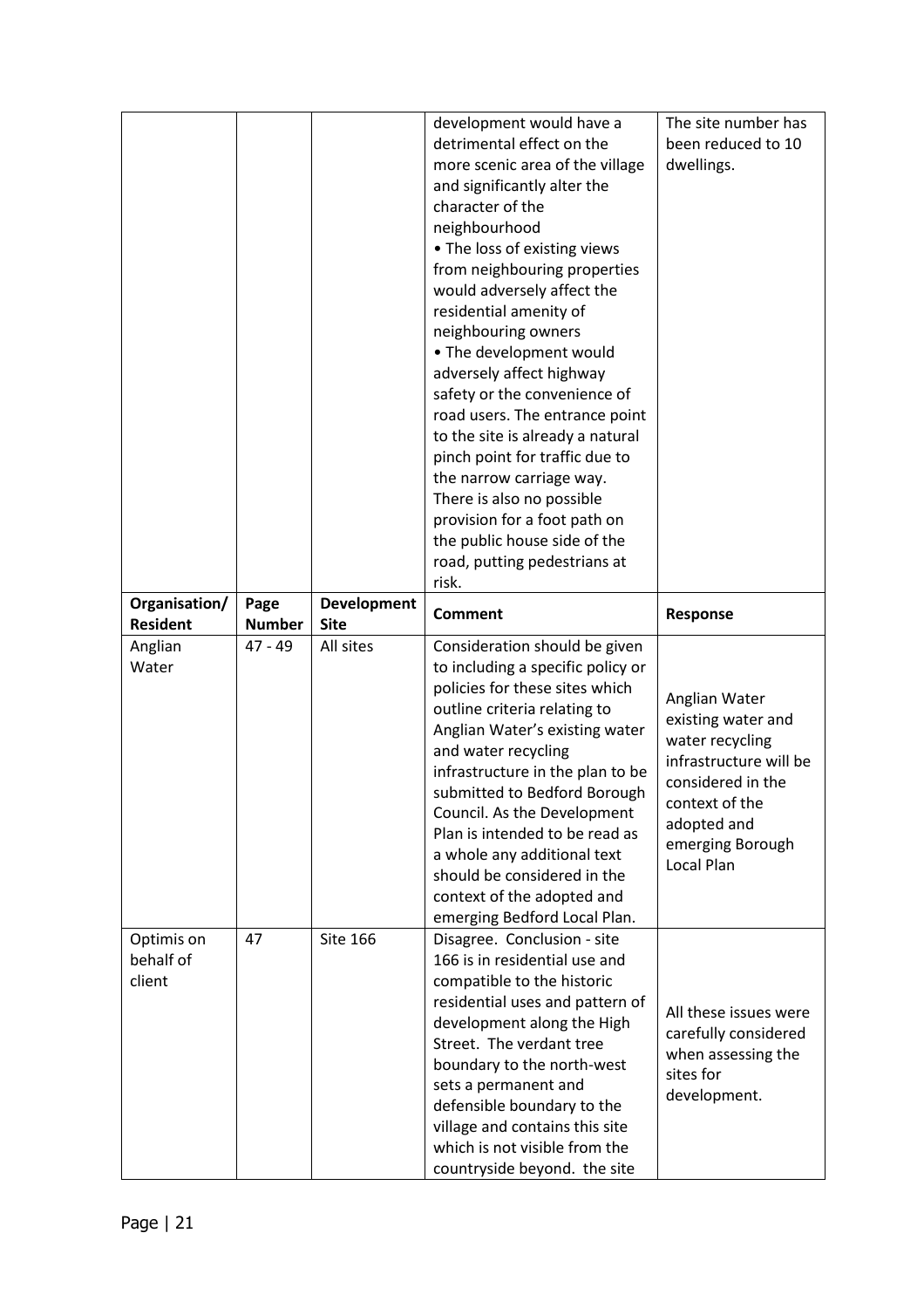|          |           |                 | has suitable access, reinforced<br>by a highway's expert, and is<br>capable of serving the<br>development to meet BBC<br>highway standards. We have<br>concerns relating to the<br>assessment of sites<br>undertaken by Urban Vision<br>and have set out our response<br>to these points. Earlier<br>consultation with the public<br>identified this site as the most<br>favourable location. This<br>public opinion has not been<br>respected or included within<br>the latest draft of the ONP.                             |                                                                                                                                                                                                                                                  |
|----------|-----------|-----------------|-------------------------------------------------------------------------------------------------------------------------------------------------------------------------------------------------------------------------------------------------------------------------------------------------------------------------------------------------------------------------------------------------------------------------------------------------------------------------------------------------------------------------------|--------------------------------------------------------------------------------------------------------------------------------------------------------------------------------------------------------------------------------------------------|
| Resident | $48 - 49$ | <b>Site 170</b> | Disagree. Station Road is<br>already a daily nightmare for<br>traffic due to the proximity of<br>the school and several<br>businesses. Any housing<br>works carried out here would<br>be potentially disastrous for<br>existing residents.                                                                                                                                                                                                                                                                                    | Traffic will be<br>assessed as part of a<br>planning application.<br><b>Planning Applications</b><br>need to conform to<br>the Borough Local<br>Plan and the Oakley<br>neighbourhood Plan<br>when it is a statutory<br>document                  |
| Resident | $48 - 49$ | <b>Site 170</b> | Disagree. No strong<br>disagreement but would<br>suggest that allowing<br>development of up to 50<br>homes on the one site on<br>Station Road would limit the<br>inevitable disruption caused<br>by building traffic and other<br>activity to one part of the<br>village rather than two. Also<br>the Station Road site lends<br>itself to development but<br>limited by the railway and<br>Station Road but there will be<br>inevitable pressure to extend<br>this site at some stage in the<br>future so why not do it now? | Extension of the site.<br>There are policies in<br>the Borough Local<br>Plan and the Oakley<br>Neighbourhood Plan<br>to show this is a<br>"local gap" and anti-<br>coalescence policies<br>that ensure that<br>settlements do not<br>become one. |
| Resident | $48 - 49$ | <b>Site 170</b> | Disagree. Station Road site is<br>too close to existing housing<br>and too many squeezed into<br>top corner of a huge field.                                                                                                                                                                                                                                                                                                                                                                                                  | The site will need to<br>conform to the<br>Oakley<br>Neighbourhood Plan<br>Policies that detail<br>open space and<br>appropriate<br>landscaping that                                                                                             |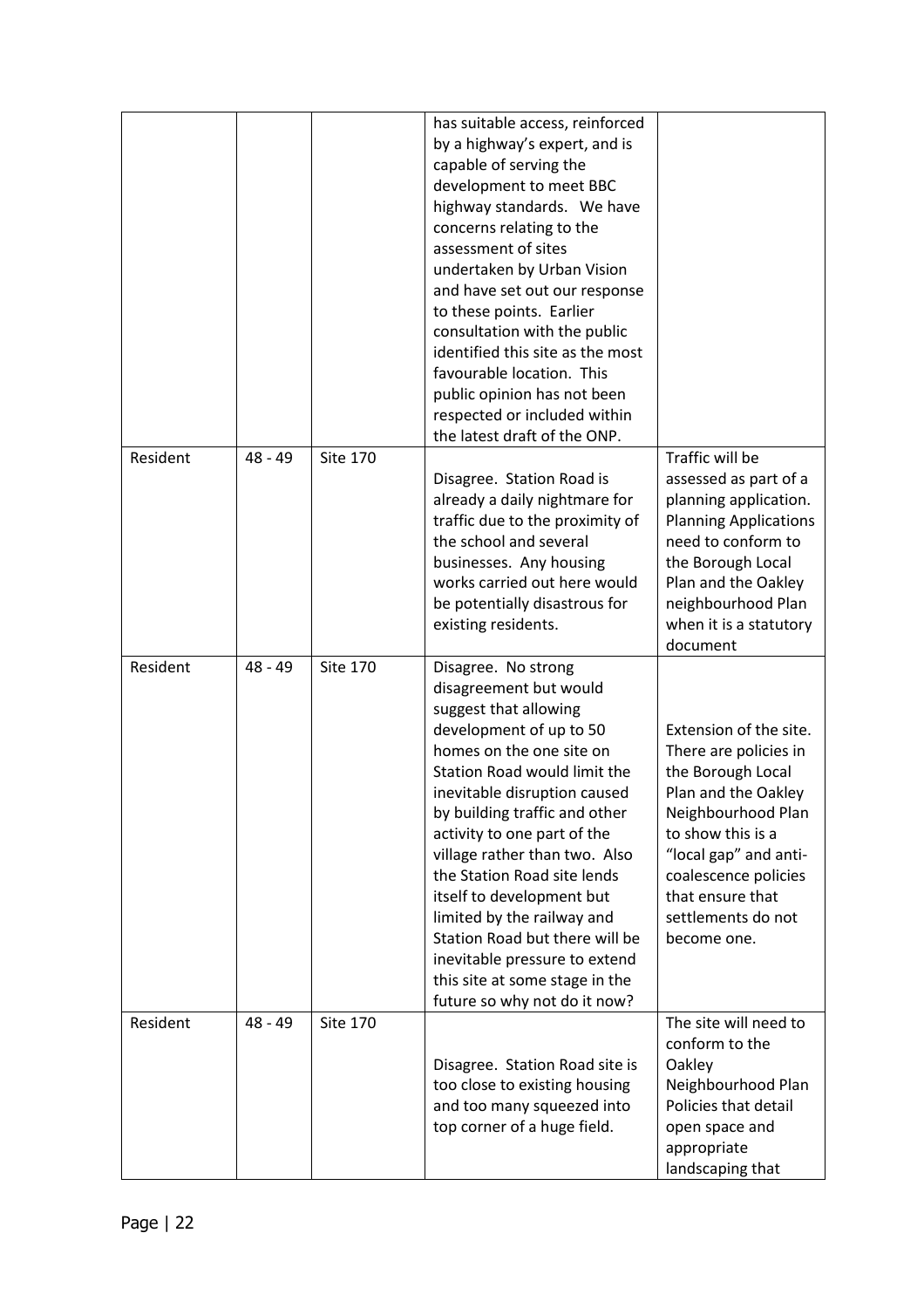|  |  | keeps the open space |
|--|--|----------------------|
|  |  | and green character  |
|  |  | of the village       |

| Organisation/   | Page          | Development     |                                                                                                                                                                                                                                                                                                                                                                                                                                                                                                                                                                                                                                                                                                                                                                                                                                                                                                                                                                                                                                                                                                                                                                                                                                                                                                                                                                                                              |                                                                                                                                                                                                                                                                                                                 |
|-----------------|---------------|-----------------|--------------------------------------------------------------------------------------------------------------------------------------------------------------------------------------------------------------------------------------------------------------------------------------------------------------------------------------------------------------------------------------------------------------------------------------------------------------------------------------------------------------------------------------------------------------------------------------------------------------------------------------------------------------------------------------------------------------------------------------------------------------------------------------------------------------------------------------------------------------------------------------------------------------------------------------------------------------------------------------------------------------------------------------------------------------------------------------------------------------------------------------------------------------------------------------------------------------------------------------------------------------------------------------------------------------------------------------------------------------------------------------------------------------|-----------------------------------------------------------------------------------------------------------------------------------------------------------------------------------------------------------------------------------------------------------------------------------------------------------------|
| <b>Resident</b> | <b>Number</b> | <b>Site</b>     | <b>Comment</b>                                                                                                                                                                                                                                                                                                                                                                                                                                                                                                                                                                                                                                                                                                                                                                                                                                                                                                                                                                                                                                                                                                                                                                                                                                                                                                                                                                                               | Response                                                                                                                                                                                                                                                                                                        |
|                 |               |                 |                                                                                                                                                                                                                                                                                                                                                                                                                                                                                                                                                                                                                                                                                                                                                                                                                                                                                                                                                                                                                                                                                                                                                                                                                                                                                                                                                                                                              |                                                                                                                                                                                                                                                                                                                 |
| Resident        | $48 - 49$     | <b>Site 171</b> | I have previously submitted a<br>response to the Committee<br>saying that although I was not<br>happy with the proposed site<br>171, I understood the need for<br>Oakley to accept the Borough<br>Council's specified number of<br>houses, and sites had to be<br>found. However, after further<br>consideration I have now<br>concluded for the reasons<br>below, that site 171 is<br>inappropriate.<br>I have now been involved with<br>Speedwatch for a few months<br>and I am frankly staggered by<br>the amount of traffic through<br>Oakley already. Clearly we<br>have to control the speed of<br>the existing traffic from<br>current housing but equally<br>we have to be very careful<br>where we place new housing<br>to avoid creating new danger<br>spots or increasing the danger<br>at places where the risks are<br>already high. I now consider<br>the road near the Bedford<br>Arms and the junction of the<br>High Street and Church Lane<br>to be such a spot. My reasons<br>are:<br>1. Exiting traffic from site 171<br>will have a limited view of<br>vehicles arriving from Church<br>Lane and only a short period in<br>which to react and then only a<br>narrow road to exit onto.<br>2. Buses already have difficulty<br>in making the turn from the<br>High Street into Church Lane<br>and cannot do so if there is<br>any traffic coming up from<br>Church Lane. They are forced | Traffic will be<br>assessed as part of<br>the planning<br>application. The<br>planning application<br>will need to conform<br>to the Borough Local<br>Plan and the Oakley<br>Neighbourhood Plan<br>when it is a statutory<br>document.<br>The number of<br>dwellings on the site<br>have been reduced<br>to 10. |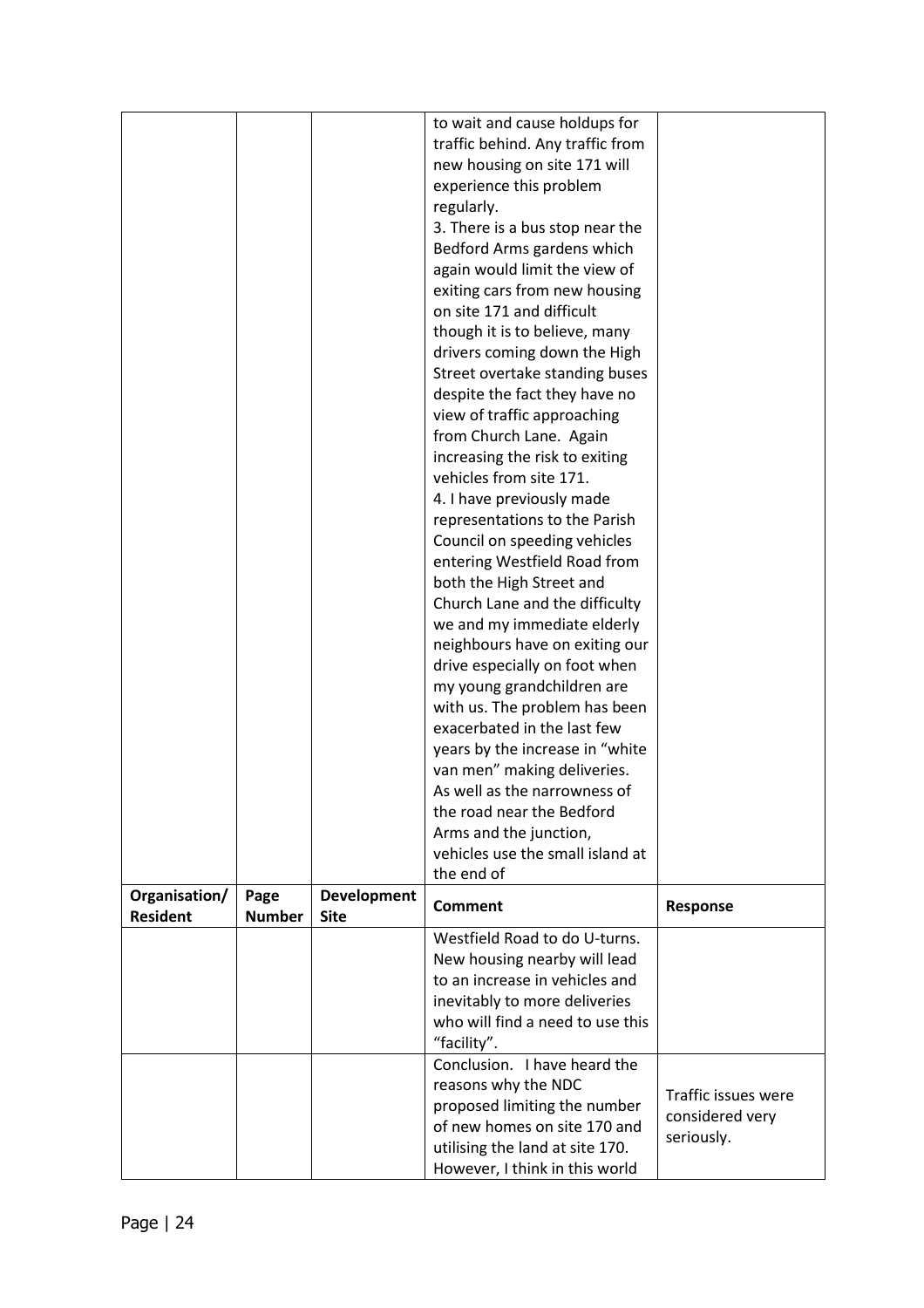|          |         |          | of difficult choices that                                   |                        |
|----------|---------|----------|-------------------------------------------------------------|------------------------|
|          |         |          | sometimes the least worst                                   |                        |
|          |         |          |                                                             |                        |
|          |         |          | option has to be selected. In                               |                        |
|          |         |          | my opinion, increasing the                                  |                        |
|          |         |          | number of homes at site 170                                 |                        |
|          |         |          | to the fifty required by the                                |                        |
|          |         |          | Borough Council's directive                                 |                        |
|          |         |          | would at least put traffic onto                             |                        |
|          |         |          | a wider road with easier                                    |                        |
|          |         |          | access to exits from the village                            |                        |
|          |         |          | and shorter routes into the                                 |                        |
|          |         |          | Oakley to this new housing for                              |                        |
|          |         |          | "white van men" doing                                       |                        |
|          |         |          | deliveries. Due to its situation                            |                        |
|          |         |          | there is also more opportunity                              |                        |
|          |         |          | to make changes to the road,                                |                        |
|          |         |          | its borders and layout to                                   |                        |
|          |         |          | reduce the risks than there                                 |                        |
|          |         |          | would be near the narrow                                    |                        |
|          |         |          |                                                             |                        |
|          |         |          | road from the High Street exit                              |                        |
|          |         |          | from site 171. I repeat,                                    |                        |
|          |         |          | putting the required fifty                                  |                        |
|          |         |          | houses all on site 170 is not                               |                        |
|          |         |          | the ideal solution but probably                             |                        |
|          |         |          | the least worst.                                            |                        |
| Resident | 48 - 49 | Site 171 | Firstly, may I state that I fully                           |                        |
|          |         |          | support the need to provide                                 |                        |
|          |         |          | more housing in the village,                                |                        |
|          |         |          | however, there are serious                                  |                        |
|          |         |          | road safety concerns with the                               | The Borough Council    |
|          |         |          | proposed site as follows:-                                  | planning department    |
|          |         |          | 1) The road outside the                                     | assessed all the sites |
|          |         |          | building of the Bedford Arms is                             | and this site was      |
|          |         |          | extremely narrow.                                           | considered             |
|          |         |          | There is a lot of traffic through                           | acceptable.            |
|          |         |          | the village during weekdays,                                |                        |
|          |         |          | and this road is on a main bus                              | Traffic will be        |
|          |         |          | route. Currently, all buses                                 | assessed as part of    |
|          |         |          | and especially double decker                                | the planning           |
|          |         |          | buses have to manoeuvre into                                | application. Planning  |
|          |         |          | the middle of the road, as it is                            | applications need to   |
|          |         |          | just not wide enough to                                     | conform to the         |
|          |         |          | accommodate them -                                          | Borough Local Plan     |
|          |         |          | especially when pedestrians                                 | and the Oakley         |
|          |         |          | are walking on the road due to                              | neighbourhood Plan     |
|          |         |          | the lack of a footpath. You can                             | when it is a statutory |
|          |         |          | imagine the dangerous                                       | document.              |
|          |         |          |                                                             |                        |
|          |         |          |                                                             |                        |
|          |         |          | conditions this creates for                                 |                        |
|          |         |          | both road users as well as<br>pedestrians. The road quickly |                        |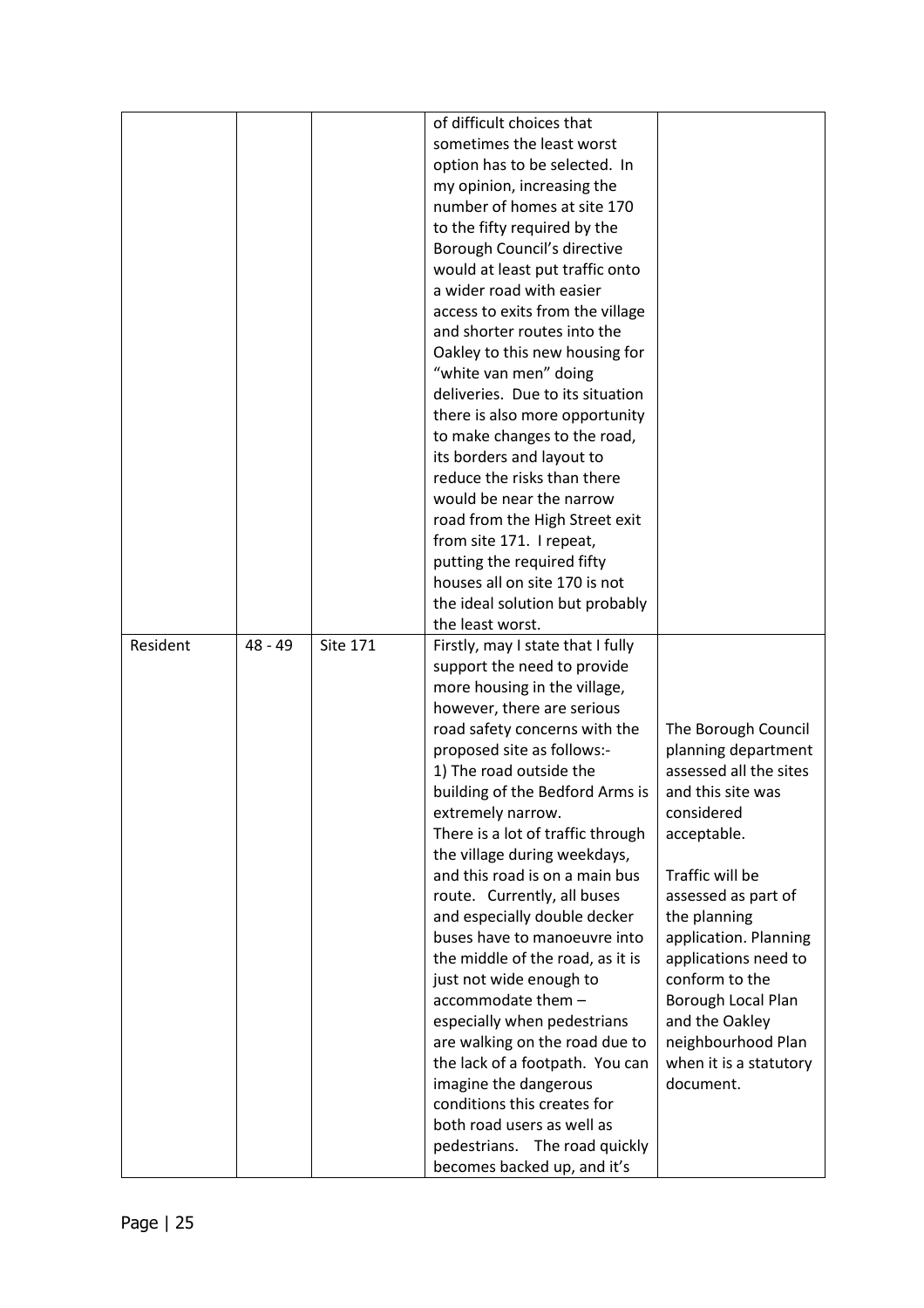| cumbersome and difficult to<br>pass, causing difficulties all<br>along the High Street.<br>Personally speaking, even<br>now, I have to take action to<br>avoid colliding with large<br>vehicles such as tractors,<br>lorries and the<br>aforementioned buses by<br>pulling into the proposed<br>access road for the new site<br>for oncoming vehicles<br>travelling south. |
|----------------------------------------------------------------------------------------------------------------------------------------------------------------------------------------------------------------------------------------------------------------------------------------------------------------------------------------------------------------------------|
|----------------------------------------------------------------------------------------------------------------------------------------------------------------------------------------------------------------------------------------------------------------------------------------------------------------------------------------------------------------------------|

| Organisation/<br><b>Resident</b> | Page<br><b>Number</b> | <b>Development</b><br><b>Site</b> | <b>Comment</b>                                                                                                                                                                                                                                                                                                                                                                                                                                                                                                                                                                                                                                                                                                                                                                                                                                                                                                                                                                                                                                              | Response                                                                                                                                                                                                                                                                                                                                                                                                                                                                |
|----------------------------------|-----------------------|-----------------------------------|-------------------------------------------------------------------------------------------------------------------------------------------------------------------------------------------------------------------------------------------------------------------------------------------------------------------------------------------------------------------------------------------------------------------------------------------------------------------------------------------------------------------------------------------------------------------------------------------------------------------------------------------------------------------------------------------------------------------------------------------------------------------------------------------------------------------------------------------------------------------------------------------------------------------------------------------------------------------------------------------------------------------------------------------------------------|-------------------------------------------------------------------------------------------------------------------------------------------------------------------------------------------------------------------------------------------------------------------------------------------------------------------------------------------------------------------------------------------------------------------------------------------------------------------------|
|                                  |                       |                                   | 2) There is already a serious<br>safety hazard for pedestrians<br>on the main road near the<br>proposed access road as there<br>is no footpath on the side of<br>the Bedford Arms Public<br>House.<br>3) In addition, taking into<br>consideration the narrowness<br>of the road, may I ask how you<br>propose to resolve the<br>question of coming from the<br>direction of The Post Office<br>and then turning right on the<br>High Street into the new<br>access road? It wouldn't be<br>possible to do this without<br>backing up traffic along the<br>High Street - once again,<br>adding to an already<br>hazardous and dangerous<br>traffic situation. The road is<br>simply not wide enough for<br>the village's current traffic<br>requirements.<br>4) I would respectfully suggest<br>that the proposed access road<br>is far too near to the bend. It<br>would be very difficult to join<br>the main road from the Access<br>Road, particularly to turn right<br>towards the bend.<br>5) Heavy traffic congestion on<br>this narrow road already | Both sites have<br>problems of Traffic<br>and drainage issues.<br>Traffic and drainage<br>issues will be<br>addressed as part of<br>the planning<br>application. Planning<br>applications need to<br>conform with the<br>Borough Local Plan<br>and the Oakley<br>neighbourhood Plan<br>when it is a statutory<br>document.<br>Traffic will be<br>addressed with the<br>highway standards<br>and drainage with<br>the Borough SUDS<br>policy which includes<br>drainage. |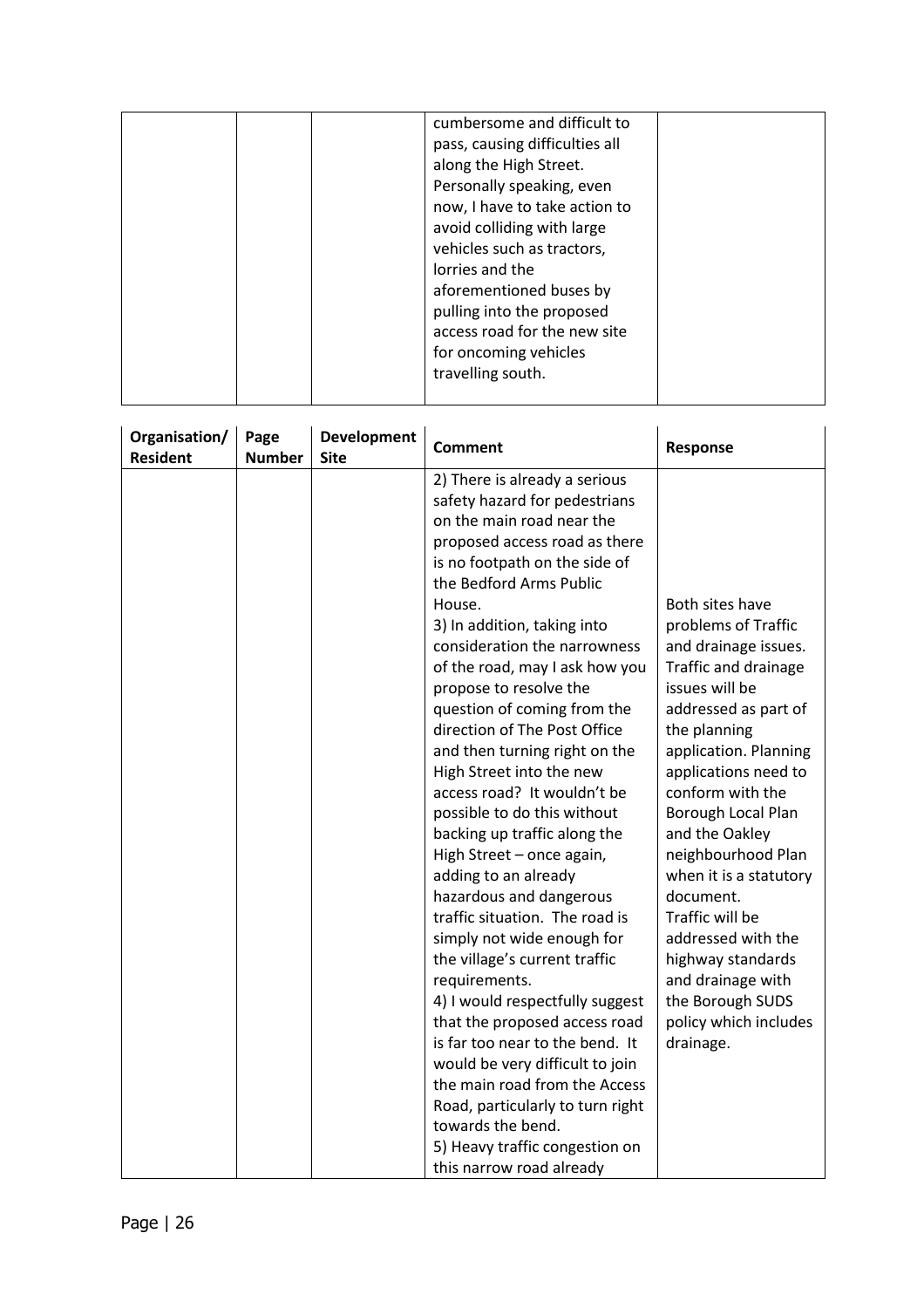|          |           |                 | exists, therefore the addition<br>of 20 houses would certainly<br>contribute to worsening traffic<br>conditions, and again, would<br>lead to serious safety fears.<br>6) Lastly, whilst I appreciate<br>that this may not be your<br>department, there is currently<br>also a drainage problem with<br>the field, and I would be<br>interested in obtaining<br>information as to how this will<br>be resolved also.<br>The other proposed site of<br>Station Road would seem to<br>be a much safer option, and |                                                                                                                                                                                                                              |
|----------|-----------|-----------------|----------------------------------------------------------------------------------------------------------------------------------------------------------------------------------------------------------------------------------------------------------------------------------------------------------------------------------------------------------------------------------------------------------------------------------------------------------------------------------------------------------------|------------------------------------------------------------------------------------------------------------------------------------------------------------------------------------------------------------------------------|
|          |           |                 | indeed a more suitable site<br>generally in terms of safety.                                                                                                                                                                                                                                                                                                                                                                                                                                                   |                                                                                                                                                                                                                              |
| Resident | $47 - 49$ | All sites       | Disagree. Can't see the need<br>for 50 houses. 20 - 30 would<br>be plenty.                                                                                                                                                                                                                                                                                                                                                                                                                                     |                                                                                                                                                                                                                              |
| Resident | $48 - 49$ | <b>Site 171</b> | Agree. Think there should be<br>fewer houses on plot 171 to<br>minimise traffic and<br>environmental impact. Maybe<br>only 10 houses.                                                                                                                                                                                                                                                                                                                                                                          | This site has been<br>reduced to 10<br>dwellings                                                                                                                                                                             |
| Resident | $48 - 49$ | <b>Site 170</b> | Agree. Prime agricultural land.<br>Congestion on Station Road if<br>houses built on Station Road.                                                                                                                                                                                                                                                                                                                                                                                                              | All the surrounding<br>land is prime<br>agricultural land.                                                                                                                                                                   |
| Resident | $48 - 49$ | <b>Site 170</b> | Agree. Traffic on Station Road<br>if these houses built. School<br>times great congestion.                                                                                                                                                                                                                                                                                                                                                                                                                     | Traffic will be<br>assessed as part of<br>the planning<br>application. Planning<br>applications need to<br>conform with the<br>Borough Local Plan<br>and Oakley<br>Neighbourhood Plan<br>when it is a statutory<br>document. |

| Organisation/<br><b>Resident</b> | Page<br><b>Number</b> | Development<br><b>Site</b> | Comment                     | Response                  |
|----------------------------------|-----------------------|----------------------------|-----------------------------|---------------------------|
| Resident                         | $48 - 49$             | Site 170                   | Agree. Concerned about      | Traffic will be           |
|                                  |                       |                            | traffic on Station Road     | assessed as part of       |
|                                  |                       |                            | particularly during school  | the planning              |
|                                  |                       |                            | times. Huge congestion.     | application. Planning     |
|                                  |                       |                            | Parking on Station Road,    | applications need to      |
|                                  |                       |                            | Lincroft, Reynes Drive when | conform to the            |
|                                  |                       |                            | school on.                  | <b>Borough Local Plan</b> |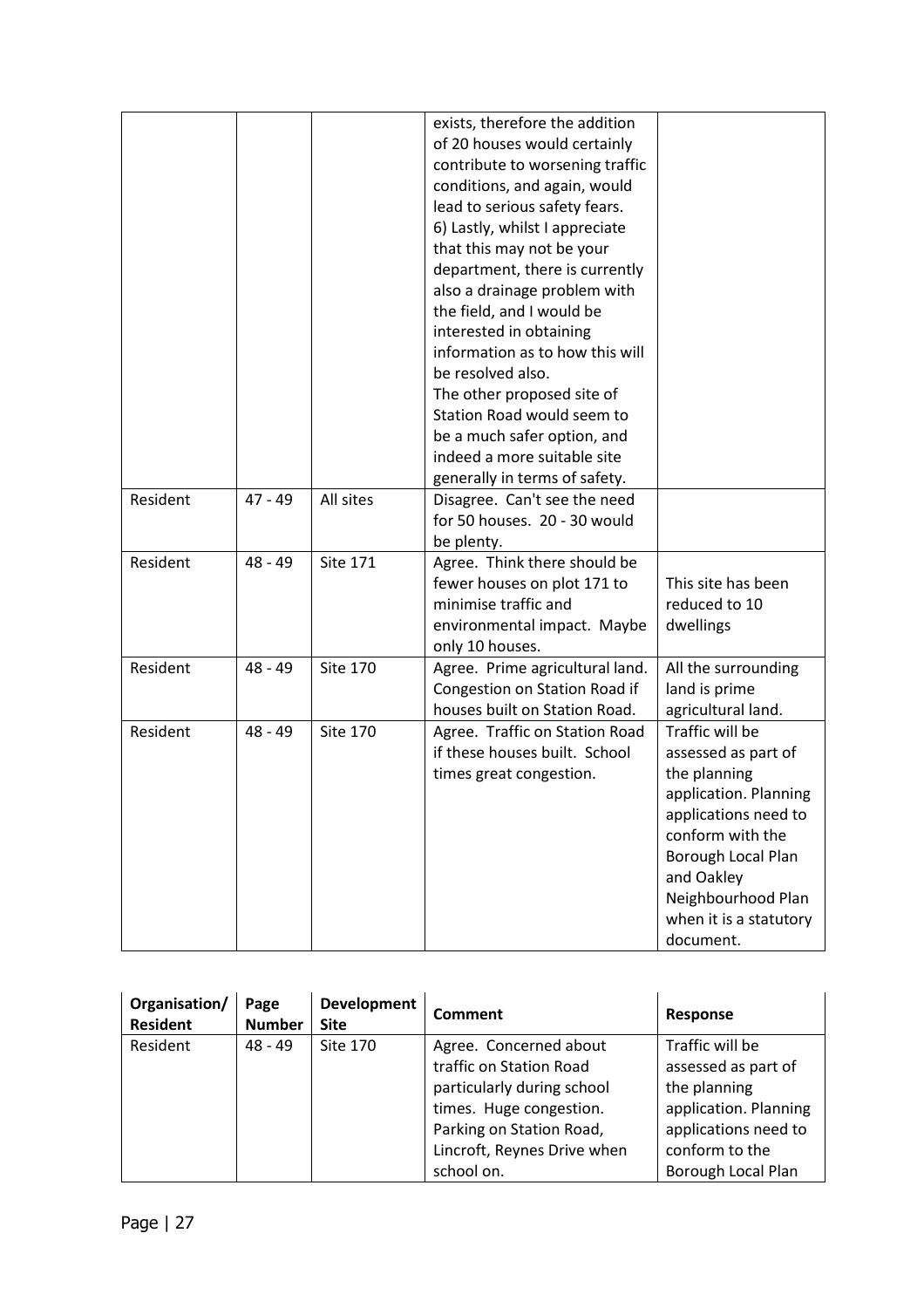|          |                        |                                    |                                                                                                                                                                               | and the Oakley<br>Neighbourhood Plan<br>when it is a statutory<br>document.                                                                                                                                                                                   |
|----------|------------------------|------------------------------------|-------------------------------------------------------------------------------------------------------------------------------------------------------------------------------|---------------------------------------------------------------------------------------------------------------------------------------------------------------------------------------------------------------------------------------------------------------|
| Resident | $48 - 49$              | <b>Site 171</b>                    | Agree. But plot 171 should be<br>restricted to 10 houses to<br>minimise the impact of traffic<br>at a potential dangerous<br>junction & minimise the<br>environmental impact. | This site has been<br>reduced to 10<br>dwellings                                                                                                                                                                                                              |
| Resident | $48 - 49$              | <b>Site 171</b>                    | Agree. Only concern is access<br>on High Street.                                                                                                                              | This will be assessed<br>as part of the<br>planning application                                                                                                                                                                                               |
| Resident | $48 - 49$              | <b>Site 171</b>                    | Disagree. Bedford Arms not<br>suitable on a bend/High<br>Street. What are we doing<br>about new houses on Church<br>Lane/Lovell Road? Do they<br>count to the 50?             | The detail will be<br>assessed as part of<br>the planning<br>application. The<br><b>Borough Council</b><br>when assessing all<br>the sites decided that<br>this site could be<br>developed.                                                                   |
| Resident | $47 - 49$              | All sites                          | Disagree. All the council want<br>to do is put max houses in<br>village in any spare space.                                                                                   | The Housing need<br>consultation<br>conducted by the<br><b>BRCC showed a need</b><br>for future housing. It<br>is supporting<br>document to the<br>Oakley<br>Neighbourhood Plan                                                                               |
| Resident | $47 - 49$              | All sites                          | Disagree. Insufficient<br>infrastructure.                                                                                                                                     |                                                                                                                                                                                                                                                               |
| Resident | $48 - 49$<br>$48 - 49$ | <b>Site 171</b><br><b>Site 170</b> | Disagree. Bedford Arms site<br>most unsuitable and<br>potentially dangerous. Station<br>Road not ideal.                                                                       | Both sites were<br>agreed by the<br>borough council as<br>being possible<br>development sites.<br>The planning<br>application will need<br>to conform to the<br>Borough Local Plan<br>and Oakley<br>Neighbourhood Plan<br>when it is a statutory<br>document. |
| Resident | $48 - 49$              | <b>Site 171</b>                    | Disagree. To develop near the<br>Bedford Arms will lead to road<br>accidents.                                                                                                 | As above.                                                                                                                                                                                                                                                     |
| Resident | $48 - 49$              | <b>Site 171</b>                    | Disagree. The 20 houses<br>proposed will lead to road                                                                                                                         | Site is reduced to 10<br>dwellings                                                                                                                                                                                                                            |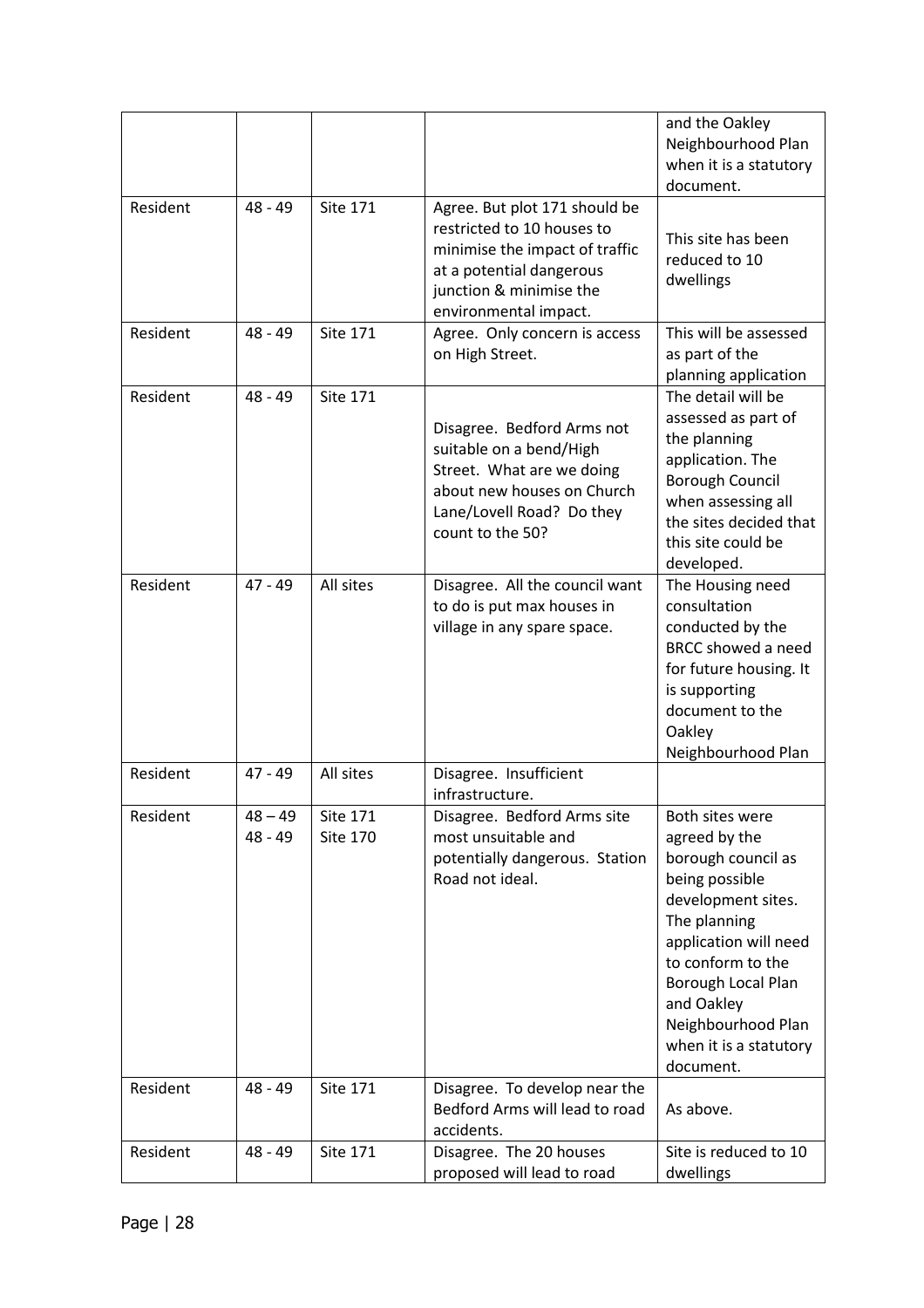|                                  |                       |                                   | accidents & congestion. Poor                               |                        |
|----------------------------------|-----------------------|-----------------------------------|------------------------------------------------------------|------------------------|
|                                  |                       |                                   | decision not thought through.                              |                        |
| Tenant of site                   | $48 - 49$             | <b>Site 171</b>                   | Disagree. Station Road will                                | The initial            |
| 171                              |                       |                                   | soon be full of houses in the                              | consultation of the    |
|                                  |                       |                                   | future, so why not put all 50                              | Oakley                 |
|                                  |                       |                                   | houses there then all new                                  | Neighbourhood Plan     |
|                                  |                       |                                   | infrastructure can be                                      | residents felt that    |
|                                  |                       |                                   | concentrated to support the                                | between20-50           |
|                                  |                       |                                   | 50. Station Road will                                      | houses should be       |
|                                  |                       |                                   | eventually be full for the                                 | developed over the     |
|                                  |                       |                                   | complete length with houses                                | 10-year plan. The      |
|                                  |                       |                                   | apart from a school playing                                | Borough Local Plan     |
|                                  |                       |                                   | field and hopefully the                                    | and the Housing        |
|                                  |                       |                                   | infrastructure will be put in                              | need Consultation      |
|                                  |                       |                                   | place to support this density of                           | undertaken by BRCC     |
|                                  |                       |                                   | houses. Therefore, why put                                 | showed a need for      |
|                                  |                       |                                   | the 20 houses opposite the                                 | between 25-50          |
|                                  |                       |                                   | Bedford Arms with an                                       | houses. Both the       |
|                                  |                       |                                   | entrance & exit in the                                     | Borough Local Plan     |
|                                  |                       |                                   | narrowest part of any road in                              | and the Oakley         |
|                                  |                       |                                   | the village and also have to                               | Neighbourhood Plan     |
|                                  |                       |                                   | duplicate infrastructure and                               | when it is a statutory |
|                                  |                       |                                   | utilities just for 20 houses.                              | document state that    |
|                                  |                       |                                   |                                                            | this land is a "local  |
|                                  |                       |                                   |                                                            | gap" and coalescence   |
|                                  |                       |                                   |                                                            |                        |
|                                  |                       |                                   |                                                            | policies state that it |
|                                  |                       |                                   |                                                            | should not be          |
|                                  |                       |                                   |                                                            | developed.             |
| Organisation/<br><b>Resident</b> | Page<br><b>Number</b> | <b>Development</b><br><b>Site</b> | <b>Comment</b>                                             | <b>Response</b>        |
| Resident                         | 48 - 49               | <b>Site 170</b>                   |                                                            | The site is an         |
|                                  |                       |                                   | Disagree. We should not allow<br>building on green spaces. | agricultural field and |
|                                  |                       |                                   | Once built on it is gone                                   | is subject to a "local |
|                                  |                       |                                   | forever. The building in the                               | gap" and coalescence   |
|                                  |                       |                                   | field opposite the school is                               | policies of the        |
|                                  |                       |                                   | crazy. So many people walk                                 | Borough Local Plan     |
|                                  |                       |                                   | their dogs around there and                                | and the Oakley         |
|                                  |                       |                                   | the plants and animals are                                 | neighbourhood plan     |
|                                  |                       |                                   | beautiful. Destroyed forever.                              | when it is a statutory |
|                                  |                       |                                   |                                                            | document.              |
| Resident                         | $48 - 49$             | <b>Site 171</b>                   | Disagree. The housing should                               |                        |
|                                  |                       |                                   | all go in Station Road as the                              | All the comments will  |
|                                  |                       |                                   | field opposite the Bedford                                 | be assessed against    |
|                                  |                       |                                   | Arms has limited access and                                | the Borough Local      |
|                                  |                       |                                   | housing will change the                                    | Plan and Oakley        |
|                                  |                       |                                   | character of this part of the                              | Neighbourhood Plan     |
|                                  |                       |                                   | village as all the trees opposite                          | policies when a        |
|                                  |                       |                                   | the pub will need to be felled.                            | planning application   |
|                                  |                       |                                   | The site in Station Road can                               | is forwarded to the    |
|                                  |                       |                                   | accommodate the entire 5                                   | planning authority.    |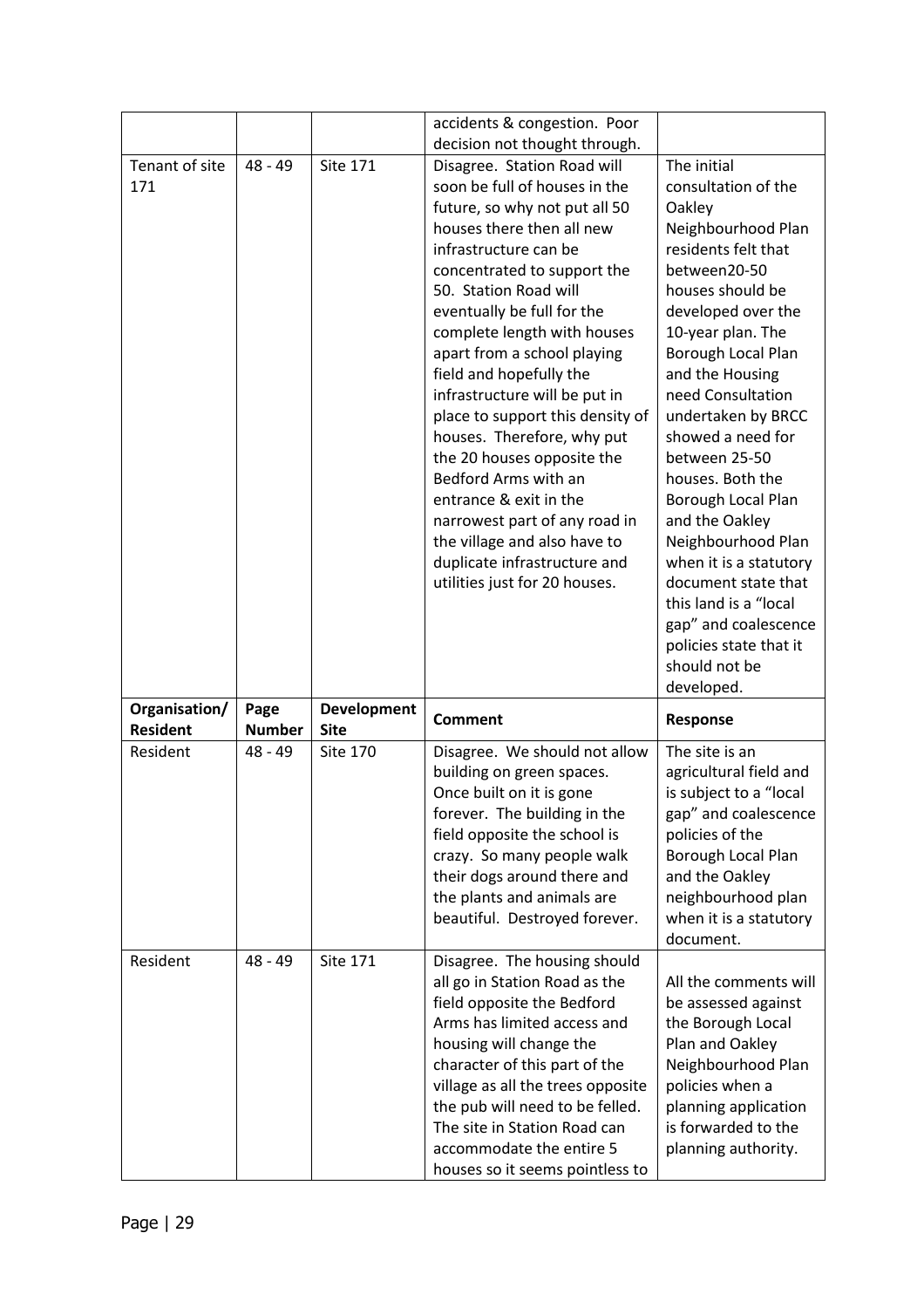|                   |           |                 | allow creeping urbanisation in<br>two areas if it can be<br>contained in one. It is also<br>likely that if the 30 houses are<br>allocated now that in the<br>future more houses will be<br>allocated to the Station Road<br>site. Three species of bat are<br>known to use the field<br>opposite the pub for feeding.<br>These are Soprano Pipistrelle,<br>Long-eared and Noctule. It is<br>also used for feeding and<br>foraging by Great Crested<br>Newts. All these species have<br>some protection and would be<br>adversely affected by<br>development. |                                                                                                                                                                                                                                    |
|-------------------|-----------|-----------------|--------------------------------------------------------------------------------------------------------------------------------------------------------------------------------------------------------------------------------------------------------------------------------------------------------------------------------------------------------------------------------------------------------------------------------------------------------------------------------------------------------------------------------------------------------------|------------------------------------------------------------------------------------------------------------------------------------------------------------------------------------------------------------------------------------|
| Resident          | $47 - 49$ | All sites       | Disagree. The Neighbourhood<br>Plan questionnaire (November<br>2015) defined the scale of<br>future development on the<br>edge of the village as being:<br>small sites (less than 10<br>homes), medium sites $(10 - 20)$<br>homes) and larger sites (more<br>than 20 homes).                                                                                                                                                                                                                                                                                 | This has been revised<br>to conform to the<br>sites that the<br>Borough assessed as<br>possible<br>development sites.                                                                                                              |
| Residents x<br>48 | $47 - 49$ | All sites       | Agree                                                                                                                                                                                                                                                                                                                                                                                                                                                                                                                                                        |                                                                                                                                                                                                                                    |
| Residents x<br>69 | 48 - 49   | <b>Site 171</b> | Strongly disagree to the<br>proposal for site 171. Please<br>see the attached letter. Letter<br>expresses concerns about<br>safety of road users, increased<br>traffic congestion, damage to<br>the ecology, impact on<br>drainage & soil and loss of<br>privacy/amenity/quality of life<br>for neighbours.                                                                                                                                                                                                                                                  | Traffic will be<br>considered as part of<br>the planning<br>application. Planning<br>applications need to<br>conform with the<br>Borough Local Plan<br>and the Oakley<br>Neighbourhood Plan<br>when it is a statutory<br>document. |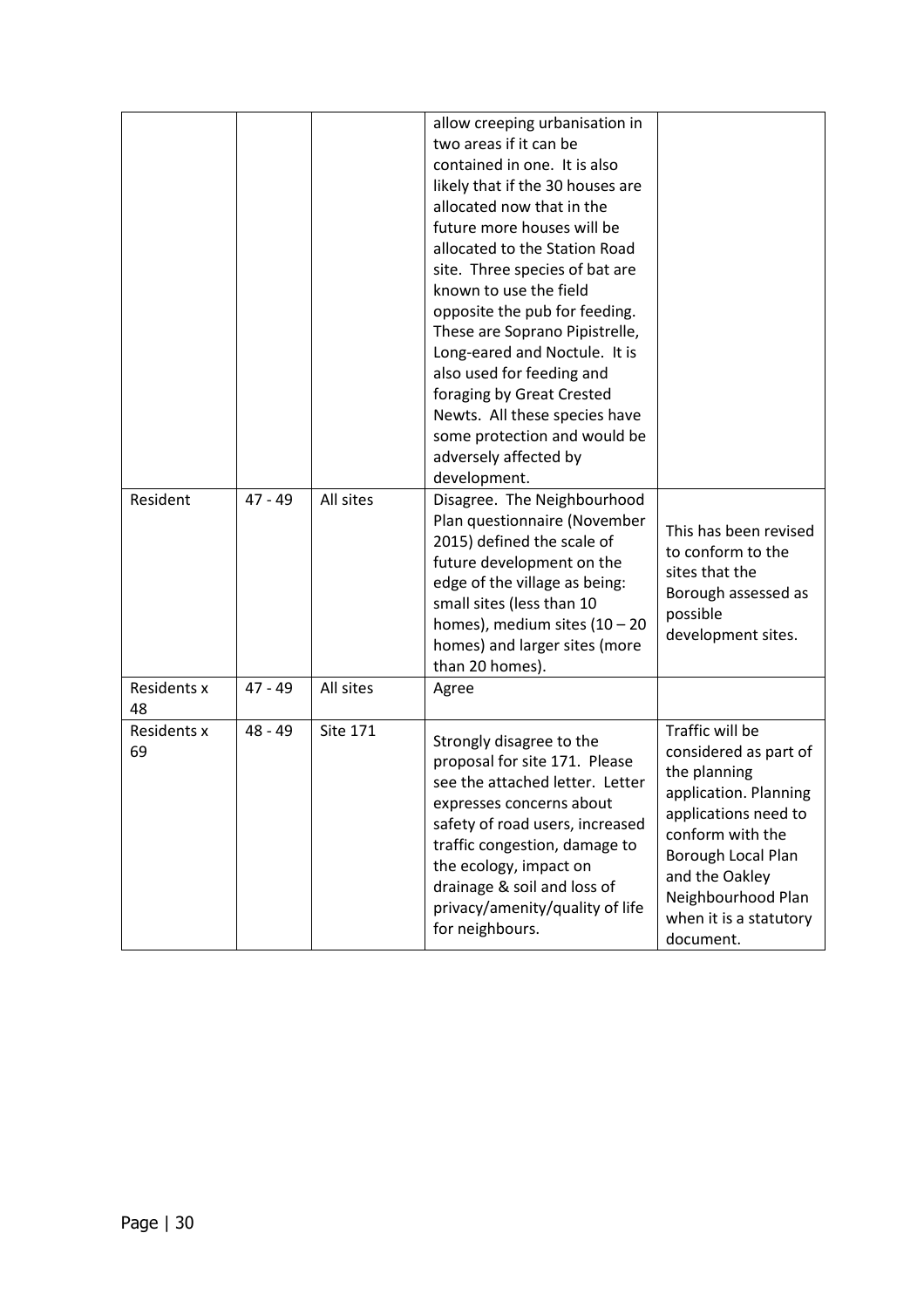| 2018 Final Consultation Comments Log - Policies |                       |                                 |                                                                                                                                                                                                                                                                                                                                                                                                                                                                                                                                                                                                                                       |                                                                                                                                                                                                                                                                                                                                                                           |
|-------------------------------------------------|-----------------------|---------------------------------|---------------------------------------------------------------------------------------------------------------------------------------------------------------------------------------------------------------------------------------------------------------------------------------------------------------------------------------------------------------------------------------------------------------------------------------------------------------------------------------------------------------------------------------------------------------------------------------------------------------------------------------|---------------------------------------------------------------------------------------------------------------------------------------------------------------------------------------------------------------------------------------------------------------------------------------------------------------------------------------------------------------------------|
| Organisation/<br><b>Resident</b>                | Page<br><b>Number</b> | <b>Policy</b>                   | <b>Comment</b>                                                                                                                                                                                                                                                                                                                                                                                                                                                                                                                                                                                                                        | Response                                                                                                                                                                                                                                                                                                                                                                  |
| <b>Historic</b><br>England                      | 33                    | DH <sub>1</sub>                 | Pleased to note the<br>inclusion of robust policy<br>(DH1) to achieve positive<br>design including for the<br>public realm, whilst<br>retaining and enhancing<br>local distinctiveness                                                                                                                                                                                                                                                                                                                                                                                                                                                | Agreed                                                                                                                                                                                                                                                                                                                                                                    |
| <b>Historic</b><br>England                      | 34                    | DH <sub>2</sub>                 | Notes this section refers<br>to "Grade 1 and Grade<br>11" buildings and<br>recommend that this is<br>altered to "Grade II" to<br>reflect the way in which<br>the grades are written in<br>national policy and to<br>avoid "Grade Eleven"<br>buildings, for example.<br>We would also suggest<br>that the requirements for<br>policy DH2 could be<br>backed up by the<br>production of an Historic<br>Area Assessment that<br>includes characterisation<br>analysis incorporating a<br>discussion around local<br>materials and form. This<br>can then be included as<br>an appendix to your plan,<br>and referenced in your<br>policy | Modification agreed<br>An historic area<br>assessment could be<br>included in the evidence<br>documents and be<br>referred to in the<br>neighbourhood plan. It<br>is not good practice<br>technical reports in the<br>neighbourhood plan<br>itself. This makes for an<br>over-thick and complex<br>plan. Key historic area<br>assessments are<br>referred to in the plan. |
| Historic<br>England                             |                       | Assets of<br>Community<br>Value | Suggests that NDP could<br>also incorporate the<br>designation of Assets of<br>Community Value as well.<br>This can include local<br>community assets such as<br>public houses, libraries,<br>and others. This can help<br>protect them from being<br>lost to redevelopment or<br>- from the point of view<br>of the community -<br>undesirable adaptation.<br>More information on this<br>process and its benefits                                                                                                                                                                                                                   | Designations of assets<br>of community value is<br>done under non-<br>planning legislation. If<br>assets of community<br>value are included, it<br>must be in a non-<br>statutory part of the NP.<br>Community assets are<br>already incorporated in<br>the discussion part of<br>the neighbourhood<br>plan.                                                              |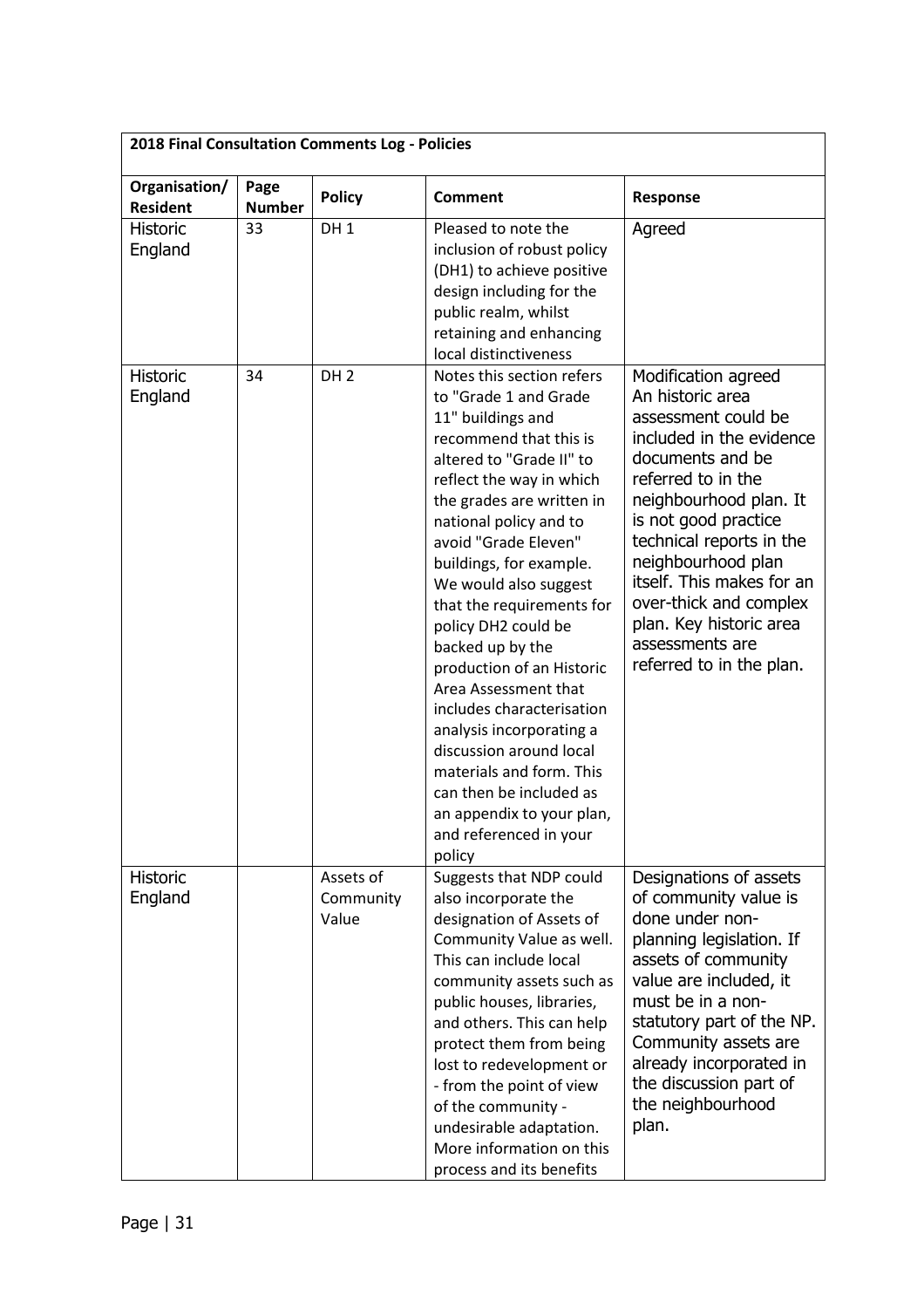| Bedfordia                        | 22                    | <b>BE1</b>          | can be found on the<br>Locality website. They<br>note the inclusion of a<br>map and a list of 'Village<br>Assets', some of which<br>appear from their<br>descriptions to be good<br>candidates for this<br>process. They suggest<br>also that some - for<br>example the War<br>Memorial, if it is not<br>already designated -<br>could be included on a list<br>of 'Village Heritage<br>Assets' that are assessed<br>against a set of suitable<br>criteria and then afforded<br>the same protection as<br>non-designated heritage<br>assets are given in Policy<br>DH3. See Historic<br>England website for<br>guidance.<br>Supports the recognition<br>of the importance of local<br>businesses and | This site is outside the<br>settlement area and<br>should not be extended.                                                 |
|----------------------------------|-----------------------|---------------------|------------------------------------------------------------------------------------------------------------------------------------------------------------------------------------------------------------------------------------------------------------------------------------------------------------------------------------------------------------------------------------------------------------------------------------------------------------------------------------------------------------------------------------------------------------------------------------------------------------------------------------------------------------------------------------------------------|----------------------------------------------------------------------------------------------------------------------------|
|                                  |                       |                     | employment in the village<br>of Oakley but considers<br>the policy should see a<br>minor revision to<br>recognise the opportunity<br>for sensitive expansion of<br>Highfield Park. Please<br>refer to the letter<br>submitted with these<br>representations for                                                                                                                                                                                                                                                                                                                                                                                                                                      |                                                                                                                            |
|                                  |                       |                     | further information.                                                                                                                                                                                                                                                                                                                                                                                                                                                                                                                                                                                                                                                                                 |                                                                                                                            |
| <b>EMC Designs</b>               |                       | <b>All Policies</b> | Strongly agrees which is<br>why I believe the site<br>opposite the Bedford<br>Arms goes against<br>everything you have<br>taken great pains to<br>consult over and plan for.                                                                                                                                                                                                                                                                                                                                                                                                                                                                                                                         | Agreed with the<br>policies. Site 170 has<br>been considered and<br>allocated. It helps meet<br>the growth<br>requirement. |
| Organisation/<br><b>Resident</b> | Page<br><b>Number</b> | <b>Policy</b>       | <b>Comment</b>                                                                                                                                                                                                                                                                                                                                                                                                                                                                                                                                                                                                                                                                                       | Response                                                                                                                   |
| Oakley AFC                       |                       | <b>All Policies</b> | Agree                                                                                                                                                                                                                                                                                                                                                                                                                                                                                                                                                                                                                                                                                                | Agree                                                                                                                      |
| Clapham PC                       |                       | All Policies        | Agree. The principles of                                                                                                                                                                                                                                                                                                                                                                                                                                                                                                                                                                                                                                                                             | Agree                                                                                                                      |
|                                  |                       |                     | good practice in providing                                                                                                                                                                                                                                                                                                                                                                                                                                                                                                                                                                                                                                                                           |                                                                                                                            |
|                                  |                       |                     | a plan have been                                                                                                                                                                                                                                                                                                                                                                                                                                                                                                                                                                                                                                                                                     |                                                                                                                            |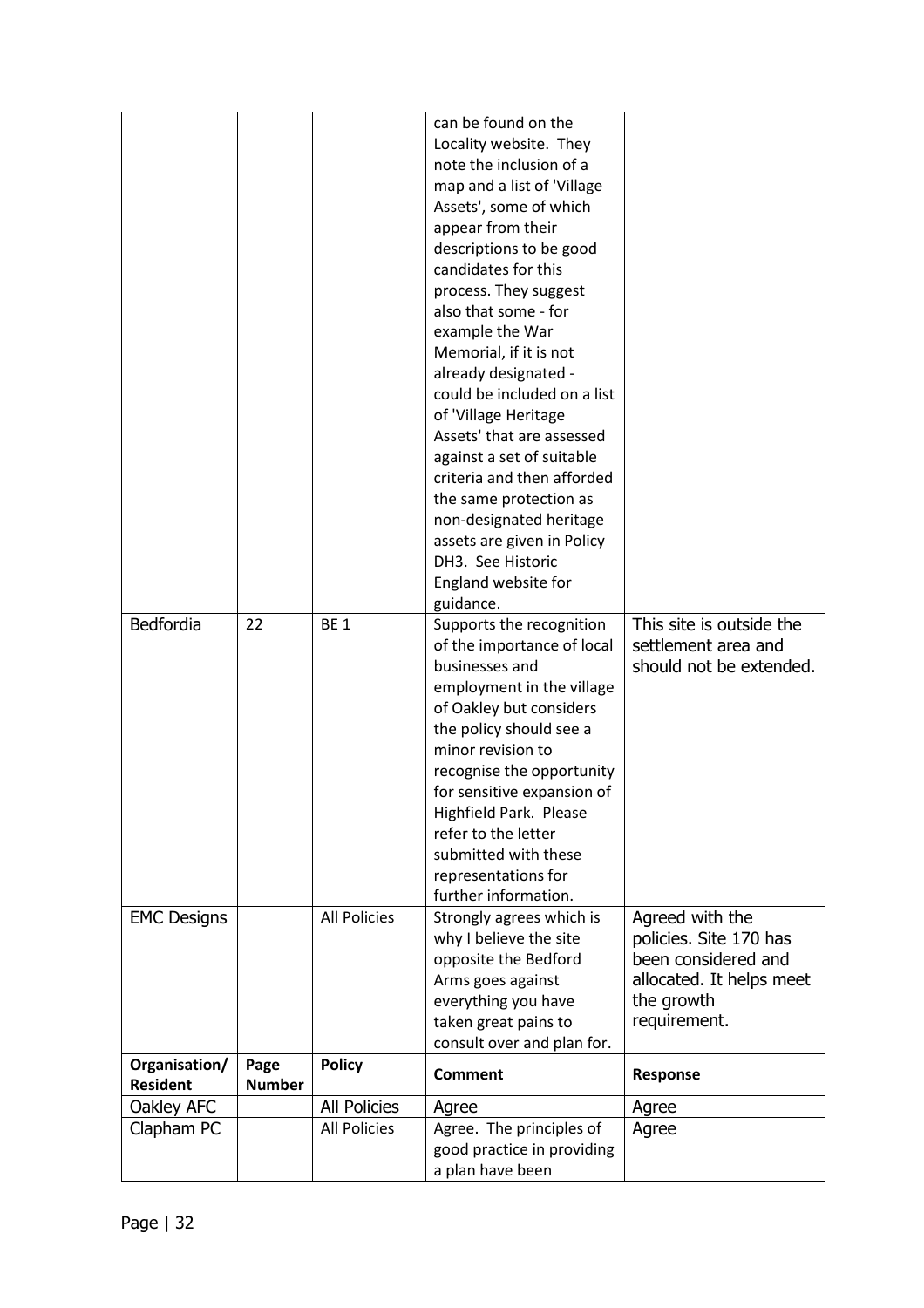|            |    |                       | completed and the<br>Oakley plan is based on a<br>methodical approach by<br>the people of Oakley to<br>support actively<br>sustainable development.<br>It identifies the future<br>needs for Oakley, to<br>ensure that the plan<br>supports the growth of<br>the village in a way that<br>protects the landscape<br>around Oakley village,<br>and ensures key services<br>and infrastructure are not<br>overstretched.                            |                                                                              |
|------------|----|-----------------------|---------------------------------------------------------------------------------------------------------------------------------------------------------------------------------------------------------------------------------------------------------------------------------------------------------------------------------------------------------------------------------------------------------------------------------------------------|------------------------------------------------------------------------------|
| Bedford BC |    | Policies -<br>general | The Neighbourhood Plan<br>includes a number of<br>maps that illustrate how<br>and where specific<br>policies apply. It would<br>be helpful if these could<br>be combined to produce<br>a single Policies Map.                                                                                                                                                                                                                                     | Keep the maps that<br>illustrate how and<br>where specific policies<br>apply |
| Bedford BC | 20 | HG <sub>2</sub>       | The reference to<br>"evidence of local<br>housing need" pre-<br>supposes that an<br>objective assessment of<br>local need is being kept<br>up-to-date, against which<br>the developer's<br>justification can be<br>judged. Who will be<br>responsible for this?<br>The text reference to<br>space standards should<br>be included in the policy<br>(and reference made to<br>your supporting<br>evidence) that justifies<br>use of this standard. | The developer will be<br>responsible.<br>This is a national<br>standard.     |
| Bedford BC | 22 | <b>BE1</b>            | A map would be useful to<br>show the extent of the<br>business parks.                                                                                                                                                                                                                                                                                                                                                                             | Agreed a map to be<br>added                                                  |
| Bedford BC | 22 | <b>BE 2</b>           | You should define what is<br>meant by "the existing<br>centre of Oakley" so that<br>the Council will know how<br>to apply the policy.                                                                                                                                                                                                                                                                                                             | Changed to show the<br>centre of Oakley by a<br>boundary                     |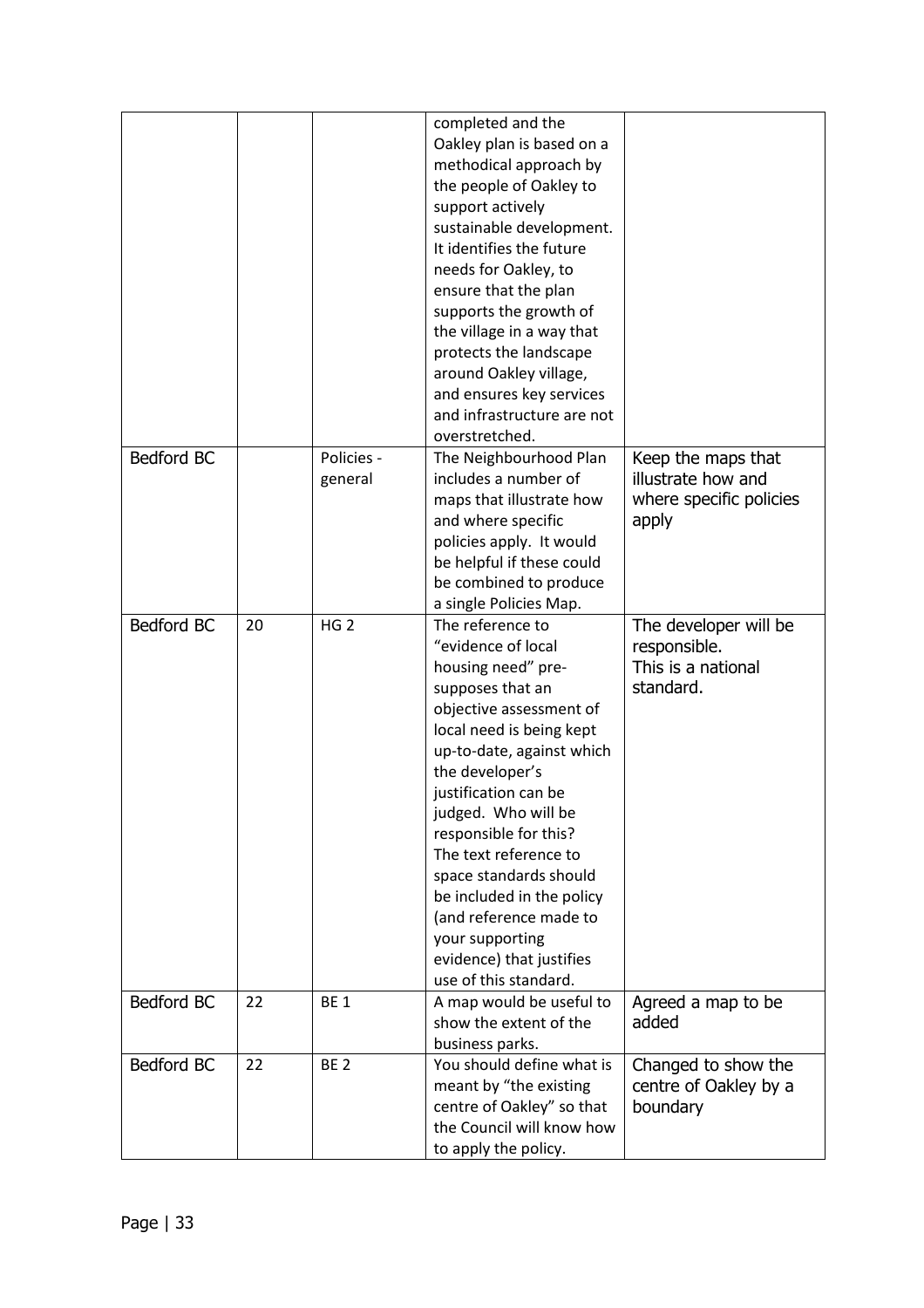| Bedford BC                       | 24                    | BE <sub>4</sub> | As written, the policy sets<br>a very high bar which may<br>not be achievable in all<br>situations. The word<br>"must" should be<br>changed to "should<br>wherever reasonably<br>possible". The<br>requirement to "not<br>impact negatively on the<br>functionality of the<br>existing<br>telecommunications<br>infrastructure" is unlikely<br>to be capable of<br>assessment by the<br>Council. Further<br>explanation is needed or<br>it should be deleted.<br>The supporting text refers<br>to a requirement for a<br>"connectivity statement"<br>to be submitted with<br>planning applications.<br>This would require an<br>amendment to the<br><b>Council's Local Validation</b><br>List for Planning<br>Applications. I am not<br>aware that you have<br>reached any agreement<br>with the Council that such<br>a change can be made<br>and until that has been<br>agreed the requirement<br>in the Neighbourhood<br>Plan could not be<br>enforced. | The wording to BE4<br>changed.<br>Telecommunications<br>infrastructure deleted.<br>There is no reason why<br>a new development<br>should not incorporate<br>high speed connectivity<br>within sites as this is<br>within the control of the<br>developer. This makes<br>all developments ready<br>for higher speed<br>services, when the<br>wider infrastructure is<br>provided.<br>It is for the LPA to<br>decide whether it<br>amends its local<br>validation list. This to be<br>discussed with the LPA |
|----------------------------------|-----------------------|-----------------|-----------------------------------------------------------------------------------------------------------------------------------------------------------------------------------------------------------------------------------------------------------------------------------------------------------------------------------------------------------------------------------------------------------------------------------------------------------------------------------------------------------------------------------------------------------------------------------------------------------------------------------------------------------------------------------------------------------------------------------------------------------------------------------------------------------------------------------------------------------------------------------------------------------------------------------------------------------|------------------------------------------------------------------------------------------------------------------------------------------------------------------------------------------------------------------------------------------------------------------------------------------------------------------------------------------------------------------------------------------------------------------------------------------------------------------------------------------------------------|
| Organisation/<br><b>Resident</b> | Page<br><b>Number</b> | <b>Policy</b>   | <b>Comment</b>                                                                                                                                                                                                                                                                                                                                                                                                                                                                                                                                                                                                                                                                                                                                                                                                                                                                                                                                            | Response                                                                                                                                                                                                                                                                                                                                                                                                                                                                                                   |
| Bedford BC                       | 28                    | LE <sub>1</sub> | The policy heading refers<br>to "Sensitive Landscapes"<br>although the policy and<br>supporting map refers to<br>"significant landscape<br>areas". A consistent term<br>should be used to make<br>the policy clear.<br>The policy refers to the<br>supporting map for the                                                                                                                                                                                                                                                                                                                                                                                                                                                                                                                                                                                                                                                                                 | Heading changed<br>Map replaced with an<br>annotated one<br>Local gap is a saved<br>policy in the Borough<br>Local plan 2030'<br>Significant landscapes<br>detailed in the Bedford<br>Borough Ouse Valley                                                                                                                                                                                                                                                                                                  |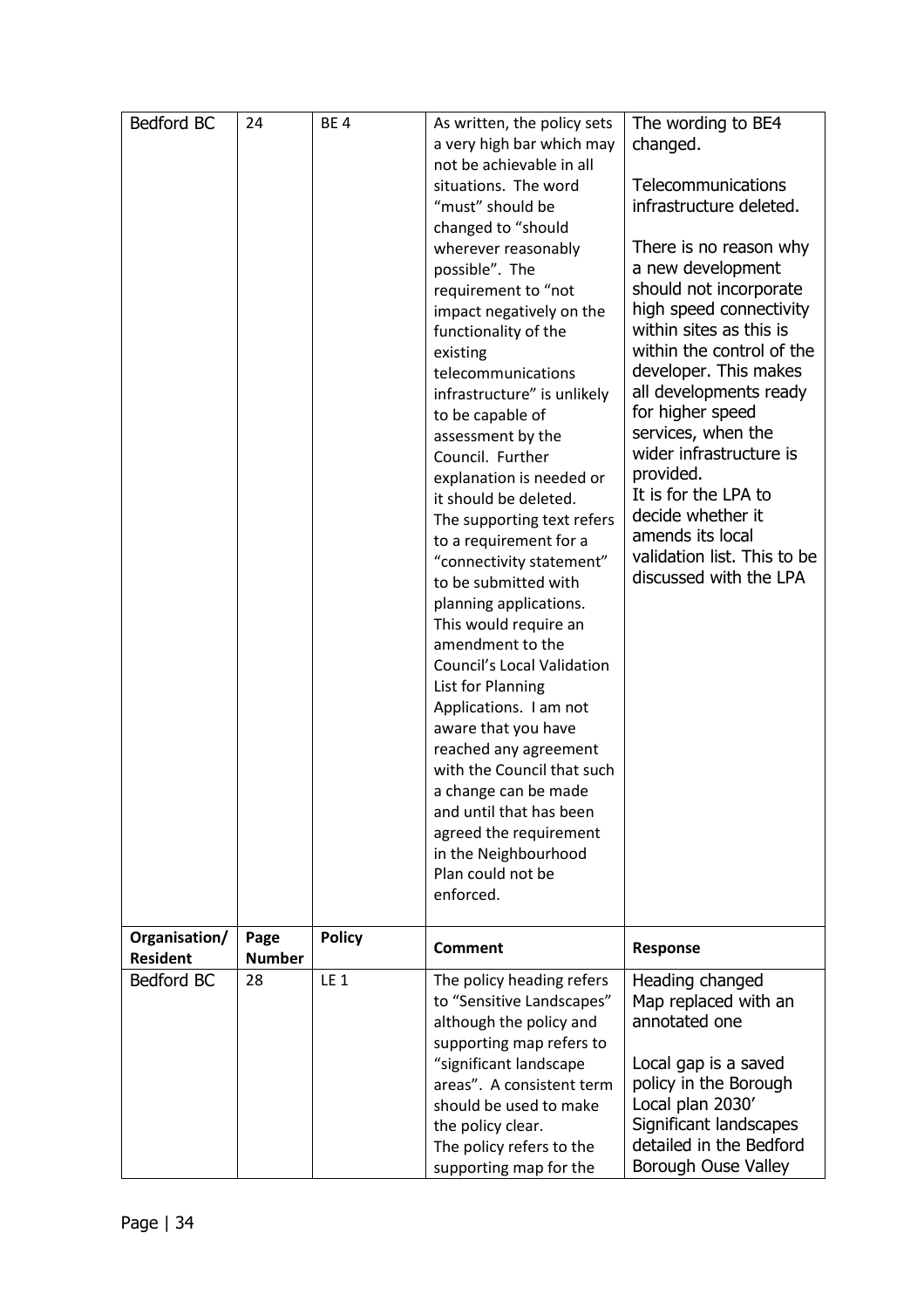|                    |    |                     | boundaries of "significant<br>landscape areas",<br>however it is not clear<br>from the map which<br>these are (the map<br>includes a number of<br>colour shaded areas,<br>none of which is defined<br>in a legend).<br>The supporting map<br>shows "Local Gap" and<br>"Important Landscape<br>Views", however these<br>are not defined in the | Landscape<br>Characteristic document                                                                                       |
|--------------------|----|---------------------|-----------------------------------------------------------------------------------------------------------------------------------------------------------------------------------------------------------------------------------------------------------------------------------------------------------------------------------------------|----------------------------------------------------------------------------------------------------------------------------|
|                    |    |                     | text or referred to in the<br>policy. The policy refers<br>to "the setting of<br>significant landscape<br>area" without defining<br>what is meant. This could<br>be difficult to interpret<br>when considering<br>planning applications.                                                                                                      |                                                                                                                            |
| Bedford BC         | 30 | LE <sub>3</sub>     | The supporting map<br>suggests that you intend<br>the policy to apply to<br>surrounding parishes.<br>However, the policies in<br>your Neighbourhood Plan<br>cannot apply outside of<br>your Neighbourhood<br>Area. The supporting<br>map should therefore be<br>changed.                                                                      | Map modified to show<br>that it they do not apply<br>outside the<br>neighbourhood area                                     |
| <b>Bedford BC</b>  | 35 | DH <sub>2</sub>     | The requirement to use<br>"authentic" materials is<br>unlikely to be considered<br>reasonable except for<br>listed buildings or in<br>conservation areas. It is<br>also not entirely clear<br>what it means and<br>therefore the term should<br>be deleted.                                                                                   | Text changed to<br>durable.<br>The authentic materials<br>made to specific<br>locations. e.g. Duke of<br>Bedford cottages. |
| Natural<br>England |    | <b>All Policies</b> | No comment but refer<br>NDP Group to document<br>Neighbourhood Planning<br>and the Natural<br>Environment:<br>information, issues and<br>opportunities                                                                                                                                                                                        | <b>Habitat Assessment</b><br>been undertaken.                                                                              |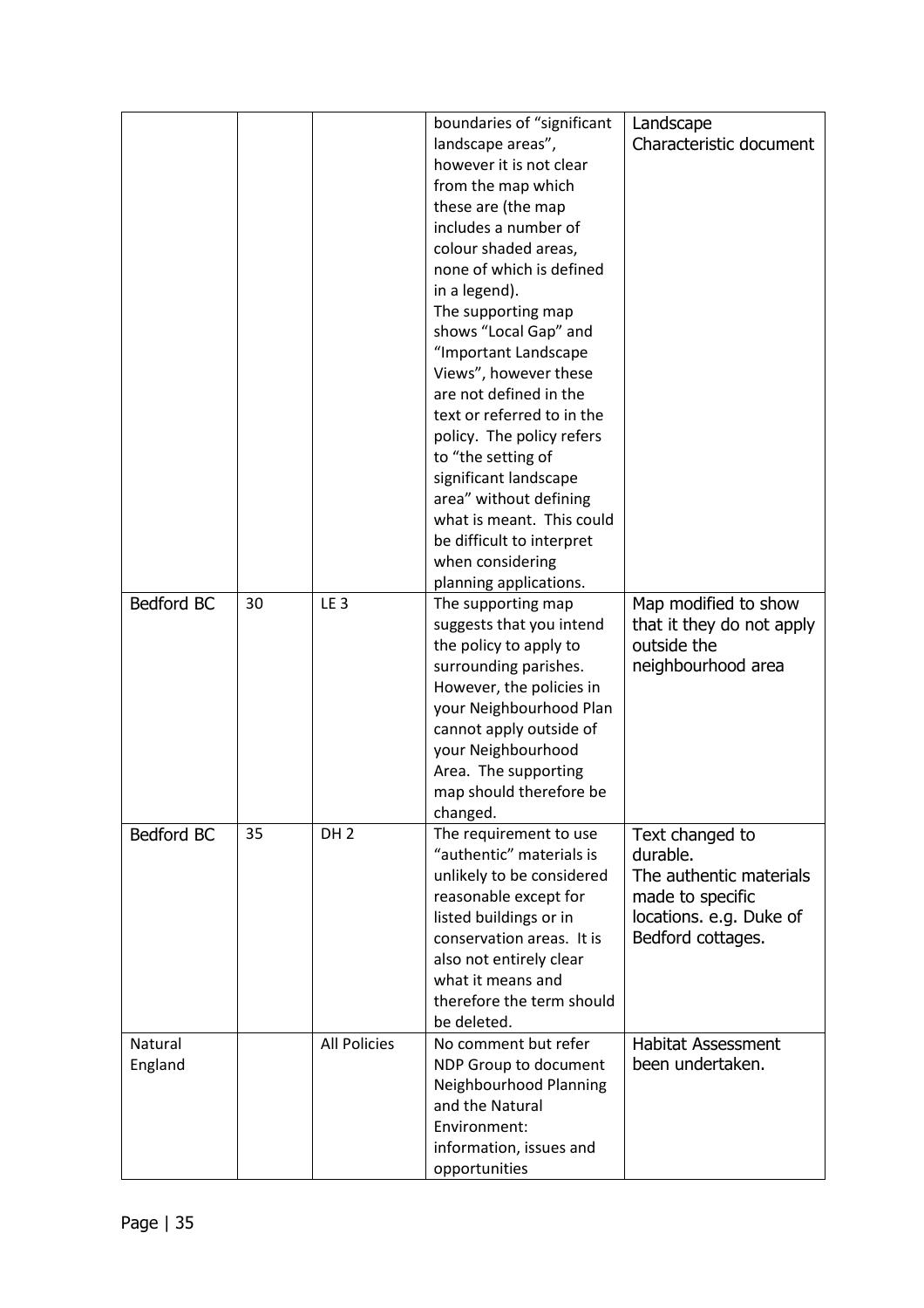| Environment<br>Agency     |    | <b>All Policies</b> | No longer able to provide<br>bespoke advice but<br>suggest consider<br>document - Planning<br>Advice Guidance.                                                                                                                                                                                                                           | SEA considered.                                                                                                                                                                                                                    |
|---------------------------|----|---------------------|------------------------------------------------------------------------------------------------------------------------------------------------------------------------------------------------------------------------------------------------------------------------------------------------------------------------------------------|------------------------------------------------------------------------------------------------------------------------------------------------------------------------------------------------------------------------------------|
| Lincroft<br>Academy       | 29 | LE <sub>2</sub>     | Has no specific comments<br>to make. Comments on<br>Policy ONP LE2: Local<br>Green Space are<br>considered specifically<br>against the third question<br>on green space detailed<br>further below with<br>particular reference to<br>the school's sports pitch<br>and playing field<br>provision at the southern<br>end of Station Road. | Possible site allocation<br>previously considered.<br>Sports field has<br>community value and<br>creates separation.                                                                                                               |
| Oakley<br><b>Business</b> | 19 | HG1                 | The development of site<br>171 does not protect the<br>rural nature of the village<br>surrounding the area. It<br>will cause traffic and<br>transport issues.                                                                                                                                                                            | Traffic will be assessed<br>as part of the planning<br>application. Planning<br>applications need to<br>conform with the<br>Borough Local Plan and<br>the Oakley<br>Neighbourhood Plan<br>when it becomes a<br>statutory document. |

| Organisation/<br><b>Resident</b>  | Page<br><b>Number</b> | <b>Policy</b> | Comment                                                                                                                                                                                                                                                                                                                                                                                                                                                                                                  | <b>Response</b>                                                                                                                                                                                                                                                                                                                                                                                                                                                      |
|-----------------------------------|-----------------------|---------------|----------------------------------------------------------------------------------------------------------------------------------------------------------------------------------------------------------------------------------------------------------------------------------------------------------------------------------------------------------------------------------------------------------------------------------------------------------------------------------------------------------|----------------------------------------------------------------------------------------------------------------------------------------------------------------------------------------------------------------------------------------------------------------------------------------------------------------------------------------------------------------------------------------------------------------------------------------------------------------------|
| Optimis on<br>behalf of<br>client | 19                    | HG1           | Disagree. Conclusion -<br>the purpose of this<br>representation is to<br>strengthen the Oakley<br>NDP prior to its adoption.<br>The site which is the<br>subject of this<br>representation has been<br>favourably assessed by<br>Bedford BC. A Highways<br>consultant has confirmed<br>the suitability of access in<br>response to comments<br>raised in both the Site<br>Assessments 2017 and<br>the ONP. The proposed<br>development is flexible in<br>terms of the number,<br>design, positioning and | The emerging local plan<br>is not strategic local<br>policy, in terms of<br>meeting the basic<br>conditions. However,<br>the evidence behind the<br>local plan may be part<br>of the evidence base for<br>the NP. It is reasonable<br>to focus growth<br>primarily in the<br>settlement boundary,<br>but allow infill<br>elsewhere. The<br>allocated sites cater for<br>growth.<br>Delete the First<br>paragraph/sentence.<br>The next paragraph<br>amended to read: |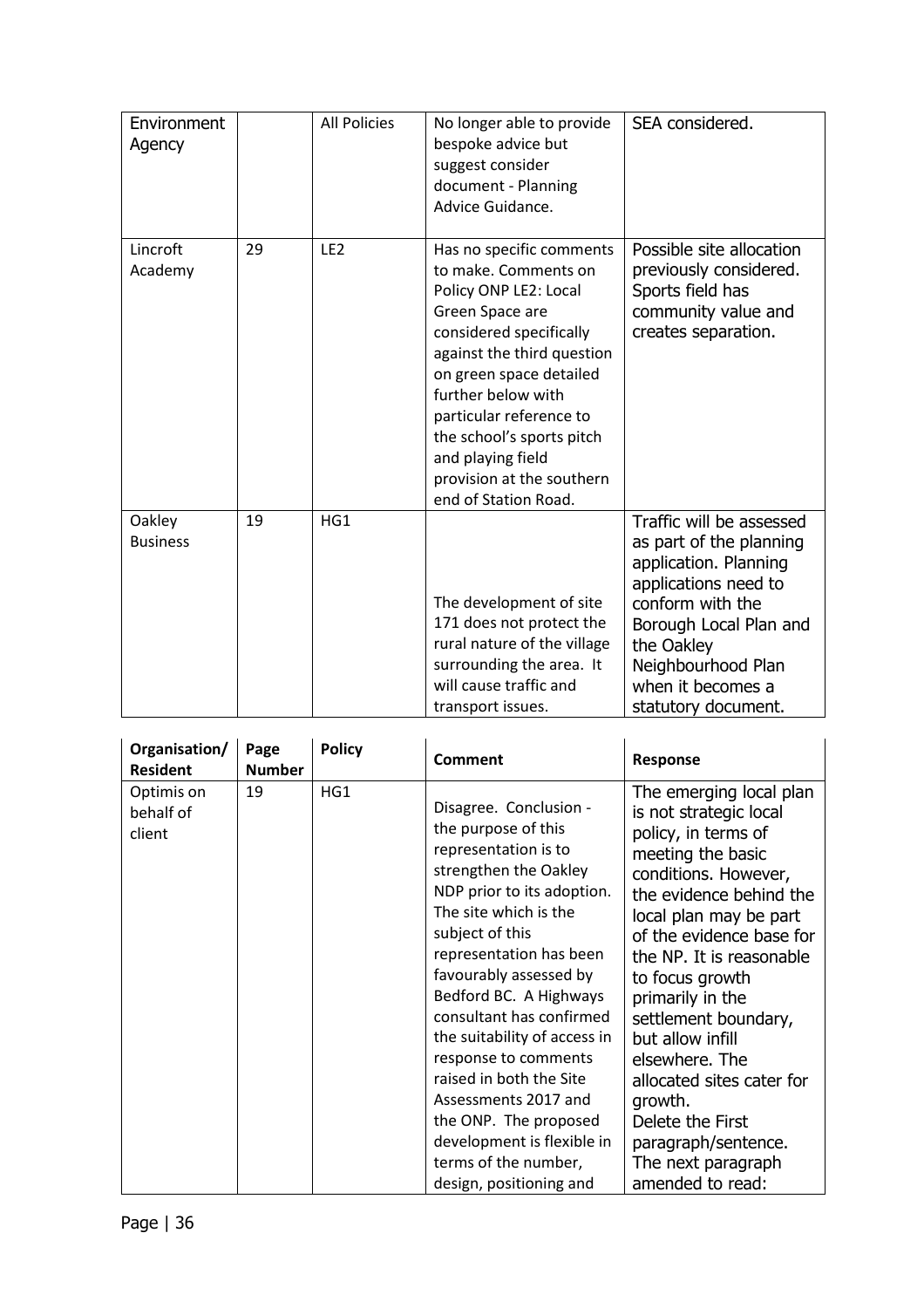|          |           |                     | size of dwellings so that it<br>can be developed to<br>accord with policies and<br>aspirations set out in the<br>plan. We are of the<br>opinion that ONP HG1 is<br>too restrictive in it<br>wording to allow for<br>appropriate development<br>outside of the allocated<br>development sites. We<br>would also note that ONP<br>HG1 does not comply<br>with BBC policy 3S and as<br>a result can be considered<br>that in its current form<br>the ONP is not in<br>conformity with the<br>development plan and is<br>"unsound."                                                           | <b>Housing</b><br><b>Development will be</b><br>supported where it<br>involves<br>development of<br>allocated sites or<br>sites within the<br><b>Settlement Boundary</b><br>and where it does<br>not encroach into the<br>rural area outside of<br>the settlement<br><b>Boundary.</b><br>The first sentence of<br>the policy is confusing-<br>it is a statement of<br>purpose rather than<br>policy. The policy does<br>not make explicit<br>provision for the<br>development of<br>allocated sites. The<br>policy does not make<br>provision for allocated<br>sites. Interpretation to<br>be changed. |
|----------|-----------|---------------------|-------------------------------------------------------------------------------------------------------------------------------------------------------------------------------------------------------------------------------------------------------------------------------------------------------------------------------------------------------------------------------------------------------------------------------------------------------------------------------------------------------------------------------------------------------------------------------------------|--------------------------------------------------------------------------------------------------------------------------------------------------------------------------------------------------------------------------------------------------------------------------------------------------------------------------------------------------------------------------------------------------------------------------------------------------------------------------------------------------------------------------------------------------------------------------------------------------------|
| Resident | $15 - 20$ | Housing<br>Policies | Oakley together with<br>other small villages,<br>should be producing a<br>plan to show both local<br>and national government<br>bodies that urban housing<br>through the conversion<br>and use of existing<br>structures and sites is a<br>far better use of land<br>which would result in less<br>damage to countryside,<br>devalue fewer rural<br>properties and prevent<br>the need for<br>inconvenience and<br>disruption that comes<br>with building new<br>properties. The plans<br>submitted for Oakley are<br>short-sighted, policy<br>pleasing and in my<br>opinion disgraceful. | Disagree as the National<br><b>Government Policies</b><br>encourage housing in<br>settlement areas based<br>on local need.                                                                                                                                                                                                                                                                                                                                                                                                                                                                             |
| Resident | 39        | TR1/DH1             | We agree with building<br>of new houses but<br>parking on Station Road                                                                                                                                                                                                                                                                                                                                                                                                                                                                                                                    | Traffic will be assessed<br>as part of the planning<br>application. Planning                                                                                                                                                                                                                                                                                                                                                                                                                                                                                                                           |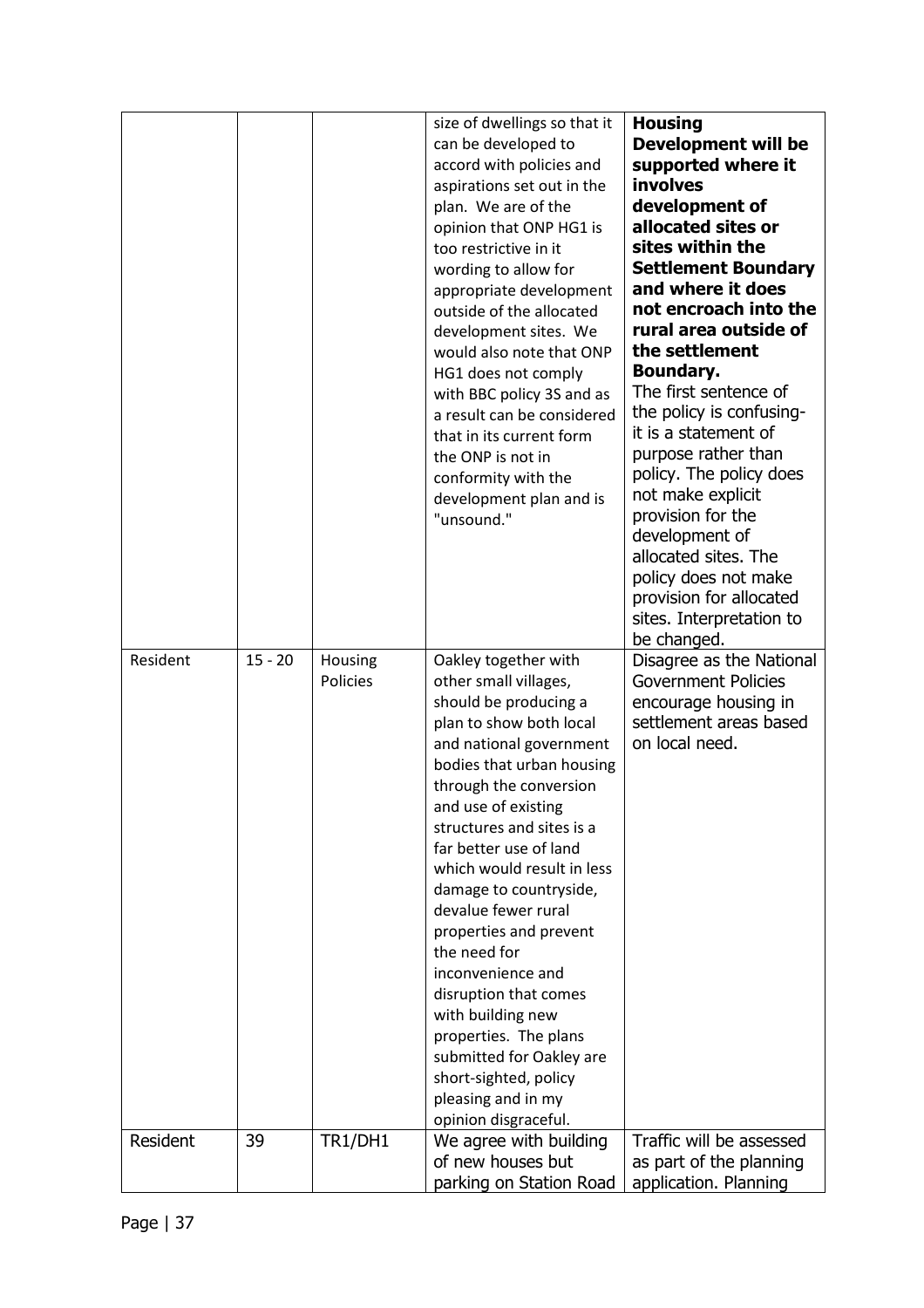|                                  |                       |                                   | and in Lincroft is a<br>major issue which<br>needs to be addressed.<br>Parking in Lincroft is<br>making it dangerous for<br>traffic as people are<br>parking on bends and<br>across narrow<br>driveways. This will<br>only become worse.                                                                         | applications need to<br>conform with the<br>Borough Local Plan and<br>the Oakley<br>Neighbourhood Plan<br>when it is a statutory<br>document             |
|----------------------------------|-----------------------|-----------------------------------|------------------------------------------------------------------------------------------------------------------------------------------------------------------------------------------------------------------------------------------------------------------------------------------------------------------|----------------------------------------------------------------------------------------------------------------------------------------------------------|
| Resident                         | 34<br>39              | DH1<br>TR <sub>1</sub>            | There is no reason why<br>mediocre 1950s design<br>should be perpetuated.<br>There should be a one<br>way traffic flow in<br>Station Road & High<br><b>Street</b>                                                                                                                                                | The Oakley<br>Neighbourhood Plan<br>does not seek to keep<br>to 1950s design.<br>This has been looked at<br>previously and not<br>supported.             |
| Organisation/<br><b>Resident</b> | Page<br><b>Number</b> | <b>Development</b><br><b>Site</b> | <b>Comment</b>                                                                                                                                                                                                                                                                                                   | Response                                                                                                                                                 |
| Resident                         | 39                    | TR <sub>1</sub>                   | Agree other than where<br>business causes<br>consequent<br>indiscriminate parking<br>including on pavement.<br>Hazel Kaye.                                                                                                                                                                                       | Agreed Local businesses<br>and Oakley Parish<br>Council try to mitigate<br>this.                                                                         |
| Resident                         | 39                    | TR <sub>1</sub>                   | 20 house site is bad<br>because roads will be<br>affected.                                                                                                                                                                                                                                                       | Noted and will be<br>addressed at the<br>planning stage using<br>Borough Local Plan and<br>Oakley Neighbourhood<br>Plan polices when it is<br>statutory. |
| Resident                         | 39                    | TR <sub>1</sub>                   | How can causing a<br>dangerous road<br>situation comply. The<br>Beds Arms is a listed<br>building & has already<br>been hit by traffic.                                                                                                                                                                          | See above                                                                                                                                                |
| Resident                         | 39                    | TR <sub>1</sub>                   | What village? With all<br>the building the<br>"village" is finished.<br>Already a lot of houses<br>being built in Parrott's<br>Yard. Traffic and<br>transport will be a joy.<br>Hundreds of extra<br>traffic movements<br>every day. The road<br>under the railway<br>bridge will be more fun<br>than it is now. | The NPPF states that<br>development should be<br>considered and housing<br>need of each settlement                                                       |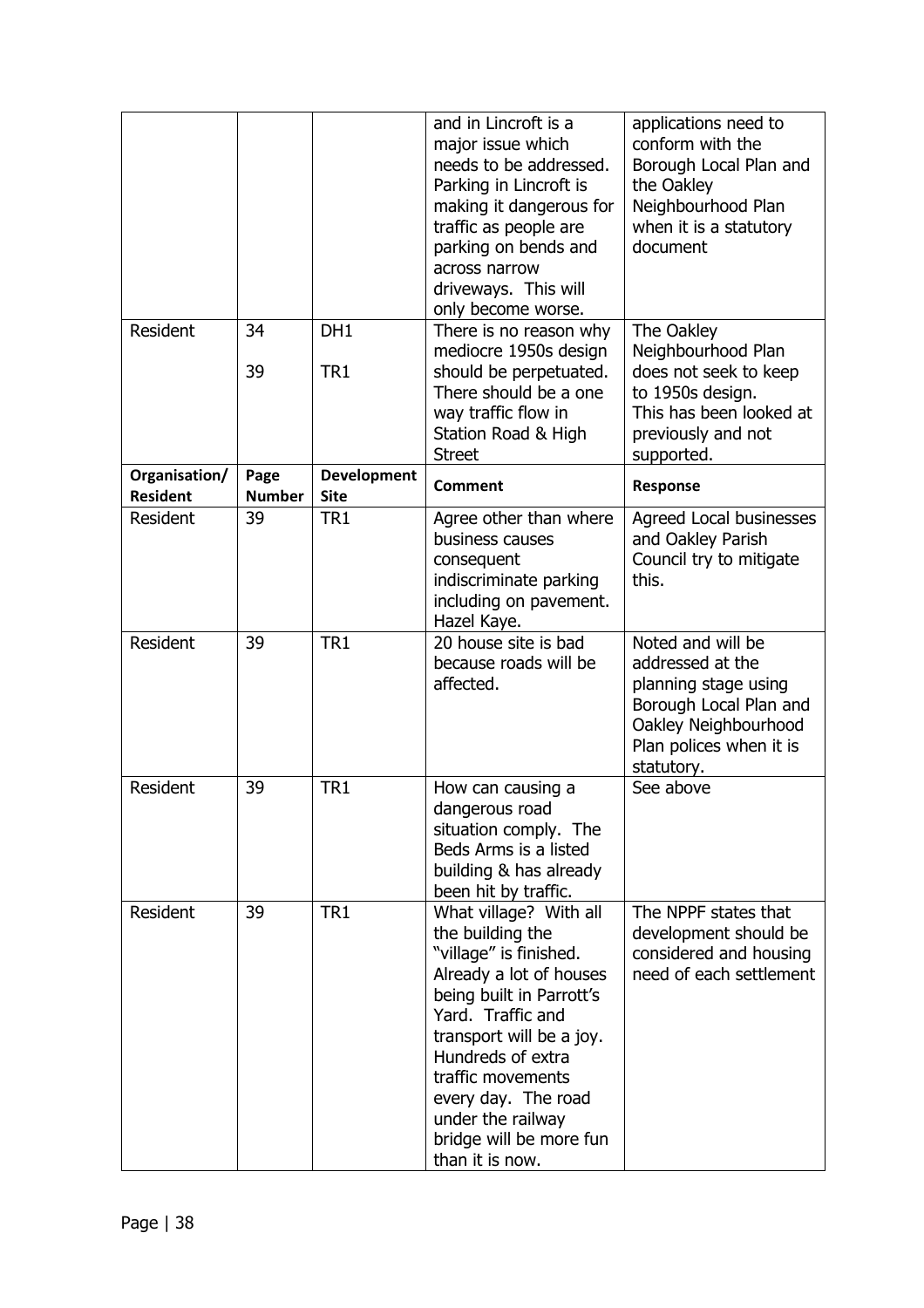| Resident    | 19 | HG1          | According to the<br>Neighbourhood Plan<br>policies (January 2017)<br>the consultation<br>evidence showed that<br>there was a clear<br>preference for<br>development on small<br>sites of less than 10<br>homes. However, the<br>development policy<br>then changed the site<br>definitions to: small<br>developments (less<br>than 20 dwellings),<br>medium developments<br>$(20 - 40$ dwellings. It<br>also stated that<br>development should<br>prioritise brownfield<br>sites first. Neither of<br>the allocated sites are<br>small sites of less than<br>10 homes and both are<br>on agricultural land.<br>Furthermore, if the<br>Neighbourhood Plan<br>acknowledges that part<br>of the agricultural land<br>off Station Road is<br>suitable for residential<br>development of 30<br>dwellings, it will be<br>difficult for the local<br>planning authority to<br>resist the Bedfordia<br>Group's proposals for<br>development of the<br>whole of the land east<br>of Station Road and<br>that company has every<br>incentive and sufficient<br>financial resources to<br>take a full planning<br>application for that<br>scheme through all the<br>necessary appeal<br>processes. | This has been<br>considered by the<br>Neighbourhood Plan<br>Group and the Oakley<br>Parish Council.<br>There is a lack of<br>Brownfield sites in<br>Oakley.<br>Land surrounding<br>Oakley is listed<br>agricultural Land.<br>Any future development<br>on unallocated land will<br>be resisted and subject<br>to Borough Local plan<br>and the Oakley<br>Neighbourhood Plan<br>when it is a Statutory<br>document. |
|-------------|----|--------------|-----------------------------------------------------------------------------------------------------------------------------------------------------------------------------------------------------------------------------------------------------------------------------------------------------------------------------------------------------------------------------------------------------------------------------------------------------------------------------------------------------------------------------------------------------------------------------------------------------------------------------------------------------------------------------------------------------------------------------------------------------------------------------------------------------------------------------------------------------------------------------------------------------------------------------------------------------------------------------------------------------------------------------------------------------------------------------------------------------------------------------------------------------------------------------------------|--------------------------------------------------------------------------------------------------------------------------------------------------------------------------------------------------------------------------------------------------------------------------------------------------------------------------------------------------------------------------------------------------------------------|
| Resident    |    | All policies | I agree but do the<br>money men?                                                                                                                                                                                                                                                                                                                                                                                                                                                                                                                                                                                                                                                                                                                                                                                                                                                                                                                                                                                                                                                                                                                                                        |                                                                                                                                                                                                                                                                                                                                                                                                                    |
| Residents x | 35 | DH2/TR1      | Development of site                                                                                                                                                                                                                                                                                                                                                                                                                                                                                                                                                                                                                                                                                                                                                                                                                                                                                                                                                                                                                                                                                                                                                                     | Impact on the setting of                                                                                                                                                                                                                                                                                                                                                                                           |
| 69          |    |              | 171 does not protect                                                                                                                                                                                                                                                                                                                                                                                                                                                                                                                                                                                                                                                                                                                                                                                                                                                                                                                                                                                                                                                                                                                                                                    | the listed building can                                                                                                                                                                                                                                                                                                                                                                                            |